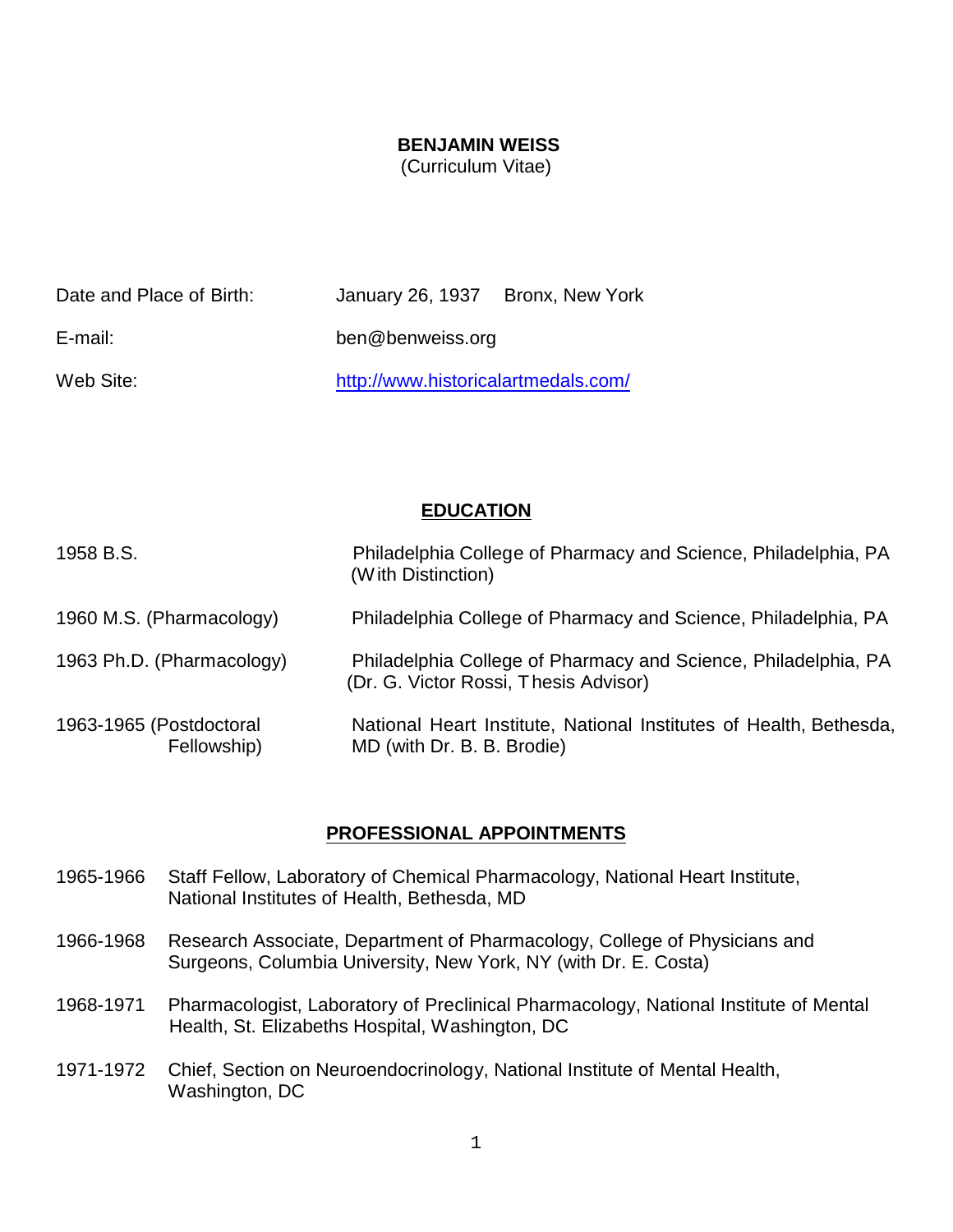- 1972-2000 Professor of Pharmacology, Medical College of Pennsylvania, Philadelphia, PA
- 1981-1982 Visiting Scientist, Istituto di Ricerche Farmacologiche "Mario Negri," Milan, Italy
- 1981-1998 Chief, Division of Neuropsychopharmacology, Medical College of Pennsylvania, Philadelphia, PA
- 1982 Visiting Scientist, Weitzman Institute of Science, Rehovot, Israel
- 1983-2000 Professor of Psychiatry, Medical College of Pennsylvania, Philadelphia, PA
- 2000-Present Emeritus Professor of Pharmacology and Physiology, Drexel University College of Medicine, Philadelphia, PA.

#### **HONORS AND AWARDS**

- 1958 Gold Medal for Attaining Highest Scholastic Average of College Graduates
- 1958 Joseph W. E. Harrison Award for Excellence in Pharmacology
- 1958 Frederick William Haussman Memorial Prize
- 1958 Dobbins Scholarship
- 1959 Rexall Award
- 1959 Borden Award
- 1959 Rho Chi Honorary Pharmaceutical Society
- 1980 Christian R. and Mary F. Lindback Award for Distinguished Teaching
- 1981 Named as one of the Top One Thousand Most Quoted Scientists in the World.
- 1982 Research Medal awarded by the University of Milan, Milan, Italy
- 1986 MERIT Award National Institute of Mental Health
- 1995 Outstanding Scientist Award from China Bureau of Foreign Experts Affairs, Suzhou Medical College, Suzhou, China
- 2000 Emeritus Professorship- Drexel University College of Medicine
- 2016 Ben & Sylvia Odesser Memorial Award, for Outstanding Contribution, Judaic Numismatics & Exonumia awarded jointly by the Token and Medal Society and the American Israel Numismatic Association, Inc.
- 2016 NGL Award, Small Club Publications for Best Article "Anti-Semitic Bigotry as Chronicled by Historical Medals", The Shekel, awarded by the Numismatic Literary Guild

#### **OTHER HONORS**:

Listed by the Institute for Scientific Information among the 1000 scientists most cited from 1965 to 1978. Reference: Garfield, E. The 1,000 contemporary scientists most-cited 1965-1978. The list and introduction. Current Contents (41):pp. 5-14, 12 October 1981.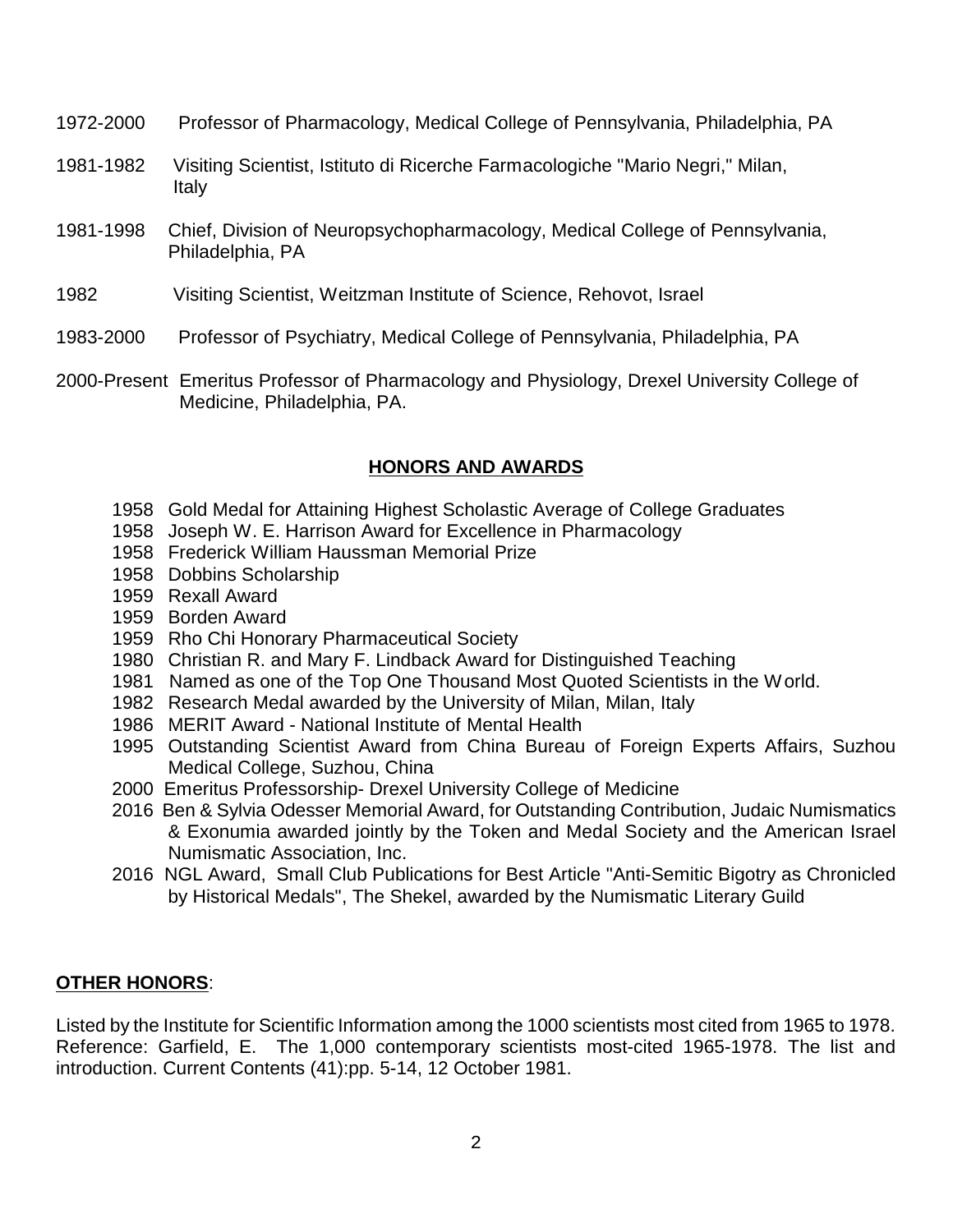One of Dr. Weiss' published articles was cited as a Citation Classic, being among the 100 (number 31 on the list) most cited research article from 1961-1982, out "Of the millions of papers cited during this period"...

Ref: Garfield, E. The Articles most cited in 1961-1982. 3. Another All-Time Citation Classics. Current Contents, No. 35, pp. 3-9, 1984.

Overall, his scientific papers have been cited on a list compiled by Google Scholars as having more than ten thousand citations.

**Benjamin Weiss Scholarship in Pharmacology and Physiology**, Drexel University College of Medicine, 2006, established in his honor.

## **MEMBERSHIPS IN PROFESSIONAL AND SCIENTIFIC SOCIETIES**

American Society for Neurochemistry American Society for Pharmacology and Experimental Therapeutics (Emeritus) American College of Neuropsychopharmacology (Emeritus) International Brain Research Organization American Association of University Professors Society for Neuroscience British Brain Research Association European Brain and Behavior Society International Society for Neurochemistry Gerontological Society of America

## **EDITORIAL AND CONSULTANT POSITIONS**

Books Published: Editor:Cyclic Nucleotides in Disease, University Park Press, Baltimore, MD. 1975

Editor:Antisense Oligodeoxynucleotides and Antisense RNA: Novel Pharmacological and Therapeutic Agents, CRC Press, Boca Raton, FL. 1997

Editorial Advisory Board:

Past: Journal of Pharmacology & Experimental Therapeutics Neuropharmacology Journal of Cyclic Nucleotide Research Life Sciences Archives Internationales de Pharmacodynamie et de Therapie Neurochemistry International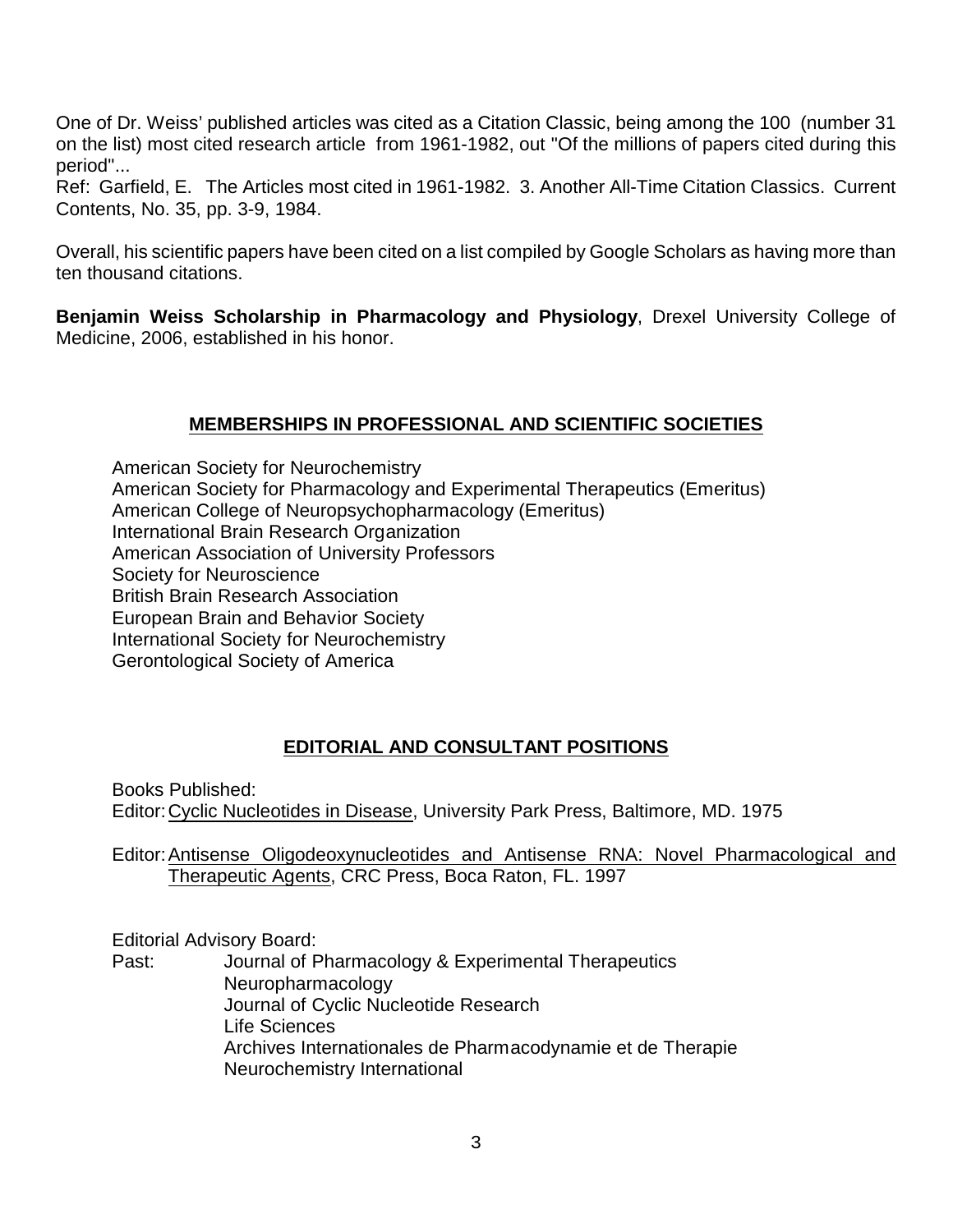Consultant: National Institute of Mental Health National Institute of Aging National Science Foundation Manitoba Health Research Council Franklin Research Center Veterans Administration Hospital, Neuropsychopharmacology Unit ICI, Americas Hoffman-LaRoche, Inc. Wyeth Laboratories Smith, Kline and French Laboratories Information Ventures, Inc. for Molecular Biology: Cyclic Nucleotides The Upjohn Company The Cancer Institute of New Jersey

## **ACADEMIC COMMITTEES**

| Institutional Self-Study for Accreditation Subcommittee on Faculty, Member    |
|-------------------------------------------------------------------------------|
|                                                                               |
|                                                                               |
|                                                                               |
|                                                                               |
|                                                                               |
|                                                                               |
|                                                                               |
| EPPI Subcommittee on Mental Health and Neurosciences of the Executive Faculty |
|                                                                               |
|                                                                               |
|                                                                               |
|                                                                               |
|                                                                               |
|                                                                               |
|                                                                               |
|                                                                               |
|                                                                               |
|                                                                               |
|                                                                               |
|                                                                               |
|                                                                               |
|                                                                               |
|                                                                               |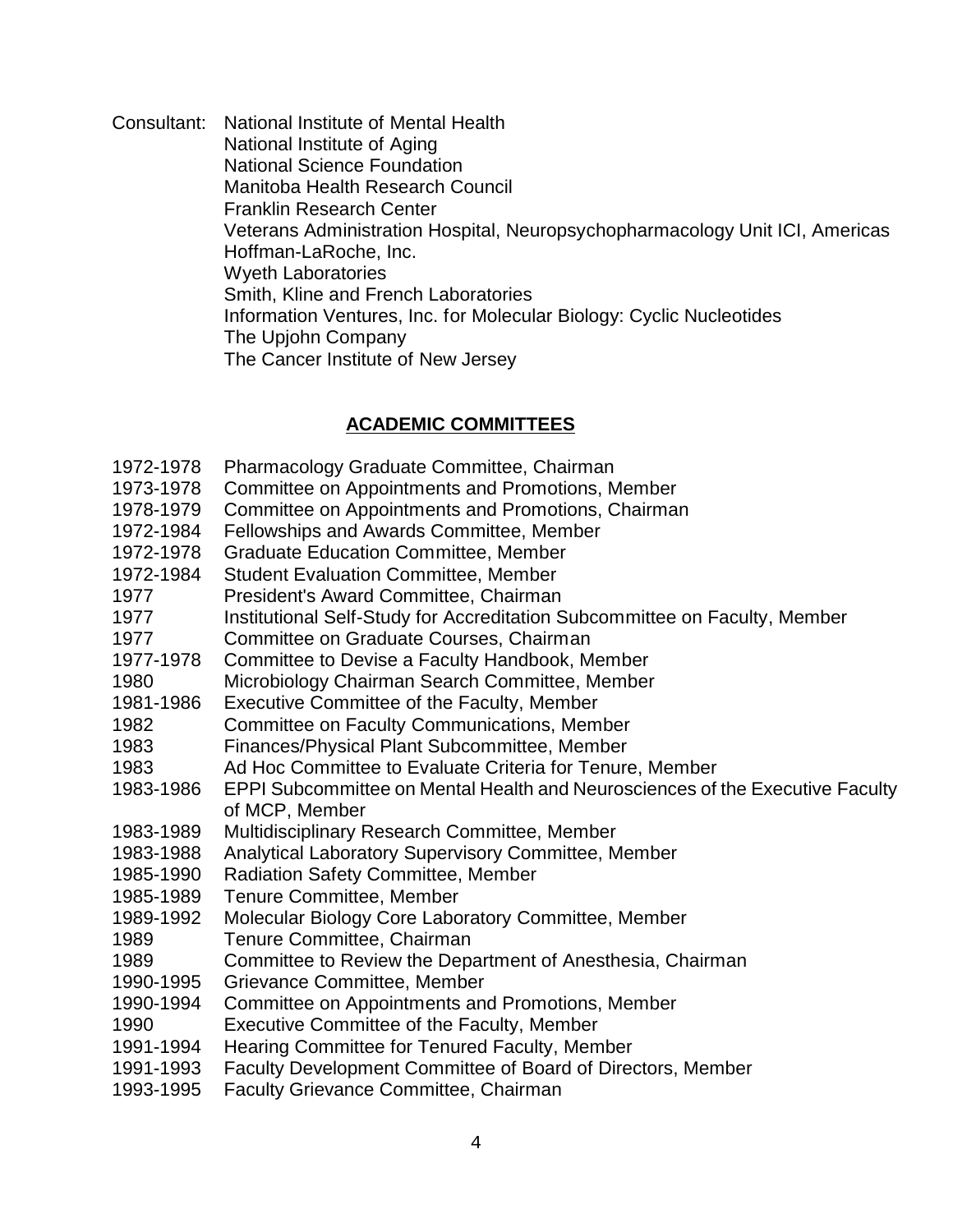- 1994-1995 Graduate School Faculty Affairs Committee, Member
- 1994-1995 Graduate School By Laws Committee, Member
- 1994-1995 Molecular and Cell Biology Steering Committee, Member
- 1995-1999 M.D., Ph.D. Committee, Member
- 1997-1999 Allegheny University of the Health Sciences Institute for the Neuroscience Advisory Committee, Member

# **ADMINISTRATION OF TEACHING PROGRAMS**

- 1972-1978 Pharmacology Graduate Program, Director
- 1975-1984 Advanced Topics in Pharmacology Course Coordinator
- 1981-1984 Psychopharmacology Update Co-Director
- 1983-1986 Basic and Clinical Aspects of the Neurosciences Course Director
- 1985-1993 Neuropsychopharmacology Journal Club and Research Course Director
- 1993-1998 Current Topics in the Molecular Basis of Behavior- Course Director

#### **INITIATED AND ORGANIZED NEW COURSES AND PROGRAMS**

- 1972 Pharmacology Graduate Program
- 1975 Advanced Topics in Pharmacology
- 1975 Cyclic Nucleotide Journal Club
- 1975 Pharmacology Seminar Program
- 1976 Joint Basic Sciences Seminar Program
- 1976 Biomedical Instrumentation and Techniques
- 1983 Basic and Clinical Aspects of the Neurosciences
- 1985 Neuropsychopharmacology Research Club
- 1993 Current Topics in the Molecular Basis of Behavior

## **PARTICIPATION IN TEACHING AND TRAINING PROGRAMS**

Pharmacology and Experimental Therapeutics - Medical College of Pennsylvania Biomedical Instrumentation and Techniques - Medical College of Pennsylvania Advanced Topics in Pharmacology - Medical College of Pennsylvania Cyclic Nucleotide Journal Club - Medical College of Pennsylvania Pharmacology Seminar Program - Medical College of Pennsylvania Basic Sciences Seminar Program - Medical College of Pennsylvania Molecular Aspects of Cell Structure and Function - Joint Program; Medical College of Pennsylvania and Bryn Mawr College

- Neuropharmacology Joint Program; Medical College of Pennsylvania and Philadelphia College of Pharmacy and Science
- Neuropsychopharmacology Colloquium Joint Program; Medical College of Pennsylvania and University of Pennsylvania
- Basic Science Course for Neurology Residents Medical College of Pennsylvania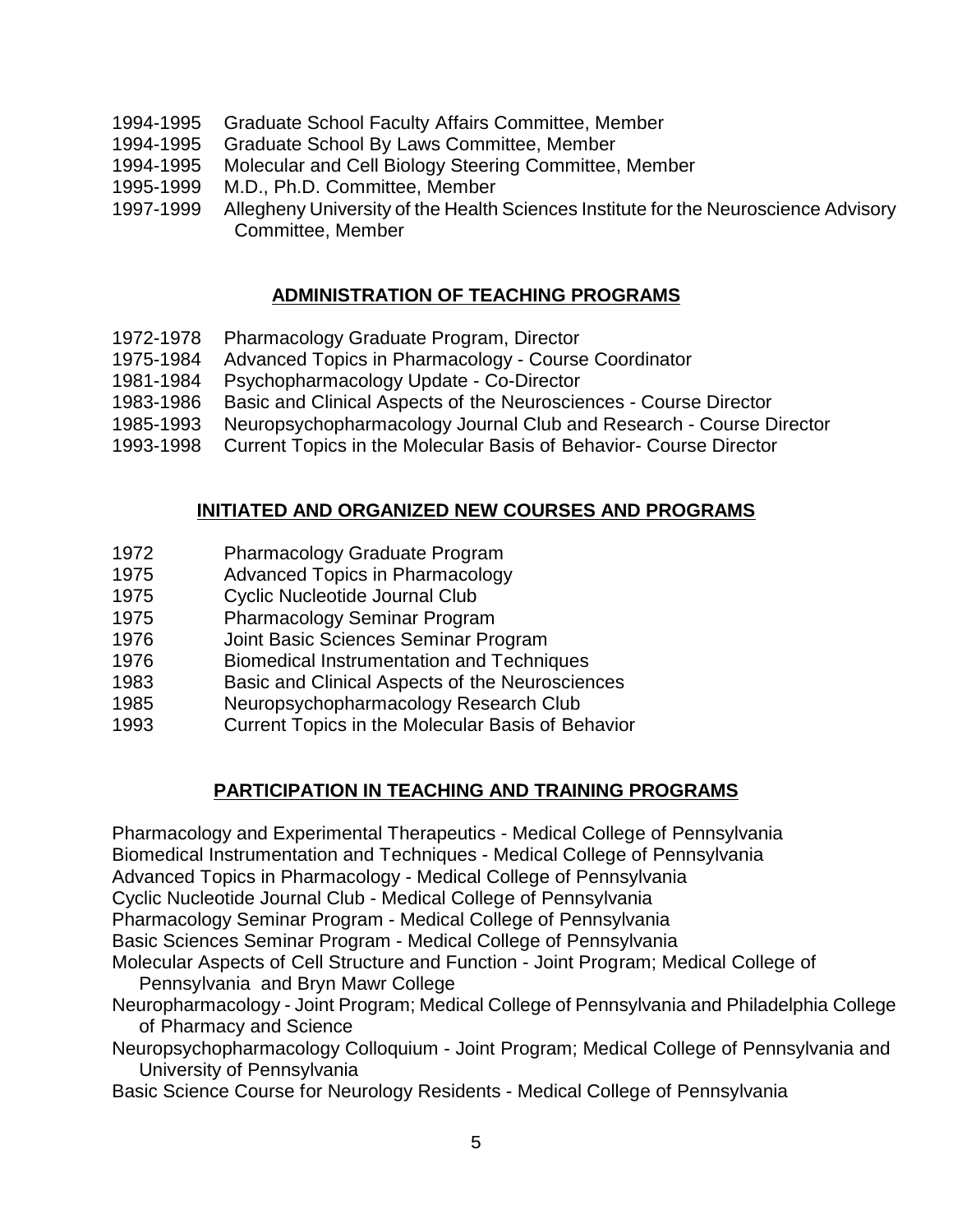Principles in Neurobiology - Mario Negri Research Institute, Milan, Italy

Psychopharmacology Update - Medical College of Pennsylvania

- Training Program in Neuropsychopharmacology Member of Executive Board, University of **Pennsylvania**
- Neuropsychopharmacology-Neurosurgical Research Training Program Medical College of Pennsylvania - Director
- Anesthesia-Neuropsychopharmacology Research Training Program Medical College of Pennsylvania - Director
- Initiated and effected a formal affiliation between the Medical College of Pennsylvania and the University of Milan

Sandoz-Dorsey Teaching Program - Medical College of Pennsylvania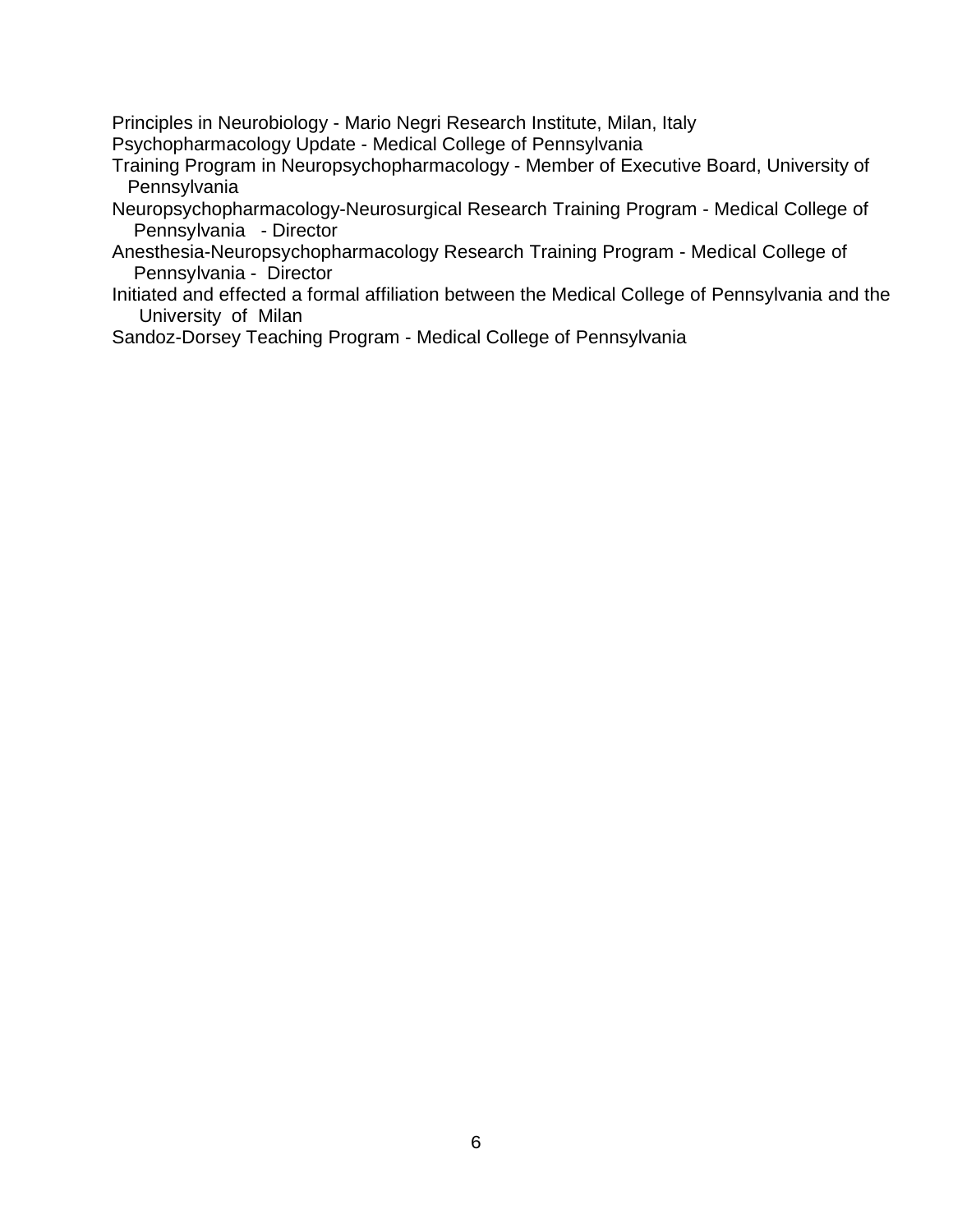# **EXTRAMURAL RESEARCH SUPPORT**

| Source of Support:           | National Institute of Health                                                                                                                                                   |
|------------------------------|--------------------------------------------------------------------------------------------------------------------------------------------------------------------------------|
| Title:                       | <b>Research Fellowship</b>                                                                                                                                                     |
| Sponsor:                     | Benjamin Weiss, Ph.D.                                                                                                                                                          |
| Period of Support:           | $6/19/75 - 6/18/76$                                                                                                                                                            |
| <b>Direct Costs:</b>         | \$13,000                                                                                                                                                                       |
| Source of Support:           | Scottish Rite Schizophrenia Research Program                                                                                                                                   |
| Title:                       | The Role of Cyclic Nucleotides in Schizophrenia                                                                                                                                |
| Principal Investigator:      | Benjamin Weiss, Ph.D.                                                                                                                                                          |
| Period of Support:           | $4/1/74 - 3/31/76$                                                                                                                                                             |
| <b>Direct Costs:</b>         | \$35,722                                                                                                                                                                       |
| Source of Support:           | National Institute of Health                                                                                                                                                   |
| Title:                       | Research Fellowship (HL-01839)                                                                                                                                                 |
| Sponsor:                     | Benjamin Weiss, Ph.D.                                                                                                                                                          |
| Period of Support:           | $9/1/74 - 8/31/76$                                                                                                                                                             |
| <b>Direct Costs:</b>         | \$26,400                                                                                                                                                                       |
| Source of Support:           | <b>National Cancer Institute</b>                                                                                                                                               |
| Title:                       | Agents Inhibiting Phosphodiesterase of Cancer Cells (CA 15883)                                                                                                                 |
| Principal Investigator:      | Benjamin Weiss, Ph.D.                                                                                                                                                          |
| Period of Support:           | $5/1/74 - 7/31/77$                                                                                                                                                             |
| <b>Direct Costs:</b>         | \$143,538                                                                                                                                                                      |
| Source of Support:<br>Title: | National Institute of Aging<br>Effect of Age on the Ability of Organs to Develop a Denervation<br>Supersensitivity of the Membrane Bound Cyclic 3', 5'-AMP System<br>(AG00003) |
| Principal Investigator:      | Benjamin Weiss, Ph.D.                                                                                                                                                          |
| Period of Support:           | 6/1/76 - 5/31/80                                                                                                                                                               |
| <b>Direct Costs:</b>         | \$89,157                                                                                                                                                                       |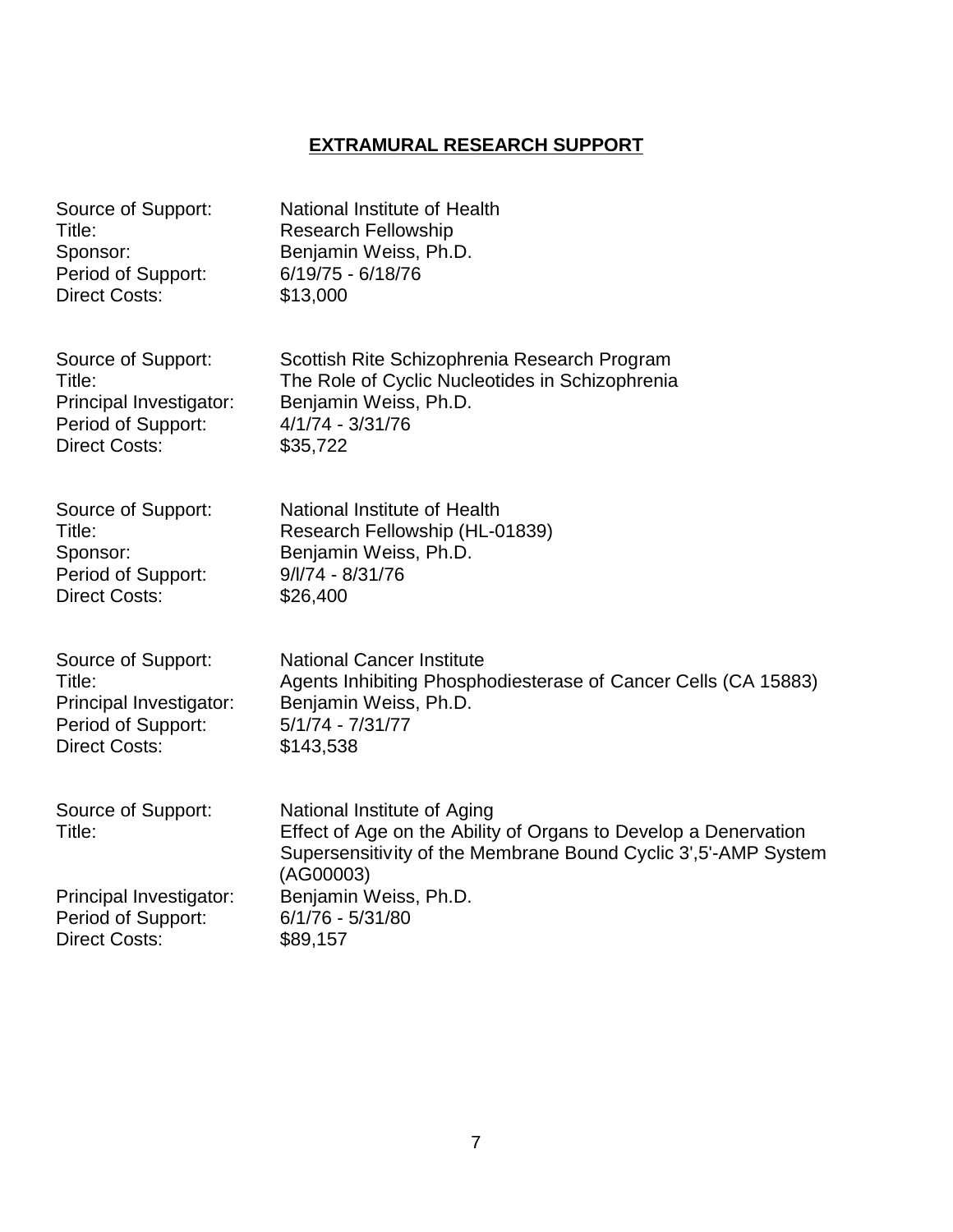| Source of Support:<br>Title: | National Institute of Neurological and Communicative Disorders and Stroke<br>Influence of Neuronal Activity on the Development of Postjunctional<br>Receptors (NS13768) |
|------------------------------|-------------------------------------------------------------------------------------------------------------------------------------------------------------------------|
| Principal Investigator:      | Benjamin Weiss, Ph.D.                                                                                                                                                   |
| Period of Support:           | 7/1/77 - 6/31/80                                                                                                                                                        |
| <b>Direct Costs:</b>         | \$116,544.                                                                                                                                                              |
| Source of Support:           | National Institute of Mental Health                                                                                                                                     |
| Title:                       | Psychotropic Drugs and Cyclic Nucleotide Metabolism (MH30096)                                                                                                           |
| Principal Investigator:      | Benjamin Weiss, Ph.D.                                                                                                                                                   |
| Period of Support:           | $8/1/77 - 7/31/80$                                                                                                                                                      |
| <b>Direct Costs:</b>         | \$117,548                                                                                                                                                               |
| Source of Support:           | National Institute of Neurological and Communicative Disorders and Stroke                                                                                               |
| Title:                       | Development and Regeneration of the Nervous System (NS07061)                                                                                                            |
| Co-Investigator:             | Benjamin Weiss, Ph.D.                                                                                                                                                   |
| Period of Support:           | 7/1/78 - 6/31/81                                                                                                                                                        |
| <b>Direct Costs:</b>         | \$174,684                                                                                                                                                               |
| Source of Support:           | Scottish Rite Schizophrenia Research Program                                                                                                                            |
| Title:                       | <b>Research Fellowship</b>                                                                                                                                              |
| Sponsor:                     | Benjamin Weiss, Ph.D.                                                                                                                                                   |
| Period of Support:           | 1979                                                                                                                                                                    |
| <b>Direct Costs:</b>         | \$6,000                                                                                                                                                                 |
| Source of Support:           | National Institute of Neurological and Communicative Disorders and Stroke                                                                                               |
| Title:                       | Regulation of Brain Aminergic Receptors in Aging (NS16242)                                                                                                              |
| Principal Investigator:      | Benjamin Weiss, Ph.D.                                                                                                                                                   |
| Period of Support:           | 4/1/80 - 3/31/84                                                                                                                                                        |
| <b>Direct Costs:</b>         | \$215,585                                                                                                                                                               |
| Source of Support:           | National Institute of Mental Health                                                                                                                                     |
| Title:                       | Psychotropic Drugs and Cyclic Nucleotide Metabolism (MH30096)                                                                                                           |
| Principal Investigator:      | Benjamin Weiss, Ph.D.                                                                                                                                                   |
| Period of Support:           | 8/1/80 - 1/31/85                                                                                                                                                        |
| <b>Direct Costs:</b>         | \$204,557                                                                                                                                                               |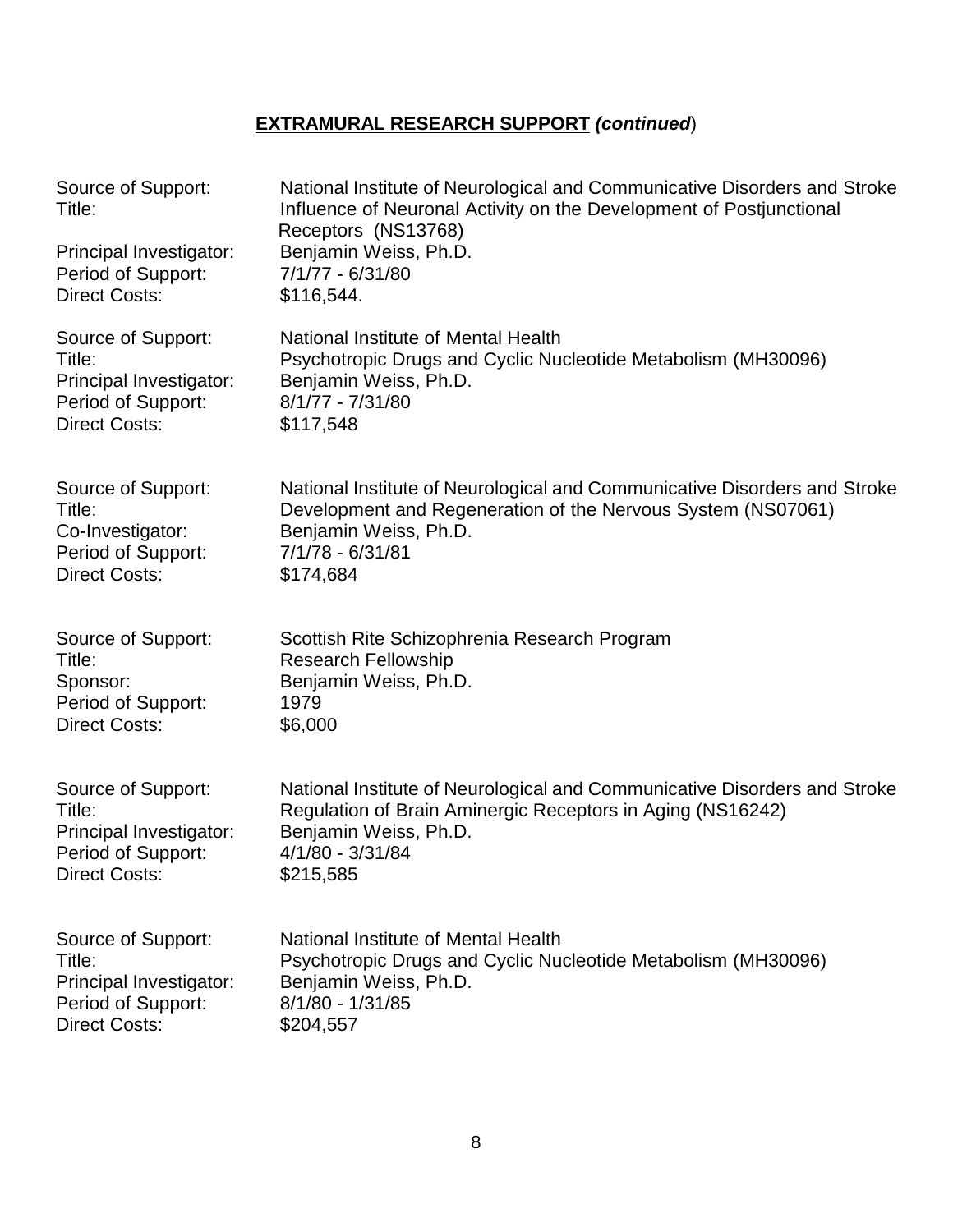| Source of Support:      | Scottish Rite Schizophrenia Research Program                            |
|-------------------------|-------------------------------------------------------------------------|
| Title:                  | Interaction of Neuropeptides with Calmodulin                            |
| Principal Investigator: | Benjamin Weiss, Ph.D.                                                   |
| Period of Support:      | $8/1/81 - 7/31/83$                                                      |
| <b>Direct Costs:</b>    | \$44,370                                                                |
| Source of Support:      | National Institute of Mental Health                                     |
| Title:                  | Training Program in Neuropsychopharmacology                             |
| Preceptor:              | Benjamin Weiss, Ph.D.                                                   |
| Period of Support:      | 7/1/82 - 6/30/85                                                        |
| <b>Direct Costs:</b>    | \$298,684                                                               |
| Source of Support:      | National Research Service Award                                         |
| Title:                  | Pineal Gland and Melatonin During Reproductive Aging (AG05321)          |
| Sponsor:                | Benjamin Weiss, Ph.D.                                                   |
| Period of Support:      | $9/1/83 - 8/31/84$                                                      |
| <b>Direct Costs:</b>    | \$20,040                                                                |
| Source of Support:      | National Institute on Aging                                             |
| Title:                  | Pineal beta Receptors and Melatonin During Reproductive Aging (AG04858) |
| Co-Investigator:        | Benjamin Weiss, Ph.D.                                                   |
| Period of Support:      | $9/1/84 - 8/31/85$                                                      |
| <b>Direct Costs:</b>    | \$15,000                                                                |
| Source of Support:      | National Institute on Aging                                             |
| Title:                  | Role of SCN: Serotonin in Female Reproductive Aging (AG02867)           |
| Co-Investigator:        | Benjamin Weiss, Ph.D.                                                   |
| Period of Support:      | 7/l/85 - 3/31/87                                                        |
| <b>Direct Costs:</b>    | \$96,478                                                                |
| Source of Support:      | <b>NATO Advanced Study Institute</b>                                    |
| Title:                  | Principles and Clinical Implications of Neuroreceptor Modulation        |
| Principal Investigator: | <b>Benjamin Weiss</b>                                                   |
| Period of Support:      | I/1/86 - 6/30/87                                                        |
| <b>Direct Costs:</b>    | \$40,000                                                                |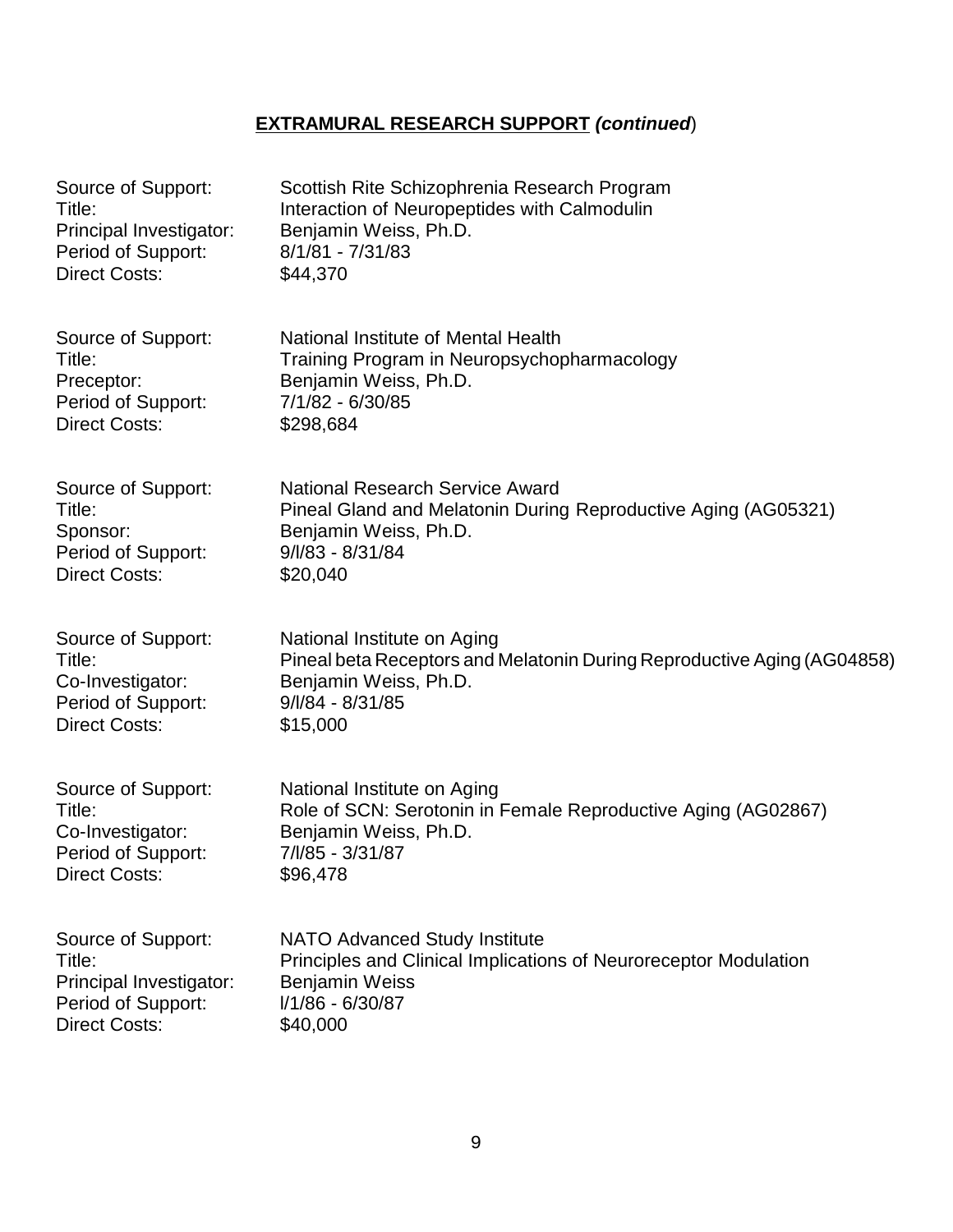| Source of Support:      | <b>Hereditary Disease Foundation</b>                                |
|-------------------------|---------------------------------------------------------------------|
| Title:                  | Plasticity of Gene Expression in the Basal Ganglia                  |
| Co-investigator:        | Benjamin Weiss, Ph.D.                                               |
| Period of Support:      | $3/1/86 - 2/28/87$                                                  |
| <b>Direct Costs:</b>    | \$14,974                                                            |
| Source of Support:      | National Institute of Mental Health                                 |
| Title:                  | Plasticity of Gene Expression in the Basal Ganglia (MH41714)        |
| Co-investigator:        | Benjamin Weiss, Ph.D.                                               |
| Period of Support:      | 8/1/86 - 7/31/87                                                    |
| <b>Direct Costs:</b>    | \$14,974                                                            |
| Source of Support:      | National Institute of Mental Health                                 |
| Title:                  | Role of Calmodulin in Chronic Cocaine-Induced Behaviors (DA04427)   |
| Principal Investigator: | Benjamin Weiss, Ph.D.                                               |
| Period of Support:      | 7/1/87 - 6/30/88                                                    |
| <b>Direct Costs:</b>    | \$14,959                                                            |
| Source of Support:      | <b>National Research Service Award</b>                              |
| Title:                  | Role of Calmodulin in Chronic Cocaine-Induced Behaviors (DA05318)   |
| Sponsor:                | Benjamin Weiss, Ph.D.                                               |
| Period of Support:      | 7/1/87 - 6/30/89                                                    |
| <b>Direct Costs:</b>    | \$39,000                                                            |
| Source of Support:      | National Institute of General Medical Sciences                      |
| Title:                  | Regulation of Calmodulin - Dependent Processes (GM34334)            |
| Principal Investigator: | Benjamin Weiss, Ph.D.                                               |
| Period of Support:      | 7/1/86 - 12/31/89                                                   |
| Direct Costs:           | \$231,323                                                           |
| Source of Support:      | National Institute of Mental Health (MERIT Award)                   |
| Title:                  | Behavioral & Biochemical Correlates of Dopamine Responses (MH42148) |
| Principal Investigator: | Benjamin Weiss, Ph.D.                                               |
| Period of Support:      | 8/1/87 - 7/31/91                                                    |
| <b>Direct Costs:</b>    | \$404,648                                                           |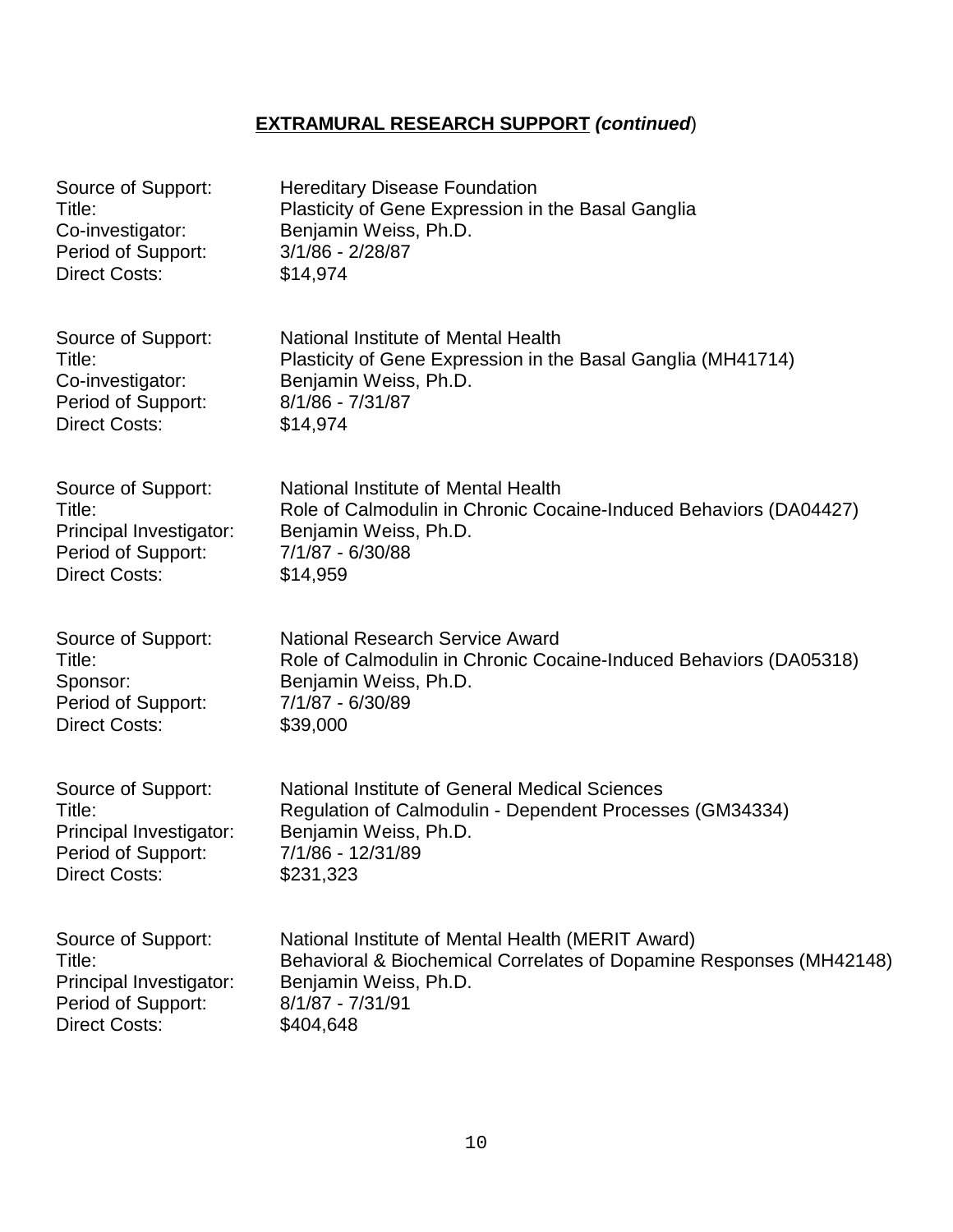| Source of Support:<br>Title:<br>Principal Investigator:<br>Period of Support:<br><b>Direct Costs:</b> | Allegheny-Singer Research Institute<br>Reversal of Dopaminergic Supersensitivity: Preclinical Mechanisms and<br><b>Clinical Applications</b><br>Benjamin Weiss, Ph.D.<br>7/1/90 - 6/30/93<br>\$254,415 |
|-------------------------------------------------------------------------------------------------------|--------------------------------------------------------------------------------------------------------------------------------------------------------------------------------------------------------|
| Source of Support:                                                                                    | National Institute of Mental Health (MERIT Award)                                                                                                                                                      |
| Title:                                                                                                | Behavioral & Biochemical Correlates of Dopamine Responses (MH42148)                                                                                                                                    |
| Principal Investigator:                                                                               | Benjamin Weiss, Ph.D.                                                                                                                                                                                  |
| Period of Support:                                                                                    | 8/1/91 - 7/31/95                                                                                                                                                                                       |
| <b>Direct Costs:</b>                                                                                  | \$420,945                                                                                                                                                                                              |
| Source of Support:                                                                                    | <b>Allegheny Singer Research Institute</b>                                                                                                                                                             |
| Title:                                                                                                | Antisense RNA Vector Reduces Expression of D2 Receptors                                                                                                                                                |
| Principal Investigator:                                                                               | Benjamin Weiss, Ph.D.                                                                                                                                                                                  |
| Period:                                                                                               | 4/1/96-3/31/97                                                                                                                                                                                         |
| <b>Direct Costs:</b>                                                                                  | \$25,816                                                                                                                                                                                               |
| Source of Support:                                                                                    | National Institute of Neurological Disorders and Stroke                                                                                                                                                |
| Title:                                                                                                | Role of Calmodulin in Neuronal Differentiation (NS 30724)                                                                                                                                              |
| Principal Investigator:                                                                               | Benjamin Weiss, Ph.D.                                                                                                                                                                                  |
| Period of Support:                                                                                    | $9/1/93 - 8/31/97$                                                                                                                                                                                     |
| <b>Direct Costs:</b>                                                                                  | \$357,585                                                                                                                                                                                              |
| Source of Support:                                                                                    | National Institute of Mental Health                                                                                                                                                                    |
| Title:                                                                                                | Behavioral & Biochemical Correlates of Dopamine Responses (MH42148)                                                                                                                                    |
| Principal Investigator:                                                                               | Benjamin Weiss, Ph.D.                                                                                                                                                                                  |
| Period of Support:                                                                                    | 4/1/95 - 3/31/99                                                                                                                                                                                       |
| <b>Direct Costs:</b>                                                                                  | \$386,288                                                                                                                                                                                              |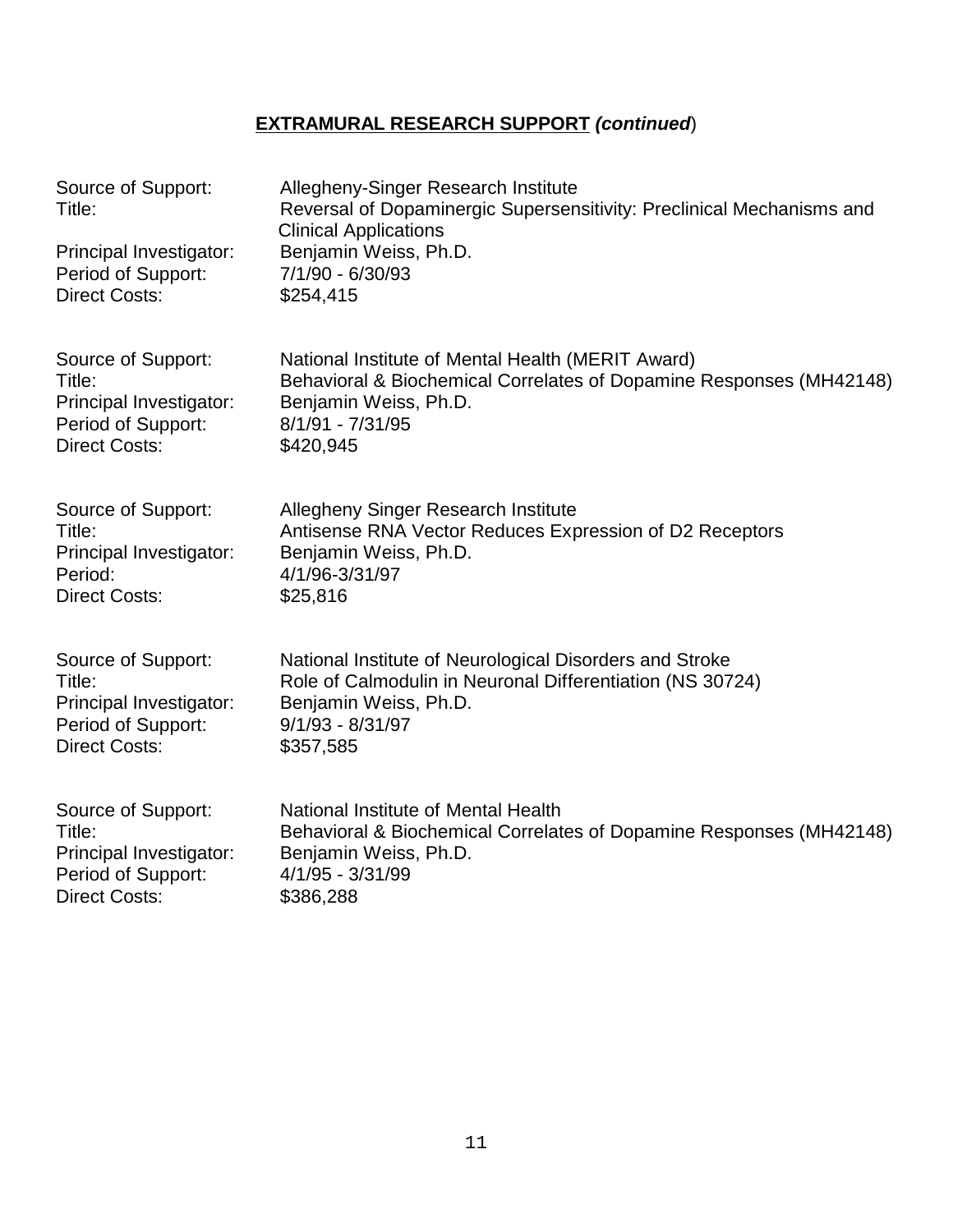#### **PATENTS**

Title: Administration of Oligonucleotides Antisense to Dopamine Receptor mRNA for Diagnosis and Treatment of Neurological Pathologies Inventor: Benjamin Weiss Patent Number: 5,840,708

Title: Compositions and Methods to Regulate Calmodulin Gene Expression and Uses Thereof for Influencing Cell Growth and Differentiation Inventor: Benjamin Weiss Patent Number: 08/748,104

Title: Methods and Compositions for Diagnosis and Treatment of Pathological Conditions Related to Abnormal Dopamine Receptor Expression Inventor: Benjamin Weiss Patent Number: 08/816,426

#### **POSTDOCTORAL STUDENTS AND VISITING SCIENTISTS TRAINED**

- 1. Anthony Kidman, Ph.D. Postdoctoral Training: 1969-1971
- 2. John Crayton, M.D. Postdoctoral Training: 1969-1970
- 3. Samuel J. Strada, Ph.D. Ph.D. (Pharmacology), 1970 Vanderbilt University Postdoctoral Training: 1970-1972

 Current Position: The New South Wales Institute of Technology New South Wales, Australia

 Current Position: Department of Psychiatry University of Chicago Chicago, Illinois

 Positions: Chairman, Department of Pharmacology, University of South Alabam a College of Medicine Dean, University of South Alabama College of Medicine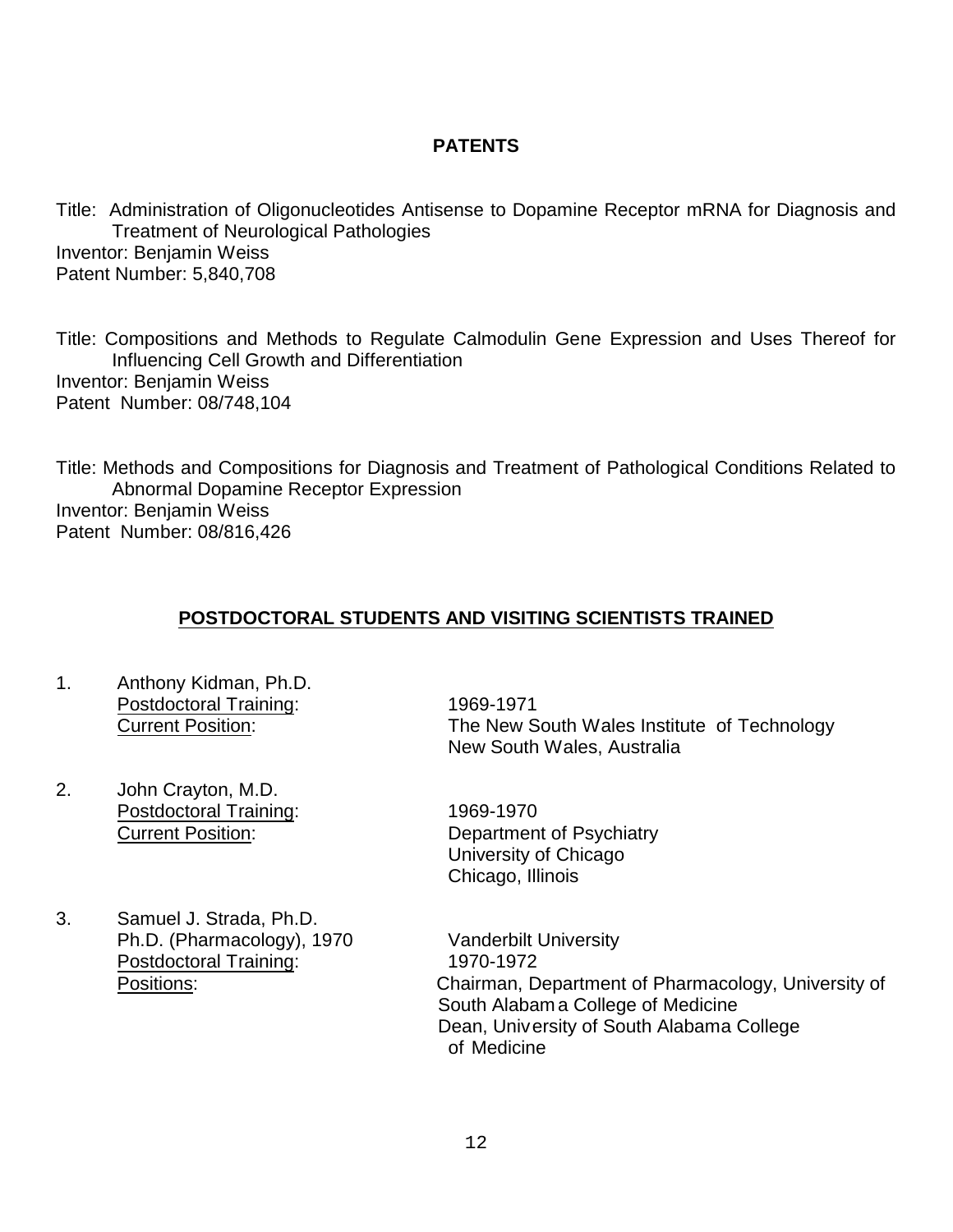- 4. Petko Uzunov, M.D. Postdoctoral Training: 1970-1972
- 5. Michael Ebadi, Ph.D. Postdoctoral Training: 1970-1972

- 6. Thomas Tulenko, Ph.D. Ph.D. (Physiology), 1972 Boston University Postdoctoral Training: 1972-1977 Current Position: Professor of Physiology
- 7. Robert Levin, Ph.D. Ph.D. (Pharmacology), 1974 University of Pennsylvania Postdoctoral Training: 1974-1976 Position: Professor
- 8. Richard Fertel, Ph.D. Ph.D. (Pharmacology), 1972 Washington University Postdoctoral Training: 1972-1975 Current Position: Associate Professor

Current Position: Professor and Chairman, Department of Pharmacology President, Bulgarian Medical Academy Sofia, Bulgaria

 Positions: Professor and Chairman Department of Pharmacology University of Nebraska Medical Center Omaha, Nebraska Chester Fritz Distinguished Professor, Associate Vice President for Health Affairs at Und, Associate Dean for Research and Program Development, and Director of the Center for Excellence in Neurosciences at the Und School of Medicine and Health Sciences

> Dept. of Physiol./Biochem. Medical College of PA. Philadelphia, Pennsylvania

University of Buffalo Chair, Professor Emeritus, Dept. of Pharmaceutical Sciences, ACPHS, Research Career Scientist, Stratton VA Medical Center

Department of Pharmacology University of Ohio Columbus, Ohio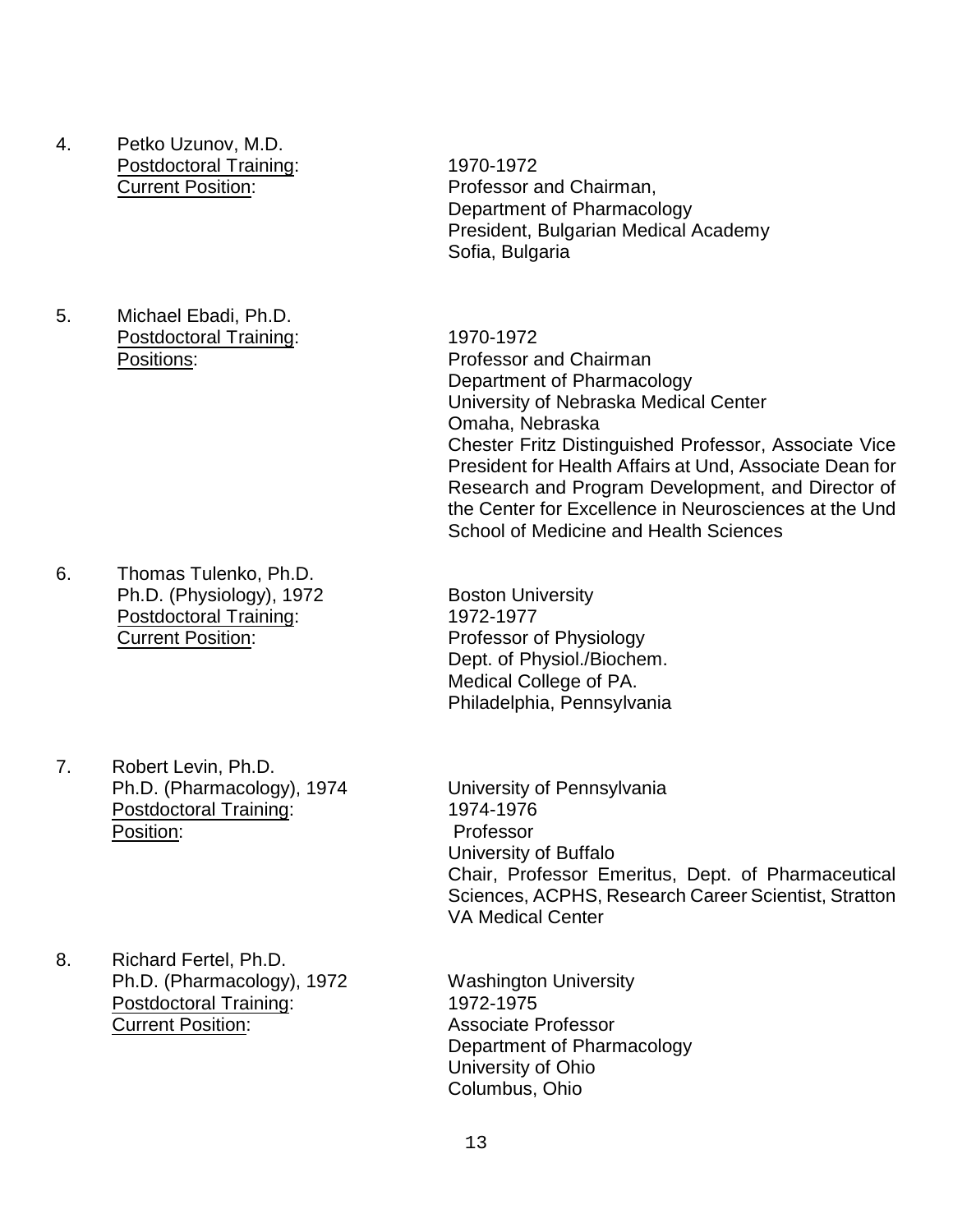- 9. Louise H. Greenberg, Ph.D. Ph.D. (Pharmacology), 1974 Bryn Mawr College Postdoctoral Training: 1974-1977 Current Position: Visiting Assist. Professor
- 10. Walter C. Prozialeck, Ph.D. Ph.D. (Pharmacology), 1978 Jefferson University Postdoctoral Training: 1978-1980
- 11. Mauro Cimino, D. Biol. Postdoctoral Training: 1979 Current Position:
- 12. M. Blair Clark, Ph.D. Ph.D. (Anatomy), 1979 Tulane University Postdoctoral Training: 1979-1982 Current Position: Assistant Professor

13. Mary Sellinger-Barnette, Ph.D. Ph.D. (Pharmacology), 1979 University of Pennsylvania Postdoctoral Training: 1979-1984 **Current Position:** Research Scientist

14. Judith S. Freilich, M.D. M.D., 1979 Medical College of PA. Postdoctoral Training: 1981-1983 Current Position: Associate, Univ. of PA.

Department of Pharmacology Medical College of PA. Philadelphia, Pennsylvania

 Current Position: Chairman, Department of Pharmacology Chicago Col. of Osteopathic Medicine Chicago, Illinois

The University of Milan Milan, Italy

Department of Anatomy University of Maryland School of Medicine Baltimore, Maryland

Smith Kline & French Labs. Philadelphia, Pennsylvania

Philadelphia, Pennsylvania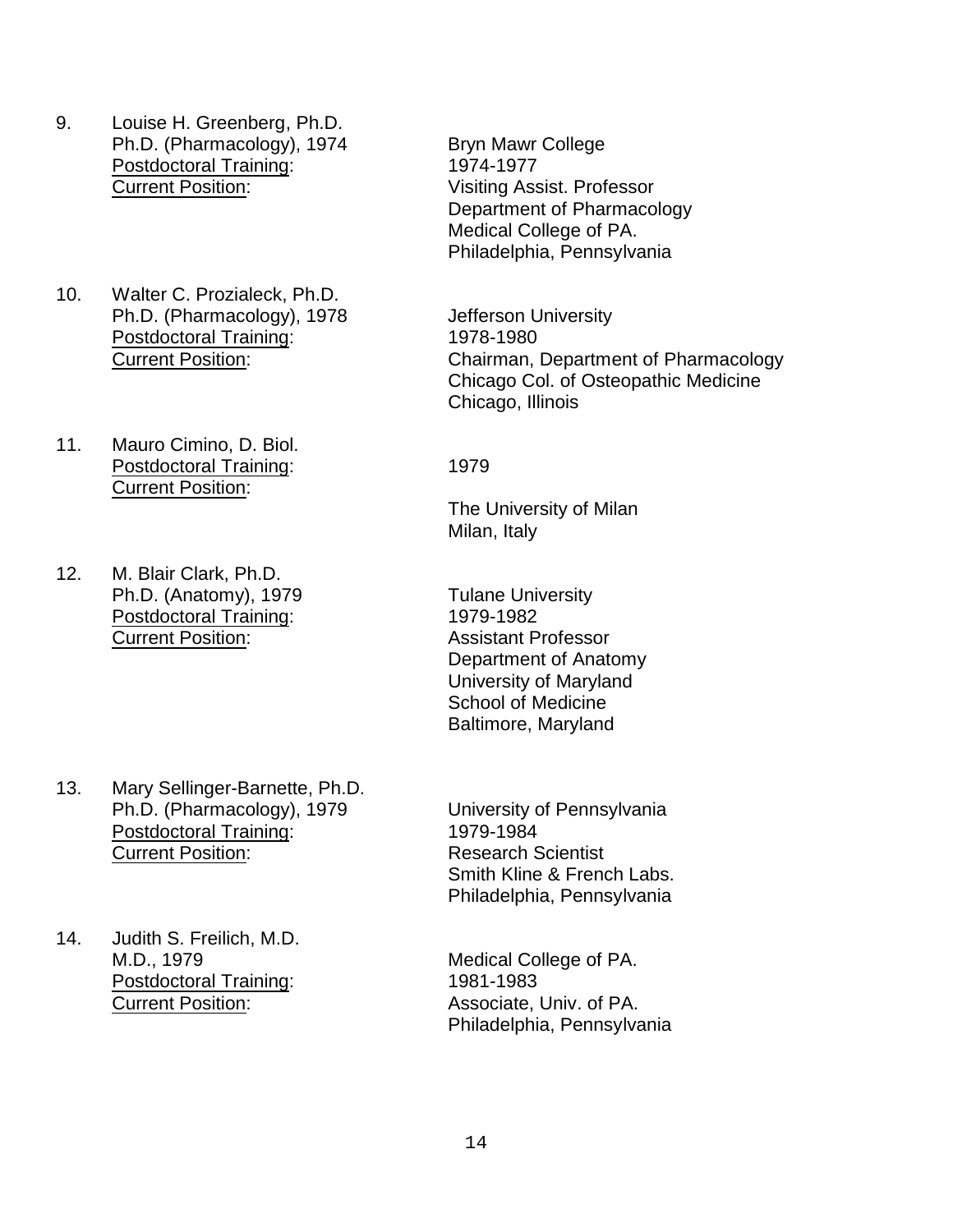- 15. Long-Wu Zhou, M.D., 1958 Postdoctoral Training: 1981-1983
- 16. Kyriaki Thermos, Ph.D. Ph.D. (Pharmacology), 1984 New York University Postdoctoral Training: 1984-1986 Current Position: Professor of Pharmacology
- 17. Jill Roberts-Lewis, Ph.D. Ph.D. (Pharmacology), 1986 University of Michigan<br>Postdoctoral Training: 1986-1988 Postdoctoral Training: **Current Position:** Research Scientist
- 18. Jo Elia, M.D. Postdoctoral Training: 1986
- 19. David Allen, M.D. M.D., 1983 Temple University Postdoctoral Training: 1984-1985<br>
Current Position: 1984-1985
- 20. Jiang Fan Chen, M.D.

 Postdoctoral Training: 1987-1989 **Current Position:** Assistant Professor

 Current Position Research Assistant Professor Allegheny University of the Health Sciences Philadelphia, Pennsylvania

> Director, Graduate Program of Neurosciences School of Medicine, University of Crete Heraklion, Crete, Greece

Cephalon, Inc. 145 Brandywine Parkway West Chester, Pennsylvania

M.D., 1982 Medical College of PA. Current Position: Director of Child Psychiatry Allegheny University of the Health Sciences Philadelphia, Pennsylvania

> Staff Neurosurgeon Reading Hospital and Medical Center Reading, PA

> Third Military Medical College, P.R.C. Harvard Medical School Cambridge, Mass.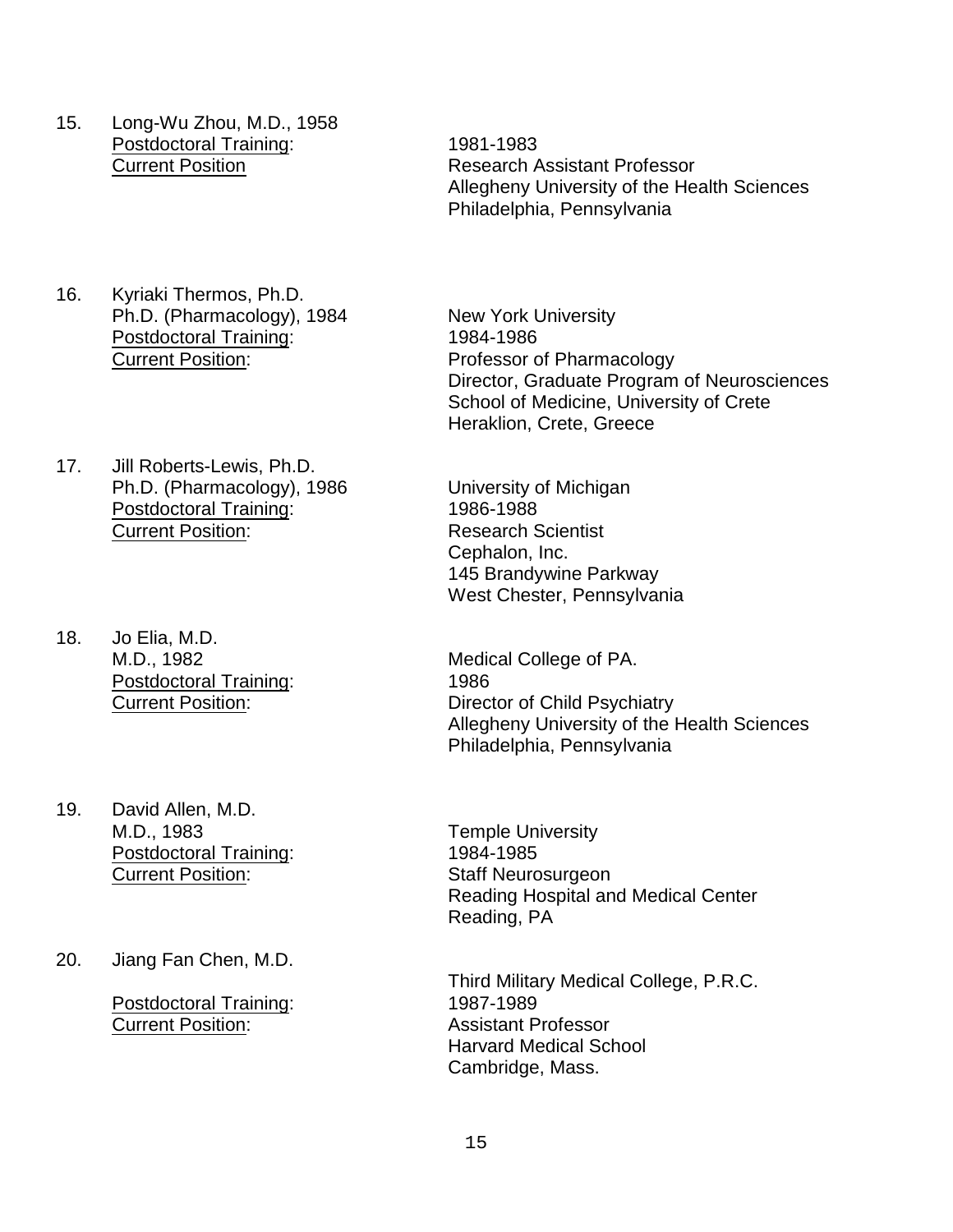21. David Goodale, DDS, PhD Postdoctoral Training 1987-1989

- 22. Guang Bai, M.D.<br>
Postdoctoral Training: 1988-1991 Postdoctoral Training:<br>Current Position:
- 23. Mauro Cimino, D. Biol. Sci **University of Rome** Visiting Scientist: 1987-1988 Current Position: University of Milan
- 24. Long-Wu Zhou, M.D., 1958 Beijing Medical College, P.R.C. Visiting Scientist: 1988-present
- Postdoctoral Fellow 1990-1992 **Current Position:** Staff Psychiatrist
- Postdoctoral Fellow 1993-1995
- 27. Genoveva Davidkova, M.D., Ph.D. Medical Academy, Sofia, Bulgaria Postdoctoral Fellow 1994-1997 **Current Position Current Position** Research Associate
- **Assistant Professor** Department of Biomedical Sciences University of Maryland School of Medicine Baltimore, MD
- Milan, Italy
- Current Position Research Assistant Professor Allegheny University of the Health Sciences Philadelphia, Pennsylvania
- 25. Thomas Connell, M.D. Medical College of Pennsylvania Norristown State Hospital Norristown, PA
- 26. Naoki Natsukari, M.D., Ph.D. Hamamatsu School of Medicine, Japan
	- City University of New York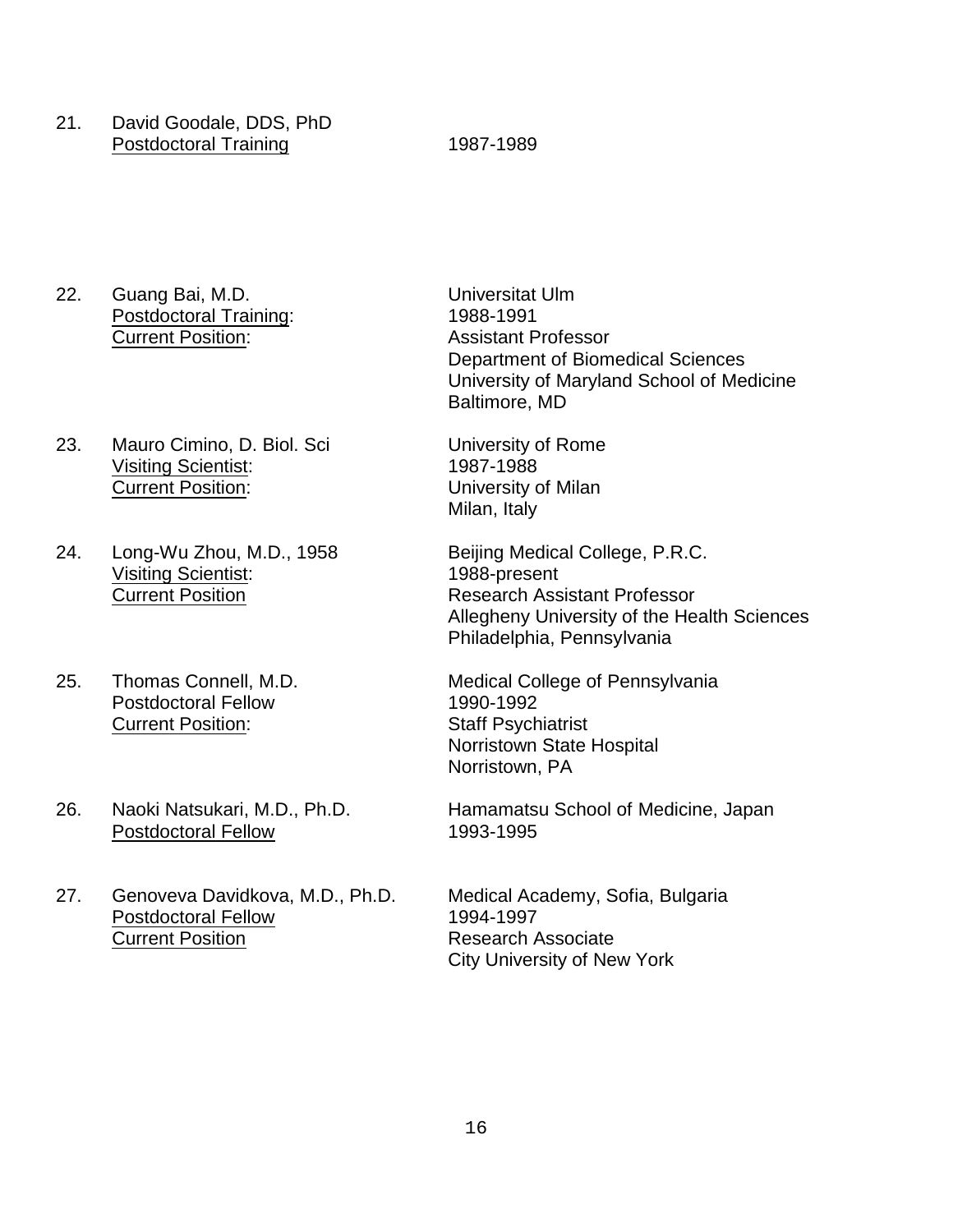#### **GRADUATE STUDENTS TRAINED**

- 1. William Hait, M.D., Ph.D. Training Period 1972-1976
- 2. Elinor Cantor, Ph.D. Training Period 1974-1979
- 3. Thomas L. Wallace, Ph.D. Training Period 1977-1982

4. Craig Q. Earl, Ph.D. Training Period 1978-1983 **Current Position:** Assistant Director

5. James Winkler, Ph.D. Training period 1981-1986

Degrees attained M.D., Ph.D. (Pharmacology) Positions: Former: Director, The Cancer Institute of New Jersey Senior Vice President, Worldwide Head of Hematology and Oncology for Johnson & Johnson Current: Global Head, Johnson & Johnson Global External Innovation

Degree attained Ph.D. (Pharmacology), 1979 Current Position: Senior Research Pharmacologist Berlex Laboratories Cedar Knolls, NJ

Degree attained Ph.D. (Pharmacology), 1982 Former Position: Associate Director, Pharmacology Triplex Pharmaceuticals Woodlands, TX Current Position: Senior Medical Science Liaison, Multiple Sclerosis at Genentech

Degree attained Ph.D. (Cell Biology), 1983 CNS Therapeutic Area Solvay Pharmaceuticals Marietta, GA

Degree attained **Ph.D.** (Pharmacology), 1987 Current Position: Vice President, Discovery and Translational Biology, FORMA Therapeutics W atertown, Massachusetts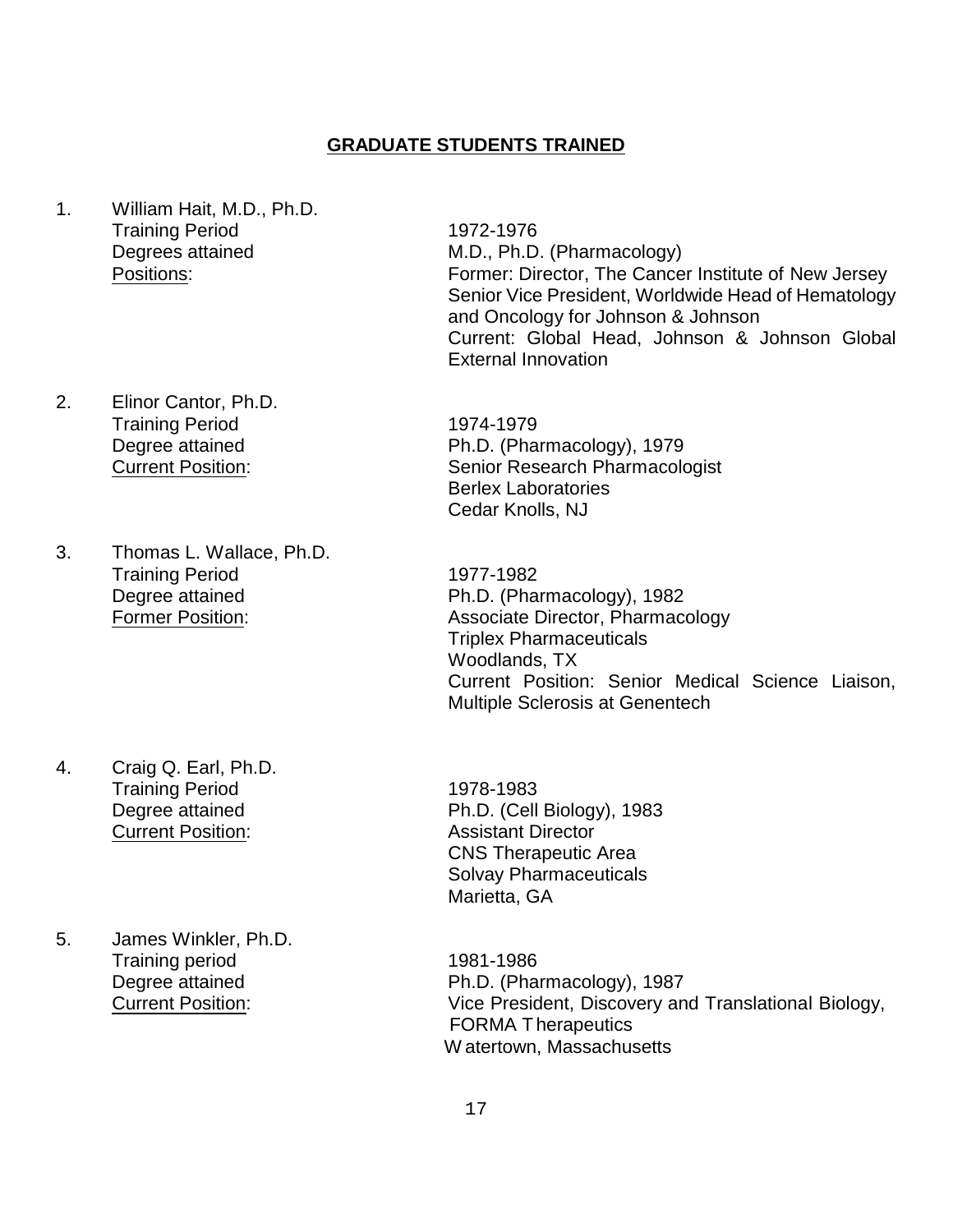- 6. Jiang Fan Chen, M.D. Training period: 1990-1993 **Current Position:** Assistant Professor
- 7. Zheng-Hong Qin, M.D. Training period: 1989-1994 **Current Position:** Professor
- 8. Wangfang Hao, M.Sc. Training Period: 1995-1997

Degree attained Ph.D. (Pharmacology), 1993 Massachusetts General Hospital Harvard Medical School Charlestown, MA

Degree attained: Ph.D. (Pharmacology) 1994 Suzhou Medical College Suzhou, China

Degree attained M.Sc. (Pharmacology) 1997 Current Position: Johnson and Johnson Research Laboratories

#### **MEDICAL STUDENTS TRAINED:**

Robert Figlin, M.D. Stephen Weiss, M.D. Shelly Uram, M.D. Eva Gomolinski, M.D. Michael Hillman, M.D. Jo Ellen Habas, M.D.

#### **PREMEDICAL STUDENTS TRAINED:**

Scott Fields Gary Koretsky David Rubashkin Jo Ann Seagraves Lisa Ann Brady Judy Yuko Kameoka Amit Shah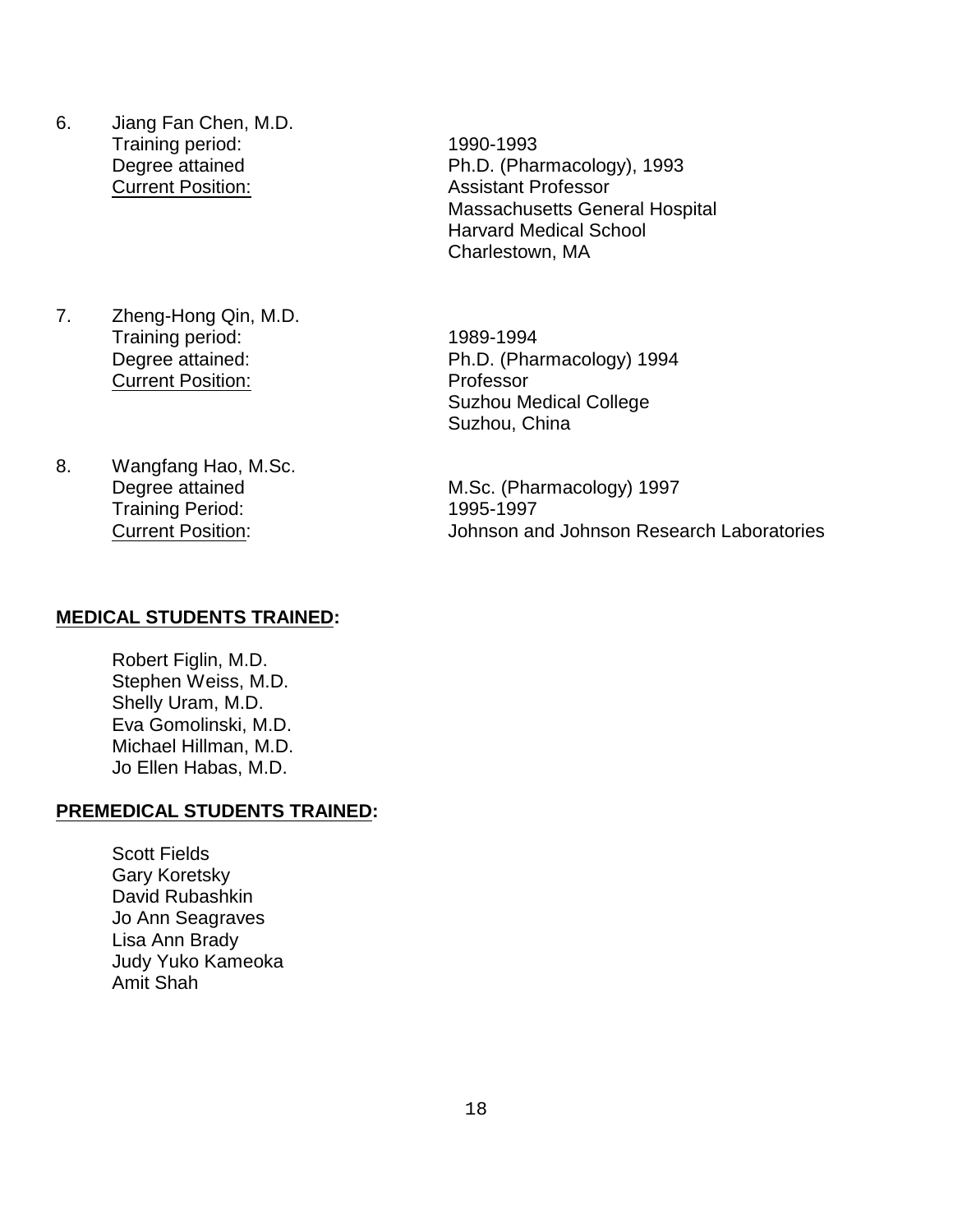# **PROFESSIONAL ACTIVITIES AT SYMPOSIA AND CONFERENCES**

| Organized symposium: | Cyclic Nucleotides in Disease, Philadelphia, PA., 1974                                                                                                   |
|----------------------|----------------------------------------------------------------------------------------------------------------------------------------------------------|
| Organized symposium: | Interaction of Calmodulin with Psychotropic Drugs, at the Meeting of<br>the American College of Neuropsychopharmacology, San Juan,<br>Puerto, Rico, 1982 |
| Organized symposium: | Antisense Strategies in Neurobiology, at the XIXth CINP Congress,<br>Washington, DC, 1994                                                                |

#### **CHAIRED SCIENTIFIC SESSIONS AT NATIONAL AND INTERNATIONAL MEETINGS AND CONFERENCES**

- 1971 Meeting of American Society for Pharmacology and Experimental Therapeutics, Burlington, VT.
- 1972 Meeting of American Chemical Society, Philadelphia.
- 1973 Meeting of Federal of American Societies for Experimental Biology, Atlantic City, NJ.
- 1974 Cyclic Nucleotides in Disease, Philadelphia, PA.
- 1974 Scottish Rite Schizophrenia Research Program, Boston, MA.
- 1975 Gordon Conference on Catecholamines, Andover, NH.
- 1976 Meeting of Federation of American Societies of Experimental Biology, Anaheim, CA.
- 1977 NATO Advanced Study Institute on Cyclic Nucleotides, Tremezzo, Italy.
- 1981 International Symposium on Aging Brain and Ergot Alkaloids, Rome, Italy.
- 1982 International Conference on the Aging of the Brain, Mantua, Italy.
- 1982 Meeting of the American College of Neuropsychopharmacology, San Juan, Puerto Rico.
- 1983 Meeting of the Federation of American Societies for Experimental Biology, Chicago, ILL.
- 1983 Symposium on Altered Endocrine Status During Aging, Fourth Philadelphia Symposium on Aging, Philadelphia, PA.
- 1985 Symposium on Aging of the Brain from Laboratory Animal to Man, IVth World Congress of Biological Psychiatry, Philadelphia, PA.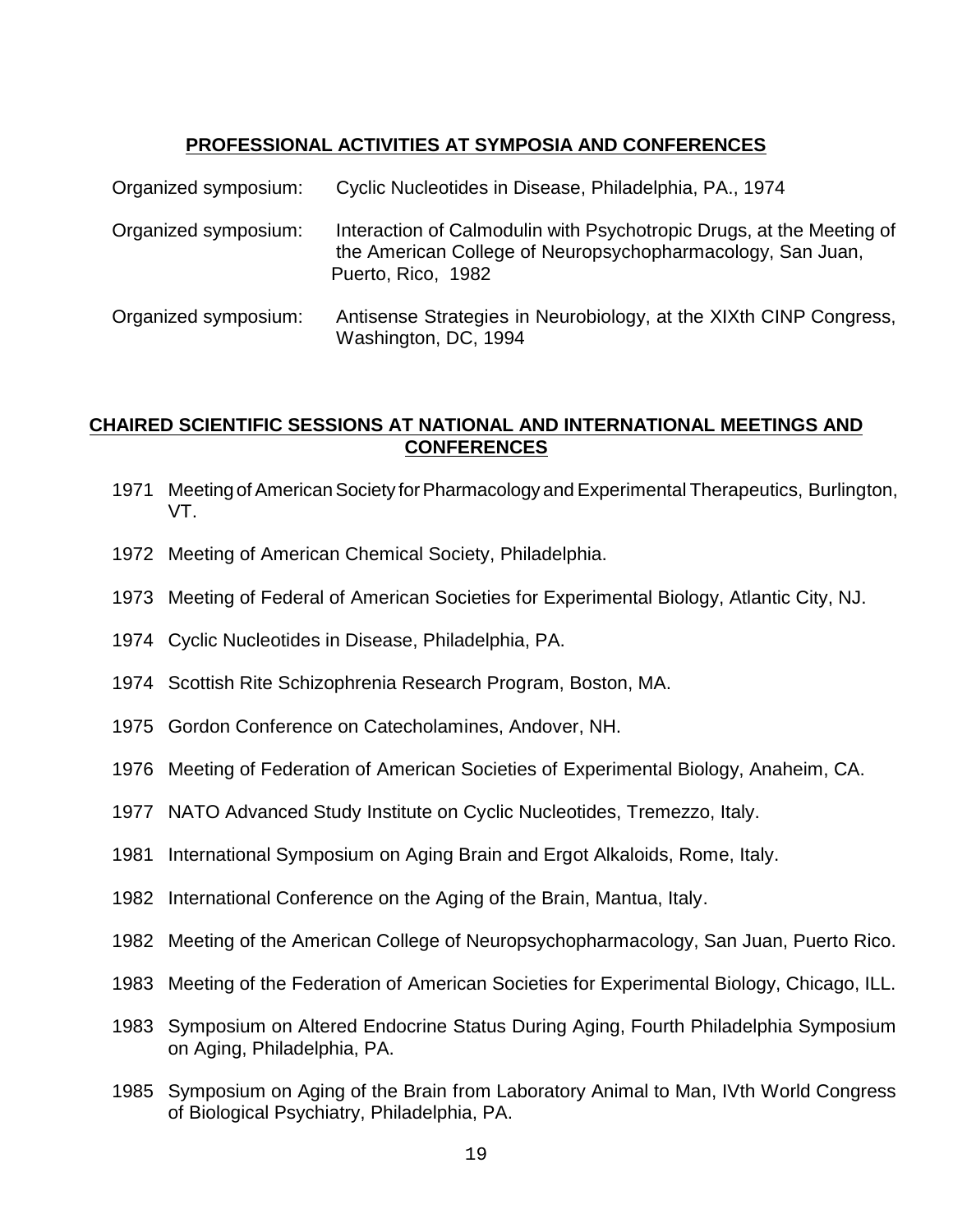#### **CHAIRED SCIENTIFIC SESSIONS AT NATIONAL AND INTERNATIONAL MEETINGS AND CONFERENCES** *(continued)*

- 1986 Meeting of Federation of American Societies for Experimental Biology, St. Louis, MO.
- 1987 Meeting of the Society for Neuroscience, New Orleans, LA.
- 1988 Meeting of the American Physiological Societyand the American Society for Pharmacology and Experimental Therapeutics, Montreal, Canada
- 1991 Meeting of the Society for Neuroscience, New Orleans, LA
- 1994 Symposium on Antisense Strategies in Neurobiology, XIXth C.I.N.P. Congress, Washington, DC
- 1997 Fourth National Congress of Pharmacology, Sofia, Bulgaria

#### **INVITED SPEAKER AT NATIONAL AND INTERNATIONAL CONFERENCES AND SYMPOSIA**

- 1967 Symposium on Biological Role of Indolealklamine Derivatives, New York.
- 1968 Meeting of the American College of Neuropsychopharmacology, San Juan, Puerto Rico.
- 1969 Symposium on Biogenic Amines as Physiological Regulators, Woods Hole, MA.
- 1970 Symposium on the Role of Cyclic AMP in Cell Function, San Diego, CA.
- 1970 Role of Cyclic AMP in Nervous System, Neurosciences Research Program, Boston, MA.
- 1971 Cyclic AMP and Cell Function, New York Academy of Science, New York.
- 1971 First International Conference on the Physiology and Pharmacology of Cyclic AMP, Milan, Italy.
- 1971 Symposium on Fetal Pharmacology, Stockholm, Sweden.
- 1972 Symposium on the Biochemistry and Physiology of the Pineal Gland Bethesda, MD.
- 1973 Third International Catecholamine Symposium, Strasbourg, France.
- 1974 Conference on Cyclic Nucleotides and the Nervous System, St. Odile, France.
- 1974 Gordon Conference on Catecholamines, Brewster, NH.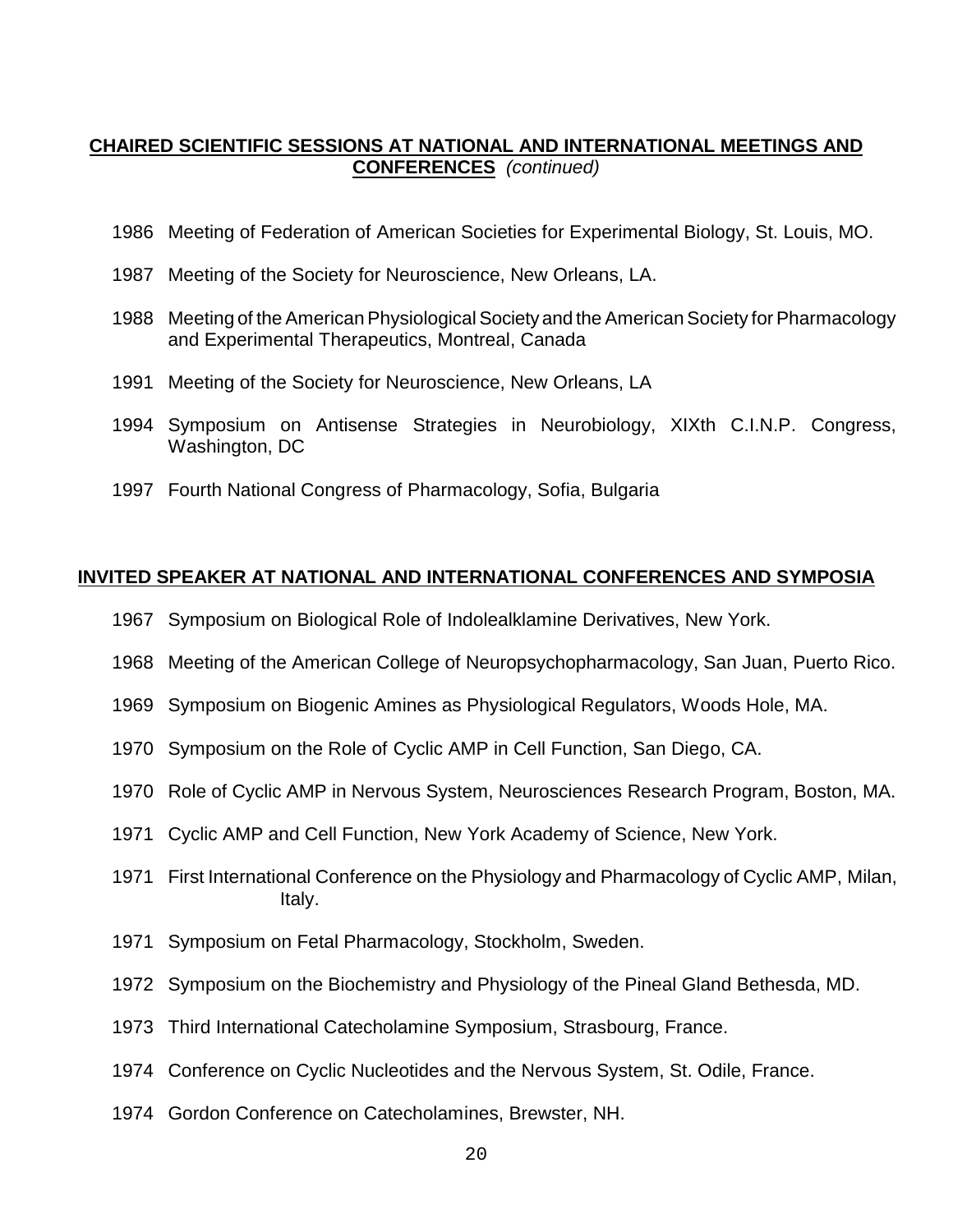#### **INVITED SPEAKER AT NATIONAL AND INTERNATIONAL CONFERENCES AND SYMPOSIA** *(continued)*

- 1974 Second International Conference on Cyclic AMP, Vancouver, Canada.
- 1975 Gerontological Society Symposium on the Pharmacology of Aging Systems, Louisville, KY.
	- 1975 Gordon Conference on Catecholamines, Andover, NH.
	- 1976 Symposium on Cyclic Nucleotide Systems A Target for Drug Design, London, England.
	- 1977 Gordon Conference on Hormone Action, Palo Alto, CA.
	- 1977 Series of Prominent Neuroscientists at University of Pittsburgh, PA.
	- 1977 Third International Congress of Cyclic Nucleotides, New Orleans, LA.
	- 1977 NATO Advanced Study Institute on Cyclic Nucleotides, Tremezzo, Italy.
	- 1978 Gerontology Symposium at the Federation of American Societies for Experimental Biology, Atlantic City, NJ.
	- 1978 Fourth International Symposium on Catecholamines, Santa Barbara, CA.
	- 1978 Meeting of the American College of Neuropsychopharmacology, Maui, HI.
	- 1979 Symposium on Long Term Effects of Neuroleptics, Monte Carlo, Monaco.
	- 1979 First International Colloquium on Receptors, Neurotransmitters and Peptide Hormones, Capri, Italy.
	- 1979 Symposium on Clinical Implications of Cyclic Nucleotides, Denver, CO.
	- 1980 Conference on Calmodulin and Cell Functions, New York Academy of Sciences, New York.
	- 1980 Gordon Research Conference on Cyclic Nucleotides, Meriden, NH.
	- 1980 New York Academy of Sciences Meeting on the Biology of Aging, New York, NY.
	- 1980 International Symposium on the Clinical Pharmacology of Apomorphine and Other Dopaminomimetics, Cagliari, Sardinia, Italy.
	- 1981 Symposium on the Pharmacological Implications of Calmodulin, Western Pharmacology Society, Honolulu, HI.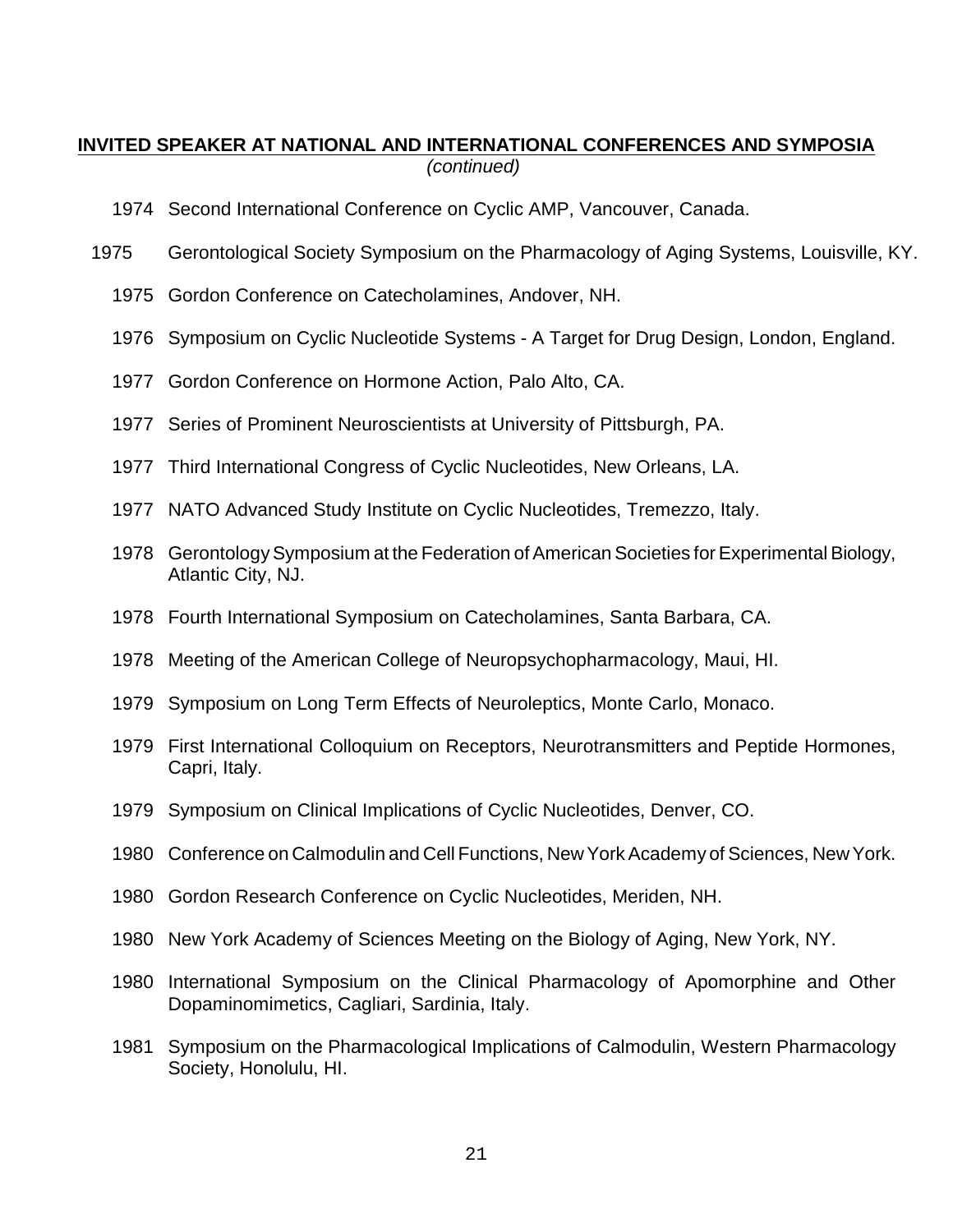#### **INVITED SPEAKER AT NATIONAL AND INTERNATIONAL CONFERENCES AND SYMPOSIA** *(continued)*

- Symposium on the Developmental Neurobiology of the Melatonin Rhythm Generating System, Bethesda, MD.
- International Symposium on Typical and Atypical Antidepressants, Taormina, Sicily, Italy.
- Gordon Research Conference on Medicinal Chemistry, Andover, NH.
- Conference on Dynamics of Neurotransmitter Function, National Institutes of Health, Bethesda, MD.
- International Symposium on Aging Brain and Ergot Alkaloids, Rome, Italy.
- International Conference on the Aging of the Brain, Mantua, Italy.
- Meeting of the American College of Neuropsychopharmacology, San Juan, Puerto Rico.
- Meeting of the Federation of American Societies for Experimental Biology, Chicago, IL.
- Falk Symposium on Mechanisms of Hepatocyte Injury and Death, Basel, Switzerland.
- Annual Meeting of American Chemical Society, White Haven, PA.
- Symposium on Altered Endocrine Status During Aging; Fourth Philadelphia Symposium on Aging, Philadelphia, PA.
- International Conference on Calcium Metabolism and Nervous System: The Problem of Spasmophilia, Rome, Italy.
- First European Meeting on New Trends in Medicine, Milanomedicina, Milan, Italy.
- Fourth Capo Boi Conference on Neuroscience, Sardinia, Italy.
- FIDIA Research Foundation Symposium: Neurochemical Pharmacology 1988, Washington, D.C.
- Meeting of the American Physiological Society and The American Society for Pharmacology and Experimental Therapeutics, Montreal, Canada.
- Sixth Capo Boi Conference on Neuroscience, Sardinia, Italy.
- Annual Meeting of the Society for Neuroscience, Phoenix, Arizona.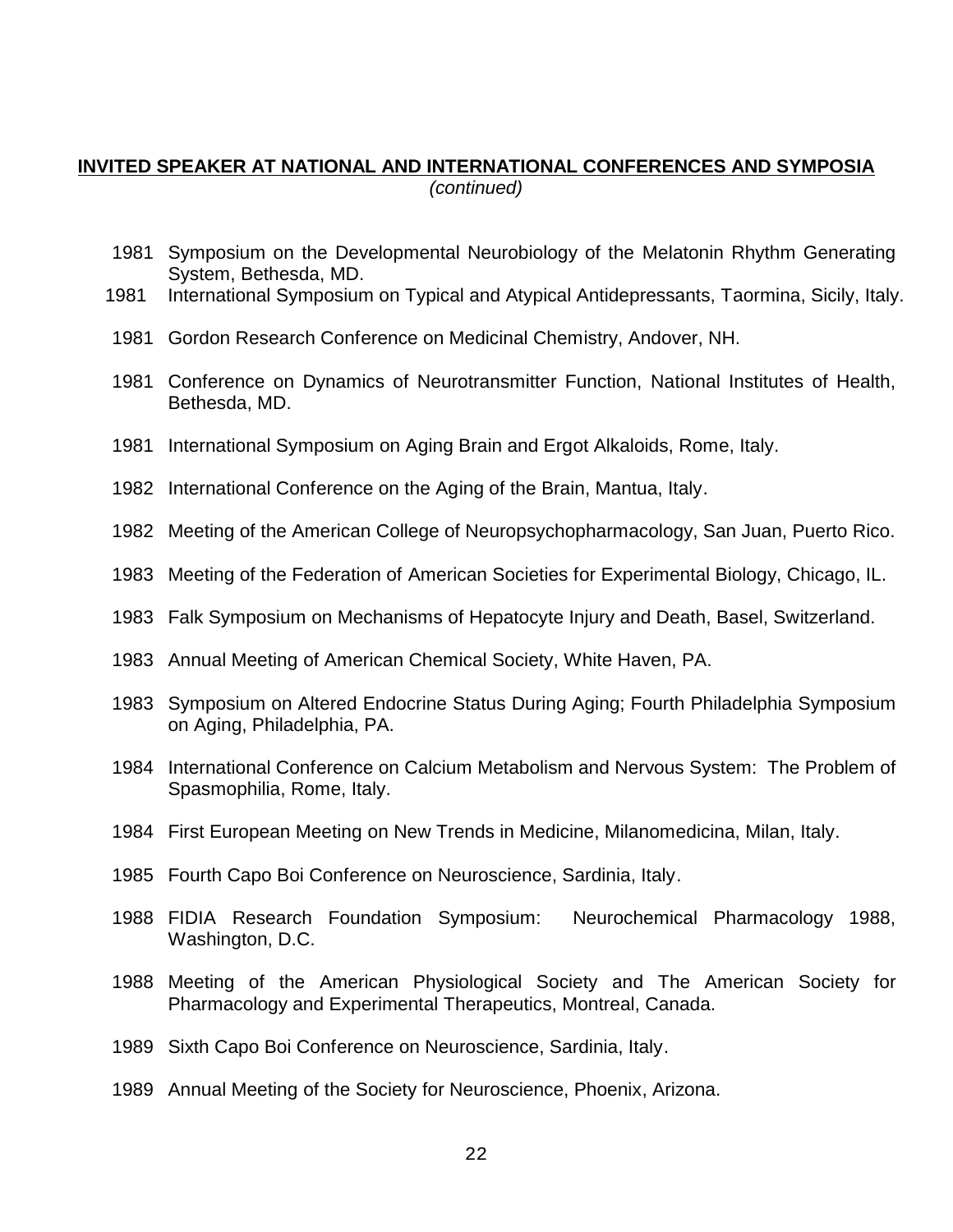## **INVITED SPEAKER AT NATIONAL AND INTERNATIONAL CONFERENCES AND SYMPOSIA** *(continued)*

- 1990 Symposium on Dopamine Systems and their Regulation, Como, Italy.
- 1994 Symposium on Antisense Strategies in Neurobiology, CINP Congress, Washington, DC.
- 1994 Meeting of the American Psychological Association, Los Angeles, CA.
- 1995 International Symposium on Practical Approaches to the Regulation of Gene Expression: Progress in Neuroscience, University of Oxford, Oxford, England.
- 1995 International Conference on Therapeutic Oligonucleotides from Cell to Man, Seillac, France.
- 1995 Symposium on the Application of Antisense Strategies for Investigation of Receptor Mechanisms in Vivo and In Vitro, Fifty-Seventh Annual Scientific Meeting of The College on Problems of Drug Dependence, Inc., Scottsdale, AZ.
- 1996 New York Academy of Science Symposium on Use of Antisense Oligonucleotides as Pharmacological Tools, New York, NY.
- 1996 INSERM Workshop on Antisense Strategies in the Neurosciences, Paris, France.
- 1997 International Symposium on Antisense Oligonucleotide Gene Knockout in the Nervous System, Oxford, England
- 1997 Conference on Antisense 97: Targeting the Molecular Basis of Disease, Cambridge, MA
- 1997 Plenary Lecture on Antisense RNA Generating Vectors at the Fourth National Congress of Pharmacology, Sofia, Bulgaria
- 1997 Symposium on Antisense Strategies, American College of Neuropsychopharmacology, Hawaii
- 1999 IBC's International Conference on Oligonucleotide Therapeutics, La Jolla CA.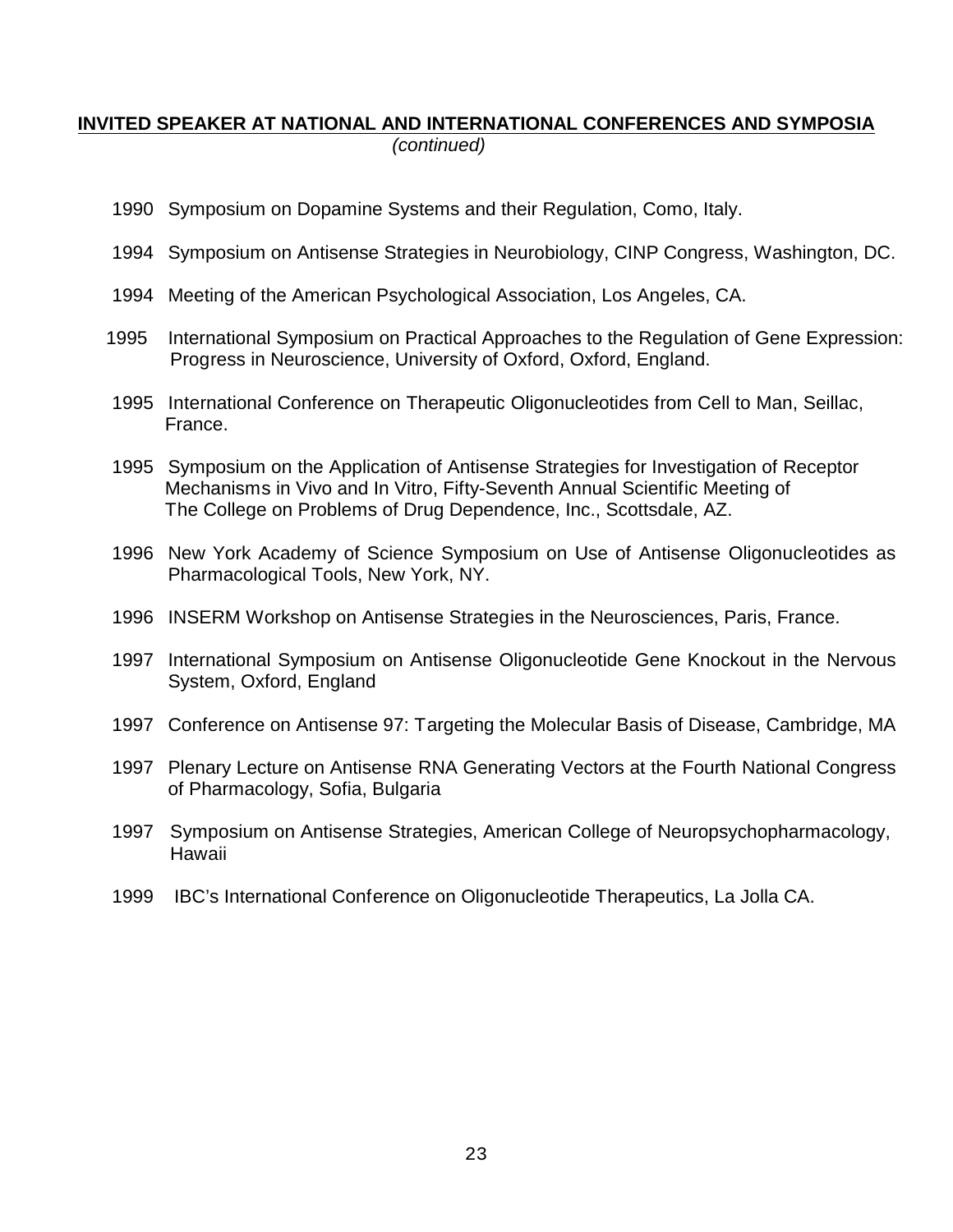#### **PUBLICATIONS**

- 1. Weiss, B.: The role of unsaturated fats in lowering serum cholesterol levels. Am. J. Pharm. 131:137-151, 1959.
- 2. Weiss, B.: Dihydrocodeine, a pharmacologic review. Am. J. Pharm. 131:286-301, 1959.
- 3. Weiss, B. and Ewing, C.G.T.: Anticonvulsant activity of three new dioxolane derivatives. Am. J. Pharm. 131:307-313, 1959.
- 4. Weiss, B. and Rossi, G.V.: Potentiation of the activity of narcotic analgesics by a trifluorinated phenothiazine. Arch. Intl. Pharmacodyn. 136:336-346, 1962.
- 5. Weiss, B. and Rossi, G.V.: Separation of catecholamines by paper chromatography. Nature 195:178, 1962.
- 6. Weiss, B., Rossi, G.V. and Reber, L.A.: A mathematical basis for the solvent-reversal technique of paper chromatography. Nature 197:280-282, 1963.
- 7. Weiss, B. and Rossi, G.V.: Catecholamines: biosynthesis and inhibitors of formation. Am. J. Pharm. 135:206-218, 1963.
- 8. Weiss, B. and Rossi, G.V.: Metabolism of dopa-<sup>14</sup>C in the normal and alpha-methyldopa-treated mouse. Biochem. Pharmacol. 12:1399-1405, 1963.
- 9. Brodie, B.B., Davies, J.I., Hynie, S., Krishna, G. and Weiss, B.: Interrelationships of catecholamines with other endocrine systems. Pharmacol. Revs. 18:273-289, 1966.
- 10. Weiss, B., Davies, J.L. and Brodie, B.B.: Evidence for a role of adenosine 3',5'-monophosphate in adipose tissue lipolysis. Biochem. Pharmacol. 15:1553-1561, 1966.
- 11. Weiss, B. and Costa, E.: Adenyl Cyclase activity in rat pineal gland: Effects of chronic denervation and norepinephrine. Science 156:1750-1752, 1967.
- 12. Weiss, B.: Discussion of the formation, metabolism and physiologic effects of melatonin. Adv. Pharmacol. 6A:152-155, 1968.
- 13. Weiss, B. and Maickel, R.P.: Sympathetic nervous control of adipose tissue lipolysis. Intl. J. Neuropharmacol. 7:395-405, 1968.
- 14. Weiss, B. and Costa, E.: Selective stimulation of adenyl cyclase of rat pineal gland by pharmacologically-active catecholamines. J. Pharmacol. Exp. Ther. 161:310-319, 1968.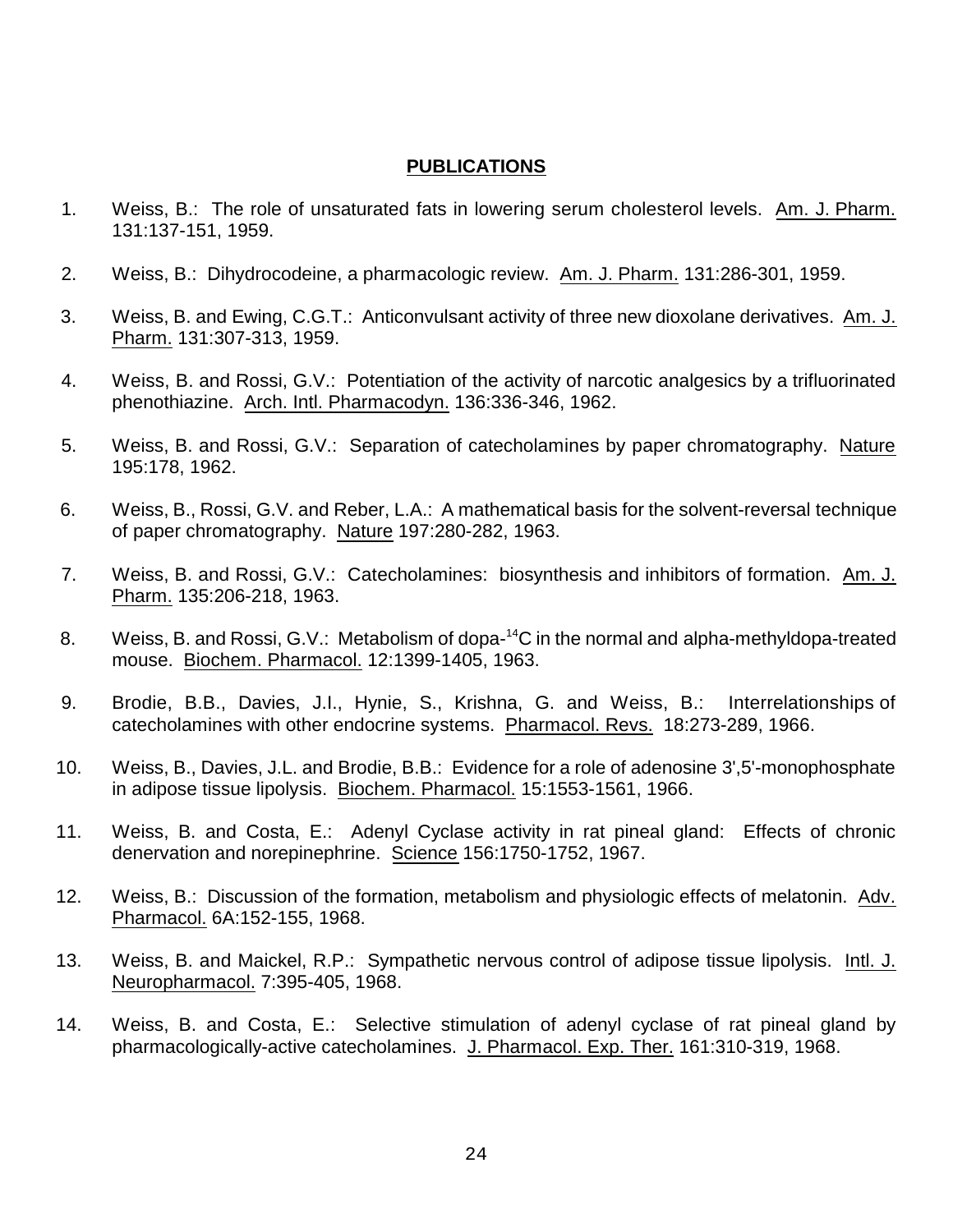- 15. Costa, E. and Weiss, B.: The present understanding of subsynaptic and post-junctional monoamine receptors. In: Psychopharmacology - Review of Progress 1957-1967, Superintendent of Documents, 1968. U.S. Printing Office, Washington, D.C., pp. 39-55, 1968.
- 16. Krishna, G., Weiss, B. and Brodie, B.B.: A simple, sensitive method for the assay of adenyl cyclase, J. Pharmacol. Exp. Ther. 163:379-385, 1968.
- 17. Weiss, B. and Costa, E.: Regional and subcellular distribution of adenyl cyclase and 3',5'-cyclic nucleotide phosphodiesterase in brain and pineal gland. Biochem. Pharmacol. 17:2107-2116, 1968.
- 18. Weiss, B.: Similarities and differences in the norepinephrine and sodium fluoride-sensitive adenyl cyclase system. J. Pharmacol. Exp. Ther. 166:330-338, 1969.
- 19. Weiss, B.: Effects of environmental lighting and chronic denervation on the activation of adenyl cyclase of rat pineal gland by norepinephrine and sodium fluoride. J. Pharmacol. Exp. Ther. 168:146-152, 1969.
- 20. Weiss, B. and Kidman, A.D.: Neurobiological significance of cyclic 3',5'-adenosine monophosphate. In: Advances in Biochemical Psychopharmacology, Vol. 1, eds. E. Costa and P. Greengard, Raven Press, New York, pp. 131-164, 1969.
- 21. Weiss, B.: Factors affecting adenyl cyclase activity and its sensitivity to biogenic amines. In: Society of General Physiologists Symposium on Biogenic Amines as Physiological Regulators. ed. J.J. Blum, Prentice Hall, New Jersey pp. 35-73, 1970.
- 22. Weiss, B. and Crayton, J.: Gonadal hormones as regulators of pineal adenyl cyclase activity. Endocrinology 87:527-533, 1970.
- 23. Weiss, B. and Crayton, J.: Neural and hormonal regulation of pineal adenyl cyclase activity. In: Role of Cyclic AMP in Cell Function: Advances in Biochemical Psychopharmacology, Vol. 3 eds. E. Costa and P. Greengard, Raven Press, New York, pp. 217-239, 1970.
- 24. Ebadi, M.S., Weiss, B. and Costa, E.: Adenosine 3',5'-monophosphate in rat pineal gland: increase induced by light. Science 170:188-190, 1970.
- 25. Ebadi, M.S., Weiss, B. and Costa, E.: Regional distribution of cyclic 3',5'-AMP in rat brain. Trans. Am. Neuro. Assoc. 95:125-128, 1970.
- 26. Ebadi, M.S., Weiss, B. and Costa, E.: Microassay of adenosine 3',5'-monophosphate (cyclic AMP) in brain and other tissues by the luciferin-luciferase system. J. Neurochem. 18:183-192, 1971.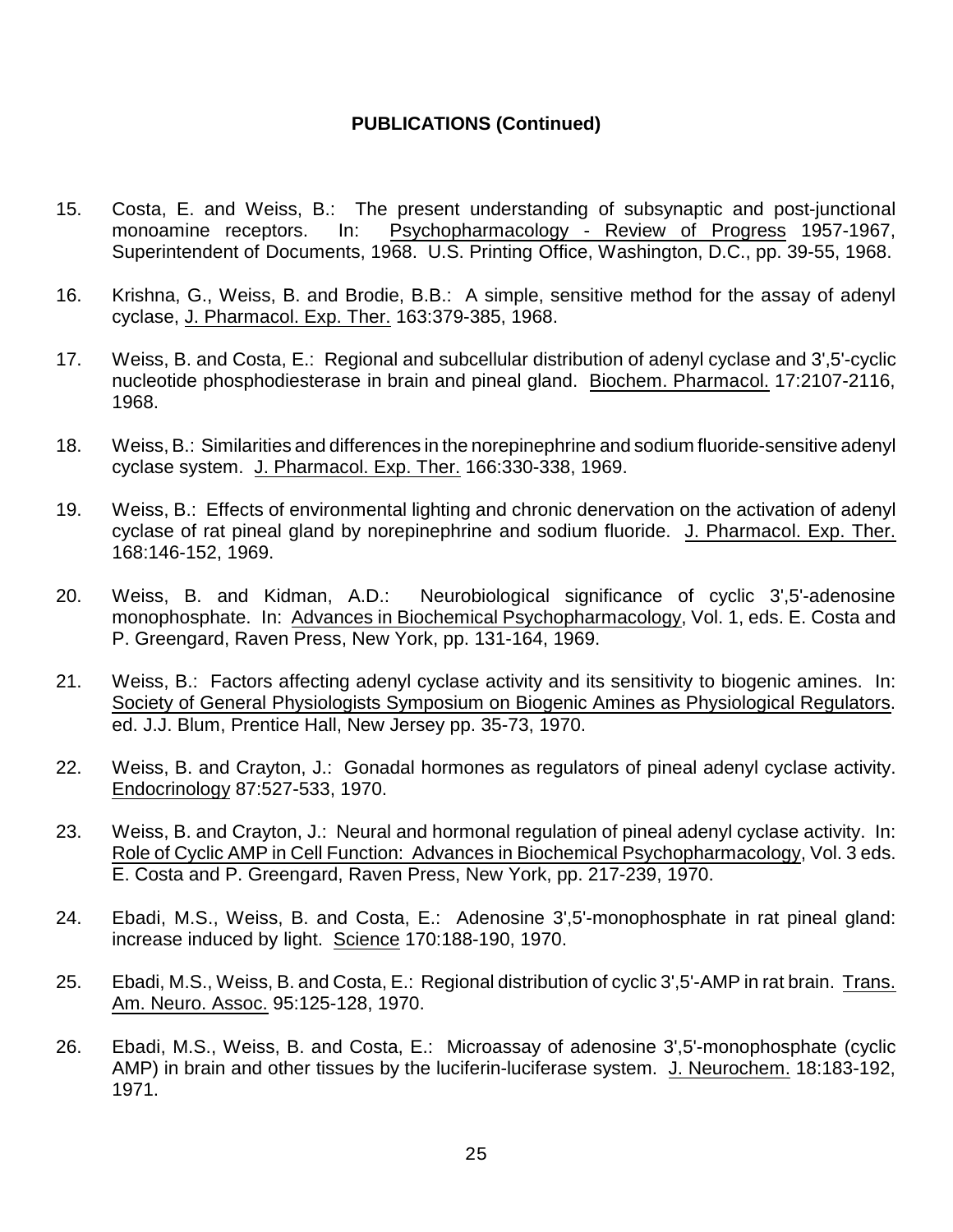- 27. Weiss, B.: Ontogenetic development of adenyl cyclase and phosphodiesterase in rat brain. J. Neurochem. 18:469-477, 1971.
- 28. Kidman, A.D., Weiss, B. and Costa, E.: Protein metabolism and amino acid accumulation in the rat submaxillary gland during reduced sympathetic activity. J. Neurochem. 18:817-826, 1971.
- 29. Ebadi, M.S., Weiss, B. and Costa, E.: Distribution of cyclic adenosine monophosphate in rat brain. Arch. Neurol. 24:353-357, 1971.
- 30. Weiss, B.: On the regulation of adenyl cyclase activity in the rat pineal gland. In: Cyclic AMP and Cell Function, eds. G.A. Robison, G.G. Nahas and L. Triner. N.Y. Acad. Sci. 185:507-519, 1971.
- 31. Uzunov, P. and Weiss, B.: Effects of phenothiazine tranquilizers on the cyclic 3',5'-adenosine monophosphate system of rat brain. Neuropharmacology 10:697-708, 1971.
- 32. Weiss, B., Shein, H.M. and Snyder, R.L.: Adenylate cyclase and phosphodiesterase activity of normal and  $SV_{40}$  virus-transformed hamster astrocytes in cell culture. Life Sci. 10:1253-1260, 1971.
- 33. Weiss, B., Lehne, R. and Strada, S.: Rapid microassay of adenosine 3',5'-monophosphate phosphodiesterase activity. Anal. Biochem. 45:222-235, 1972.
- 34. Strada, S.J., Klein, D.C., Weller, J. and Weiss, B.: Effect of norepinephrine on the concentration of adenosine 3',5'-monophosphate of rat pineal gland in organ culture. Endocrinology 90:1470- 1475, 1972.
- 35. Uzunov, P. and Weiss, B.: Separation of multiple molecular forms of cyclic adenosine 3',5' monophosphate phosphodiesterase in rat cerebellum by polyacrylamide gel electrophoresis. Biochim. Biophys. Acta 284:220-226, 1972.
- 36. Guidotti, A., Weiss, B. and Costa, E.: Adenosine 3',5'-monophosphate concentrations and isoproterenol-induced synthesis of deoxyribonucleic acid in mouse parotid gland. Mol.Pharmacol. 8:521-530, 1972.
- 37. Weiss, B. and Strada, S.J.: Neuroendocrine control of the cyclic AMP system of brain and pineal gland. Adv. Cycl. Nucl. Res. 1:357-374, 1972.
- 38. Uzunov, P. and Weiss, B.: Psychopharmacological agents and the cyclic adenosine 3',5' monophosphate system of rat brain. Adv. Cycl. Nucl. Res. 1:435-453, 1972.
- 39. Weiss, B. and Strada, S.J.: Adenosine 3',5'-monophosphate during fetal and postnatal development. In: Fetal Pharmacology, L. Boreus, Raven Press, New York, pp. 205-235, 1973.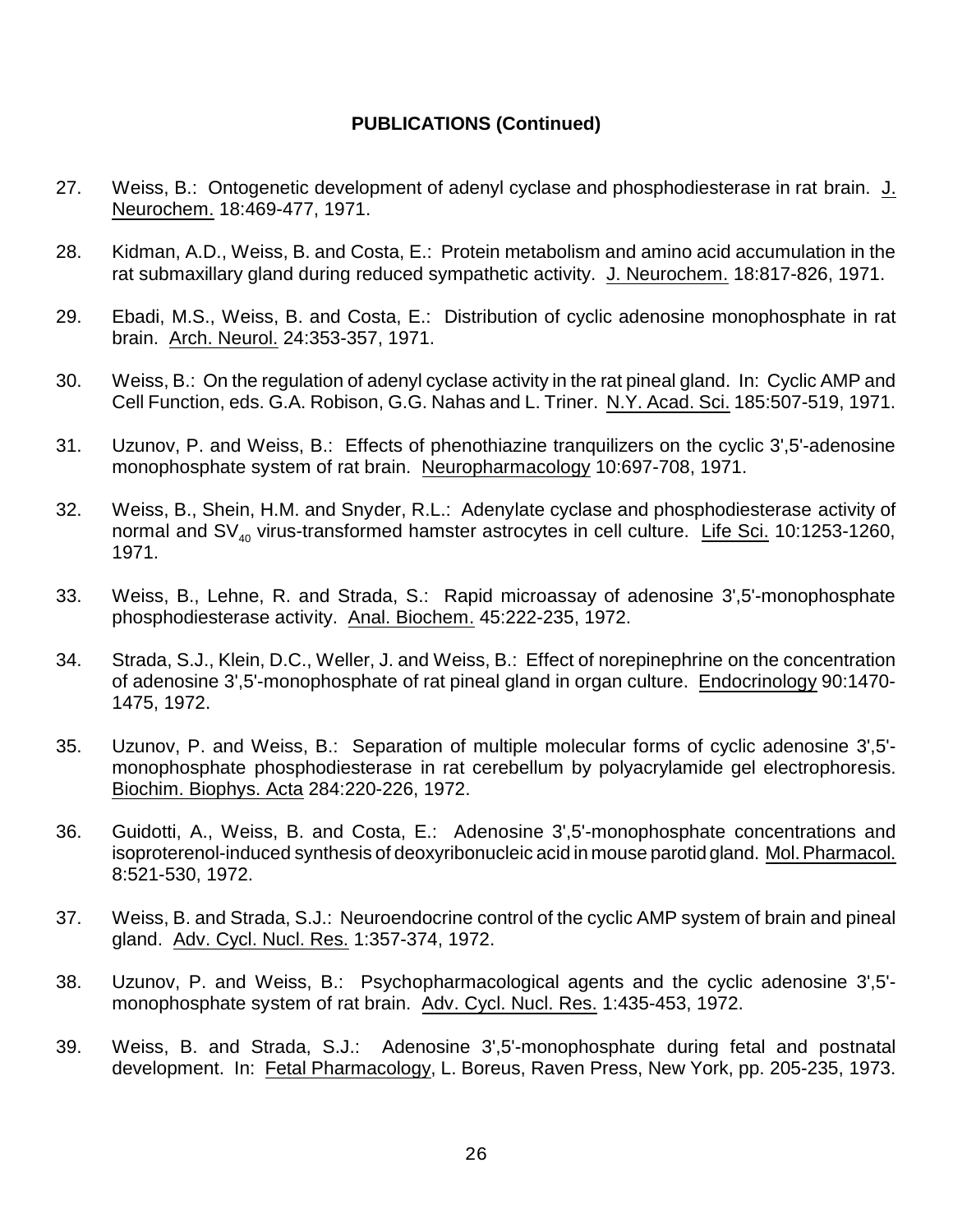- 40. Uzunov, P., Shein, H.M. and Weiss, B.: Cyclic AMP phosphodiesterase in cloned astrocytoma cells: norepinephrine induces a specific enzyme form. Science 180:304-306, 1973.
- 41. Weiss, B.: Selective regulation of the multiple forms of cyclic nucleotide phosphodiesterase by norepinephrine and other agents. In: Frontiers in Catecholamine Research, eds. E. Usdin and S. Snyder, Pergamon Press, New York, pp. 327-333, 1973.
- 42. Weiss, B.: Regulation of the multiple forms of cyclic nucleotide phosphodiesterase. Life Sci. 13:R167-R169, 1973.
- 43. Strada, S.J. and Weiss, B.: Increased response to catecholamines of the cyclic AMP system of rat pineal gland induced by decreased sympathetic activity. Arch. Biochem. Biophys. 160:197- 204, 1974.
- 44. Fertel, R. and Weiss, B.: A microassay for guanosine 3',5-monophosphate phosphodiesterase activity. Anal. Biochem. 59:386-398, 1974.
- 45. Uzunov, P., Shein, H.M. and Weiss, B.: Multiple forms of cyclic 3',5'-AMP phosphodiesterase of rat cerebrum and cloned astrocytoma and neuroblastoma cells. Neuropharmacology 13:377-391, 1974.
- 46. Weiss, B., Fertel, R., Figlin, R. and Uzunov, P.: Selective alteration of the activity of the multiple forms of adenosine 3',5'-monophosphate phosphodiesterase of rat cerebrum. Mol. Pharmacol. 10:615-625, 1974.
- 47. Strada, S.J., Uzunov, P. and Weiss, B.: Ontogenetic development of a phosphodiesterase activator and the multiple forms of cyclic AMP phosphodiesterase of rat brain. J. Neurochem. 23:1097-1103, 1974.
- 48. Weiss, B.: Differential activation and inhibition of the multiple forms of cyclic nucleotide phosphodiesterase. Adv. Cycl. Nucl. Res. 5:195-211, 1975.
- 49. Weiss, B. (ed.): Cyclic Nucleotides in Disease, University Park Press, Baltimore, Md., 1975. (https://catalogue.nla.gov.au/Record/2679048)
- 50. Weiss, B. and Greenberg, L.H.: Cyclic AMP and brain function: Effects of psychopharmacologic agents on the cyclic AMP system. In: Cyclic Nucleotides in Disease, ed. B. Weiss, University Park Press, Baltimore, pp. 269-320, 1975.
- 51. Hait, W.N. and Weiss, B.: Increased cyclic nucleotide phosphodiesterase activity in leukemic lymphocytes. Nature 259:321-323, 1976.
- 52. Fertel, R. and Weiss, B.: Properties and drug responsiveness of cyclic nucleotide phosphodiesterases of rat lung. Mol. Pharmacol. 12:678-687, 1976.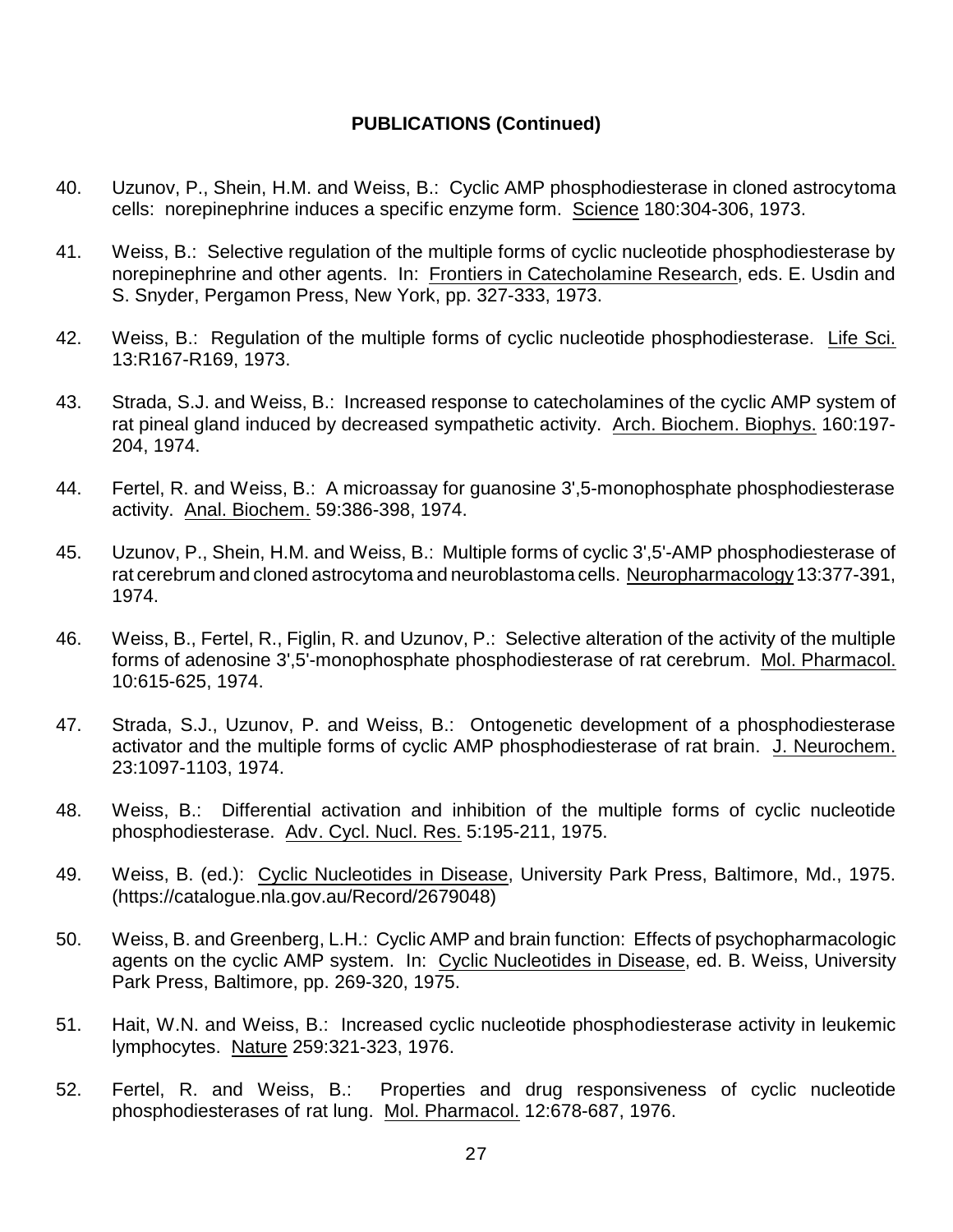- 53. Levin, R.M. and Weiss, B.: Mechanism by which psychotropic drugs inhibit adenosine cyclic 3',5' monophosphate phosphodiesterase of brain. Mol. Pharmacol. 12:581-589, 1976.
- 54. Weiss, B. and Fertel, R.: Pharmacologic control of the synthesis and metabolism of cyclic nucleotides. Adv. Pharmacol. Chemotherp. 14:189-283, 1977.
- 55. Weiss, B. and Hait, W.N.: Selective cyclic nucleotide phosphodiesterase inhibitors as potential therapeutic agents. Ann. Rev. Pharmacol. Toxicol. 17:441-477, 1977.
- 56. Levin, R.M. and Weiss, B.: Binding of trifluoperazine to the calcium-dependent activator of cyclic nucleotide phosphodiesterase. Mol. Pharmacol. 13:690-697, 1977.
- 57. Hait, W.N. and Weiss, B.: Characteristics of the cyclic nucleotide phosphodiesterases of normal and leukemic lymphocytes. Biochim. Biophys. Acta 497:86-100, 1977.
- 58. Greenberg, L.H., Dix, R.K. and Weiss, B.: Age-related changes in the binding of <sup>3</sup>Hdihydroalprenolol in rat brain. In: Pharmacological Intervention in the Aging Process, eds. J. Roberts, R.C. Adelman and V.J. Cristofalo, Plenum Press, New York, pp. 245-249, 1978.
- 59. Levin, R.M. and Weiss, B.: Characteristics of the cyclic nucleotide phosphodiesterases in a transplantable pheochromocytoma and adrenal medulla of the rat. Cancer Res. 38:915-920, 1978.
- 60. Levin, R.M. and Weiss, B.: Specificity of the binding of trifluoperazine to the calcium-dependent activator of phosphodiesterase and to a series of other calcium-binding proteins. Biochim. Biophys. Acta 540:197-204, 1978.
- 61. Weiss, B. and Levin, R.M.: Mechanism for selectively inhibiting the activation of cyclic nucleotide phosphodiesterase and adenylate cyclase by antipsychotic agents. Adv. Cycl. Nucl. Res. 9:285- 304, 1978.
- 62. Weiss, B. and Greenberg, L.H.: Physiological and pharmacological significance of the multiple forms of the cyclic nucleotide phosphodiesterase. In: Molecular Biology and Pharmacology of Cyclic Nucleotides, eds. E. Folco and R. Paoletti, Elsevier/North Holland Biomedical Press, pp. 69-84, 1978.
- 63. Fertel, R. and Weiss, B.: Measurement of the activity of cyclic nucleotide phosphodiesterases with firefly luciferin-luciferase coupled assay systems. In: Methods in Enzymology, eds. S.P. Colowick and N.O. Kaplan, Academic Press, New York, 57:94-106, 1978.
- 64. Weiss,B. and Winchurch, R.A.: Analyses of cyclic nucleotide phosphodiesterases in lymphocytes from normal and aged leukemic mice. Cancer Res. 38:1274-1280, 1978.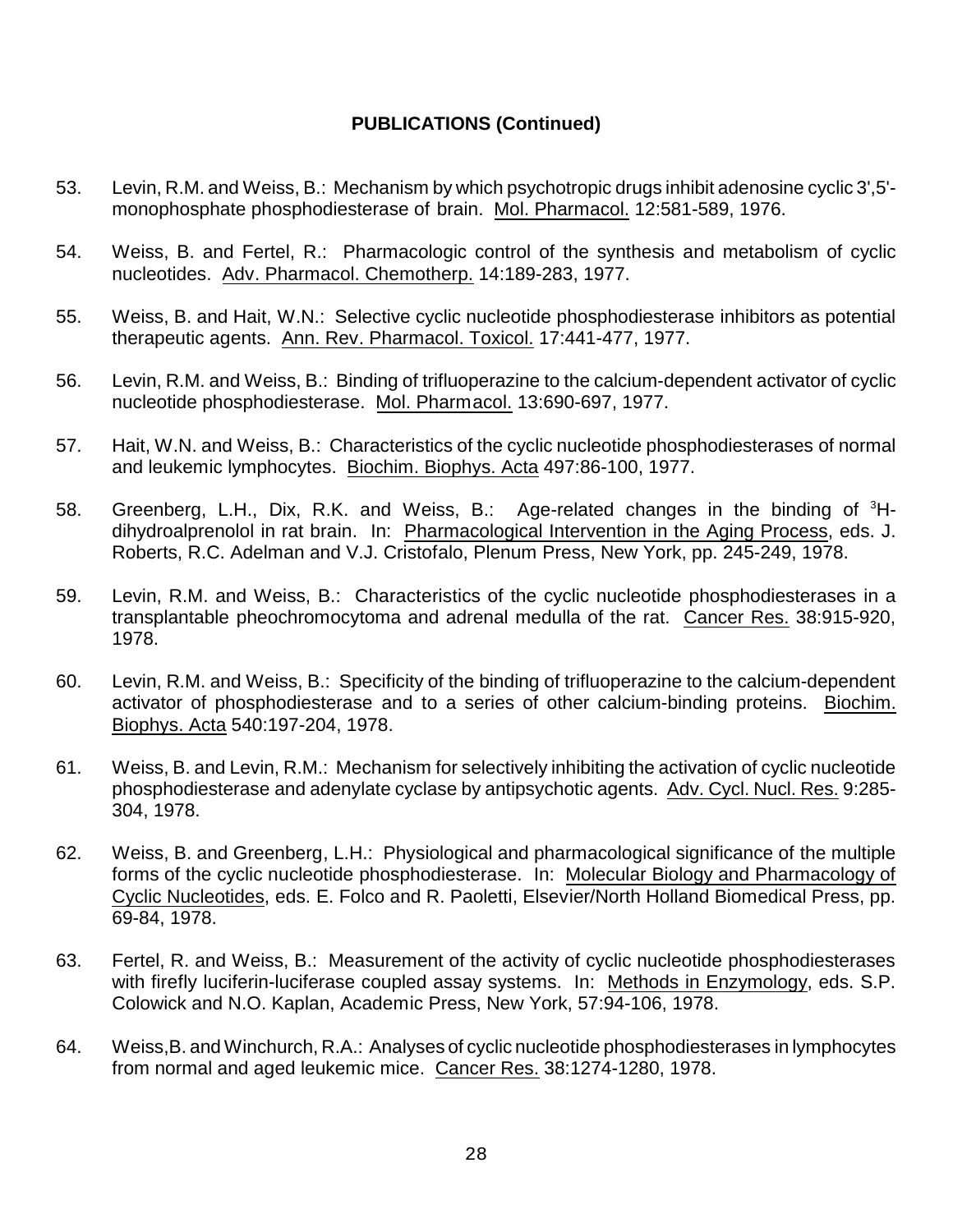- 65. Greenberg, L.H., Troyer, E., Ferrendelli, J.A. and Weiss, B.: Enzymatic regulation of the concentration of cyclic GMP in mouse brain. Neuropharmacology 17:737-745, 1978.
- 66. Glaubiger, G., Tsai, B.S., Lefkowitz, R.J., Johnson, E.M., Jr. and Weiss, B.: Chronic guanethidine treatment increases cardiac beta-adrenergic receptors. Nature 273:240-242, 1978.
- 67. Greenberg, L.H. and Weiss, B.: Beta adrenergic receptors in aged rat brain: reduced number and capacity of pineal gland to develop supersensitivity. Science 201:61-63, 1978.
- 68. Greenberg, L.H. and Weiss, B.: Beta-adrenergic receptors in aging rat brain: modifications induced by psychotropic drugs. In: Recent Advances in Pharmacology of Adrenoceptors, eds. E. Szabadi, C.M. Bradshaw and P. Bevan, Elsevier/North Holland Biomedical Press, pp. 241-250, 1978.
- 69. Winchurch, R., Hait, W. and Weiss, B.: Cyclic AMP phosphodiesterase activity of murine T and B lymphocytes. Cell. Immunol. 41:421-426, 1978.
- 70. Levin, R.M. and Weiss, B.: Selective binding of antipsychotics and other psychoactive agents to the calcium-dependent activator of cyclic nucleotide phosphodiesterase. J. Pharmacol. Exp. Ther. 208:454-459, 1979.
- 71. Weiss, B., Greenberg, L. and Cantor, E.: Age-related alterations in the development of adrenergic denervation supersensitivity. Fed. Proc. 38:1915-1921, 1979.
- 72. Weiss, B., Levin, R.M. and Greenberg, L.H.: Modulation of cyclic nucleotide metabolism by antipsychotics through a non-dopamine receptor. In: Catecholamines: Basic and Clinical Frontiers, eds. E. Usdin, I.J. Kopin and J. Barchas, Pergamon Press, N.Y. pp. 529-531, 1979.
- 73. Hait, W.N. and Weiss, B.: Cyclic nucleotide phosphodiesterase of normal and leukemic lymphocytes: kinetic properties and selective alteration of the activity of the multiple molecular forms. Mol. Pharmacol. 16:851-864, 1979.
- 74. Moyer, J.A., Greenberg, L.H., Frazer, A., Brunswick, D.J., Mendels, J. and Weiss, B.: Opposite effects of acute and repeated administration of desmethylimipramine on adrenergic responsiveness in rat pineal gland. Life Sci. 24:2237-2244, 1979.
- 75. Greenberg, L.H. and Weiss, B.: Ability of aged rats to alter beta-adrenergic receptors of brain in response to repeated administration of reserpine and desmethylimipramine. J. Pharmacol. Exp. Ther. 211:309-316, 1979.
- 76. Levin, R.M. and Weiss, B.: Inhibition by trifluoperazine of calmodulin-induced activation of ATPase activity of rat erythrocytes. Neuropharmacology 19:169-174,1980.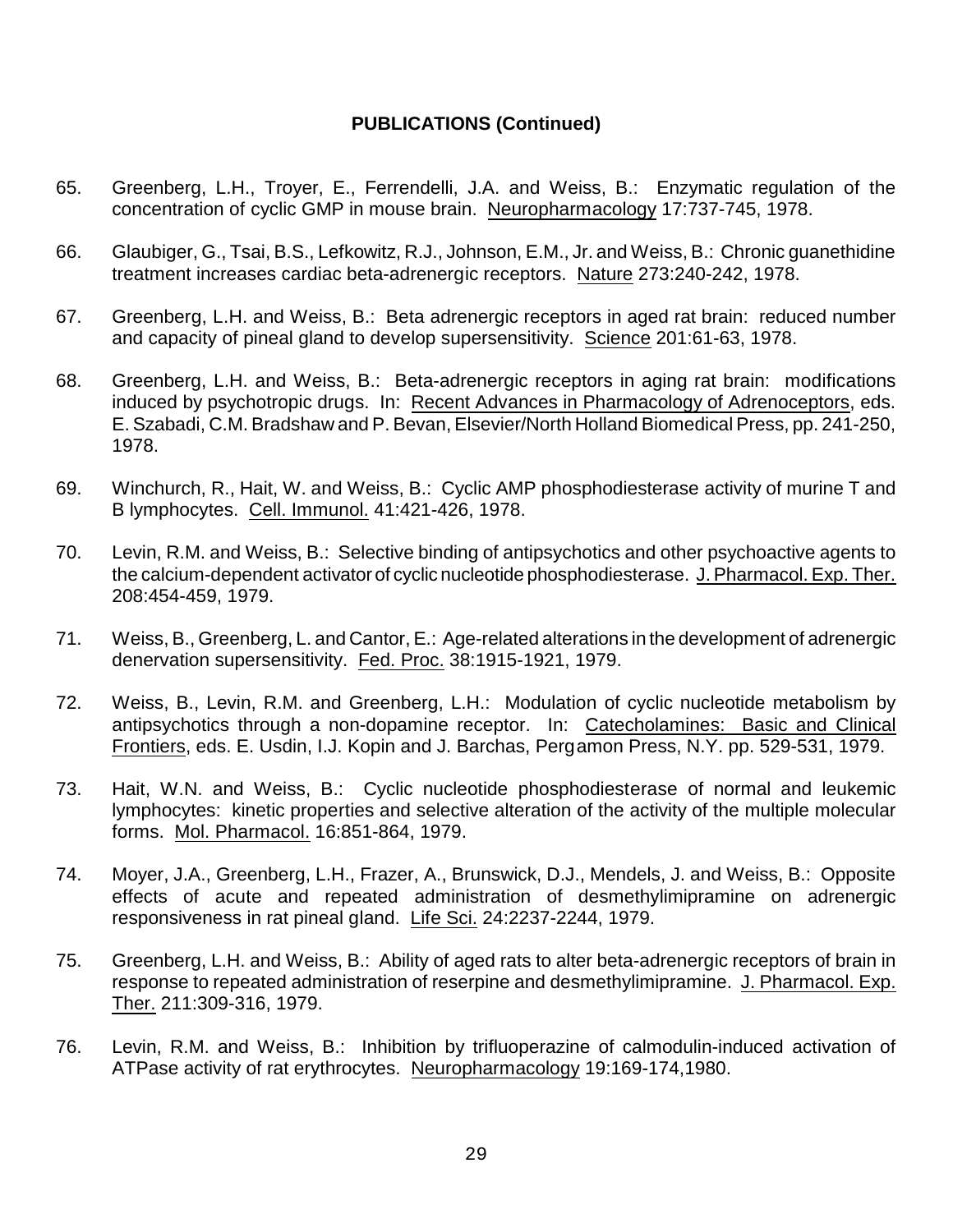- 77. Weiss,B. and Greenberg, L.H.: Modulation of beta-adrenergic receptors and calmodulin following acute and chronic treatment with neuroleptics. In: Adv. Biochem. Psychopharmacol., Vol. 24 - Long-Term Effects of Neuroleptics, eds. F. Cattabeni, G. Racagni, P.F. Spano and E. Costa, Raven Press, New York, pp. 139-146, 1980.
- 78. Weiss, B., Greenberg, L.H. and Cantor, E.: Denervation supersensitivity and beta-adrenergic receptors as a function of age. In: Receptors for Neurotransmitters and Peptide Hormones, eds. G. Pepeu, M.J. Kuhar and S.J. Enna, Raven Press, New York, p 461-472, 1980.
- 79. Weiss, B., Prozialeck, W. and Cimino, M.: Acute and chronic effects of psychoactive drugs on adrenergic receptors and calmodulin. Adv. Cycl. Nucl. Res. 12:213-225, 1980.
- 80. Weiss, B. and Wallace, T.L.: Mechanisms and pharmacological implications of altering calmodulin activity. In: Calcium and Cell Function, Vol. 1, ed. W.Y. Cheung, Academic Press, New York, pp. 329-379, 1980.
- 81. Weiss, B., Prozialeck, W., Cimino, M., Barnette, M.S. and Wallace, T.L.: Pharmacological regulation of calmodulin. In: Calmodulin and Cell Functions, Ann. N.Y. Acad. Sci. 356:319-345, 1980.
- 82. Cantor, E.H., Greenberg, L.H. and Weiss, B.: Effect of long term changes in sympathetic nervous activity on the beta-adrenergic receptor adenylate cyclase complex of rat pineal gland. Mol. Pharmacol. 19:21-26, 1981.
- 83. Prozialeck, W.C., Cimino, M. and Weiss, B.: Photoaffinity labeling of calmodulin by phenothiazine antipsychotics. Mol. Pharmacol. 19:264-269, 1981.
- 84. Moyer, J.A., Greenberg, L.H., Frazer, A. and Weiss, B.: Subsensitivity of the beta-adrenergic receptor-linked adenylate cyclase system of rat pineal gland following repeated treatment with desmethylimipramine and nialamide. Mol. Pharmacol. 19:187-193, 1981.
- 85. Weiss, B. and Sellinger-Barnette, M.: Effects of antipsychotic dopamine antagonists and polypeptide hormones on calmodulin. In: Apomorphine and Other Dopaminomimetics, Vol. 1 - Basic Pharmacology, eds. G.L. Gessa and G.U. Corsini, Raven Press, New York, pp. 179-192, 1981.
- 86. Heydorn, W.E., Frazer, A. and Weiss, B.: Electrical stimulation of sympathetic nerves increases the concentration of cyclic AMP in rat pineal gland. Proc. Natl. Acad. Sci, U.S.A. 78:7176-7179, 1981.
- 87. Cantor, E., Clark, M.B., and Weiss, B.: Effect of sympathetic input on ontogeny of betaadrenergic receptors in rat pineal gland. Brain Res. Bull. 7:243-247, 1981.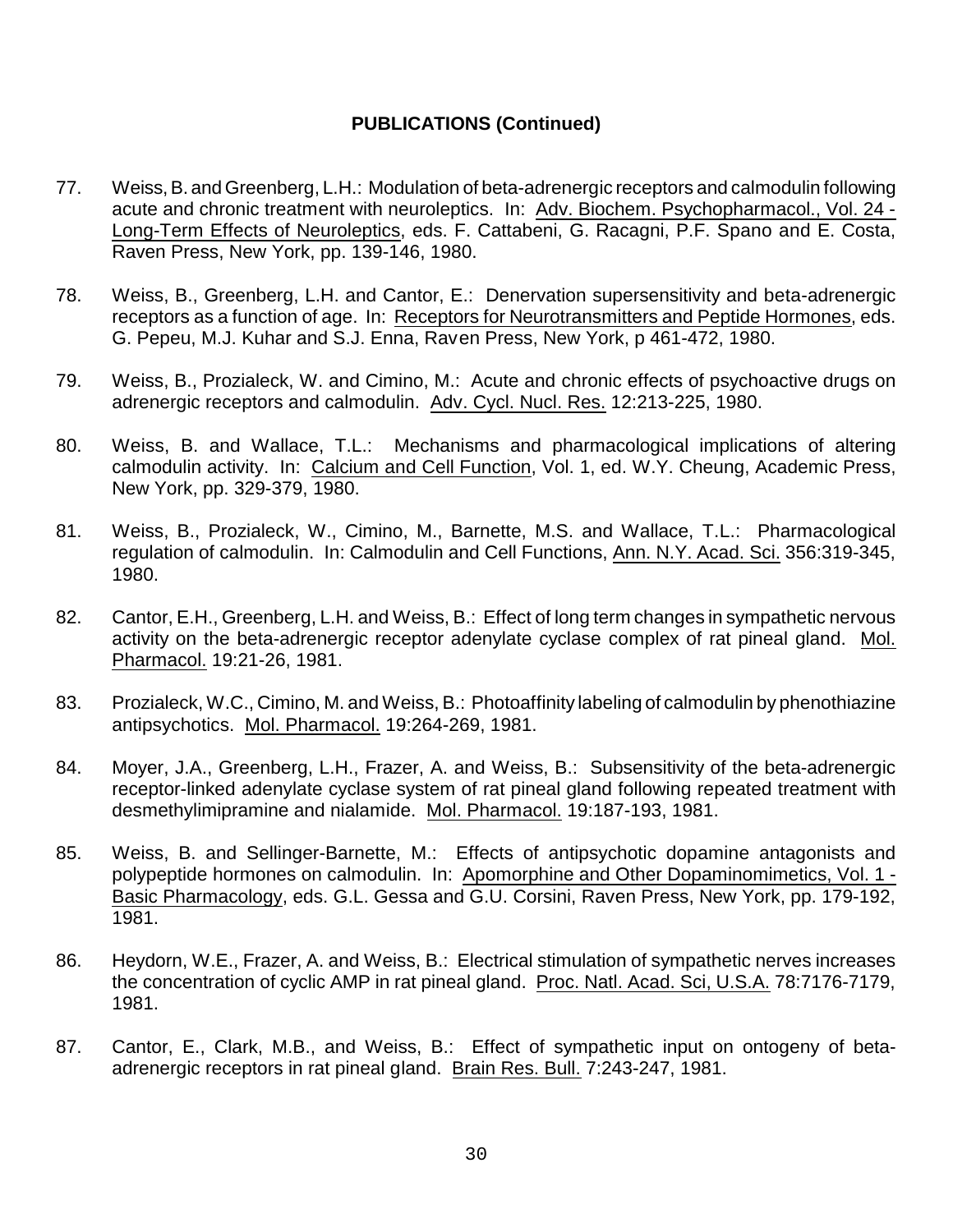- 88. Weiss, B., Heydorn, W. and Frazer, A.: Modulation of the beta-adrenergic receptor-adenylate cyclase system following acute and repeated treatment with antidepressants. In: Typical and Atypical Antidepressants: Molecular Mechanisms, Vol. 31, Adv. Biochem. Psychopharmacol., eds. E. Costa and G. Racagni, Raven Press, New York, pp. 37-53, 1982.
- 89. Sellinger-Barnette, M. and Weiss, B.: Interaction of beta-endorphin and other opioid peptides with calmodulin. Mol. Pharmacol. 21:86-91, 1982.
- 90. Weiss, B., Prozialeck, W.C. and Wallace, T.L.: Interaction of drugs with calmodulin: Biochemical, pharmacological and clinical implications. Biochem. Pharmacol. 31:2217-2226, 1982.
- 91. Prozialeck, W.C. and Weiss, B.: Inhibition of calmodulin by phenothiazines and related drugs; structure-activity relationships. J. Pharmacol. Exptl. Therap. 222:509-516, 1982.
- 92. Greenberg, L.H. and Weiss, B.: Neuroendocrine control of catecholaminergic receptors in aging brain. In: Aging, Vol 23: Aging Brain and Ergot Alkaloids, eds., A. Agnoli, G. Crepaldi, P.F. Spano and M. Trabucchi, Raven Press, New York, pp. 37-52, 1983.
- 93. Weiss, B.: Techniques for measuring the interaction of drugs with calmodulin. In: Methods in Enzymology, eds. A.R. Means and B.W. O'Malley, Academic Press, New York, 102:171-184, 1983.
- 94. Freilich, J. and Weiss, B.: Altered adaptive capacity of brain catecholaminergic receptors during aging. In: The Aging of the Brain, eds. D. Samuel, S. Algeri, S. Gershon, V.E. Grimm and G. Toffano, Raven Press, New York, 22:277-300, 1983.
- 95. Barnette, M.S., Daly, R. and Weiss, B.: Inhibition of calmodulin activity by insect venom peptides. Biochem. Pharmacol., 32:2929-2933, 1983.
- 96. Weiss, B., Earl, C. and Prozialeck, W.C.: Biochemical and possible neuropsychopharmacological implications of inhibiting calmodulin activity. Psychopharmacol. Bull., 19:378-386, 1983.
- 97. Barnette, M.S. and Weiss, B.: Interaction of neuropeptides with calmodulin. A structure-activity study. Psychopharmacol. Bull., 19:387-392, 1983.
- 98. Weiss, B., Clark, M.B. and Greenberg, L.H.: Modulation of catecholaminergic receptors during development and aging. In: Handbook of Neurochemistry, ed. A. Lajtha, Plenum Press, New York, Vol. 6, pp. 595-627, 1984.
- 99. Weiss, B., Greenberg, L.H. and Clark, M.B.: Physiological and pharmacological modulation of the beta-adrenergic receptor-linked adenylate cyclase system: supersensitivity and subsensitivity. In: Dynamics of Neurotransmitter Function, ed. I. Hanin, Raven Press, New York, pp. 319-330, 1984.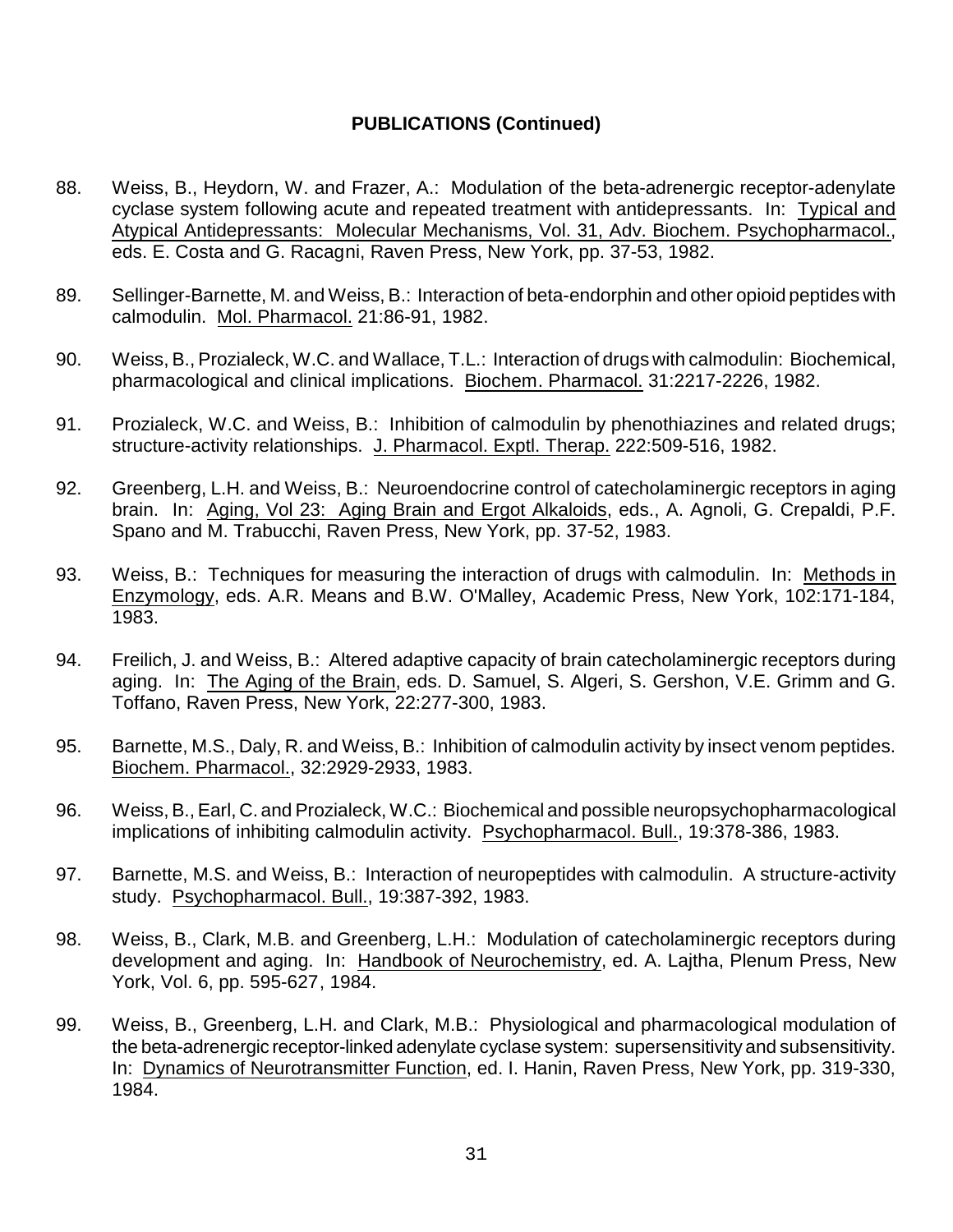- 100. Sellinger-Barnette, M.S. and Weiss, B.: Interaction of various peptides with calmodulin. Adv. Cycl. Nucl. Res., eds. S.J. Strada and W.J. Thompson, Vol. 16, pp. 261-276, 1984.
- 101. Greenberg, L.H. and Weiss, B.: Neural and hormonal modulation of adrenergic receptors in aging. In: Altered Endocrine Status During Aging, ed. Cristofalo, V. and Roberts, J., Alan R. Liss, Inc., New York, pp. 57-70, 1984.
- 102. Earl, C.Q., Prozialeck, W.C. and Weiss, B.: Interaction of alpha adrenergic antagonists with calmodulin. Life Sci. 35:525-534, 1984.
- 103. Weiss, B. and Prozialeck, W.C.: Pharmacological inhibition of calmodulin-dependent processes. In: Mechanisms of Hepatic Injury and Death, ed. D.Keppler, H. Popper, L. Bianchi and W. Reutter, MTP Press, Lancaster, England pp. 337-352, 1984.
- 104. Zhou, L.W., Weiss, B., Freilich, J.S. and Greenberg, L.H.: Impaired recovery of alpha, and alpha<sub>2</sub>-adrenergic receptors in brain tissue of aged rats. J. Gerontol. 39:538-546, 1984.
- 105. Prozialeck, W.C. and Weiss, B.: Mechanisms of pharmacologically altering calmodulin activity. In: Calcium in Biological Systems, ed. G. Weiss, J. Putney and R. Rubin, Plenum Press, New York, pp. 255-264, 1985.
- 106. Greenberg, L.H., Brunswick, D.J. and Weiss, B.: Effect of age on the rate of recovery of betaadrenergic receptors in rat brain following desmethylimipramine-induced subsensitivity. Brain Res. 328:81-88, 1985.
- 107. Weiss, B., Sellinger-Barnette, M., Winkler, J.D., Schechter, L. and Prozialeck, W.C.: Calmodulin antagonists: structure-activity relationships. In: Calmodulin Antagonists and Cellular Physiology, ed. H. Hidaka and D.J. Hartshorne, Academic Press, New York, pp. 45-61, 1985.
- 108. Zhou, L-W., Moyer, J.A., Muth, E.A., Clark, B., Palkovits, M. and Weiss, B.: Regional distribution of calmodulin activity in rat brain. J. Neurochem. 44:1657-1662, 1985.
- 109. Barnette, M.S. and Weiss, B.: Inhibition of calmodulin-stimulated phosphodiesterase activity by vasoactive intestinal peptide. J. Neurochem., 45:640-643, 1985.
- 110. Thermos, K. and Weiss, B.: Calmodulin: Function and pharmacological regulation. In: Spasmophilia: Calcium Metabolism and Cell Physiology, ed. A. Agnoli, P.L. Canonico, G. Milhaud and U. Scapagnini. John Libby & Co., London pp.26-37,1985.
- 111. Weiss, B., Goodale, D.B., Seyfried, D.M., Thermos, K. and Winkler, J.D., Modulation of dopaminergic behavioral responses. In: Symposia in Neuroscience, Vol. 3: Modulation of Central and Peripheral Transmitter Function, ed. G. Biggio, P.F. Spano, G. Toffano and G.L. Gessa, Liviana Press, Padova, Italy pp. 105-116, 1986.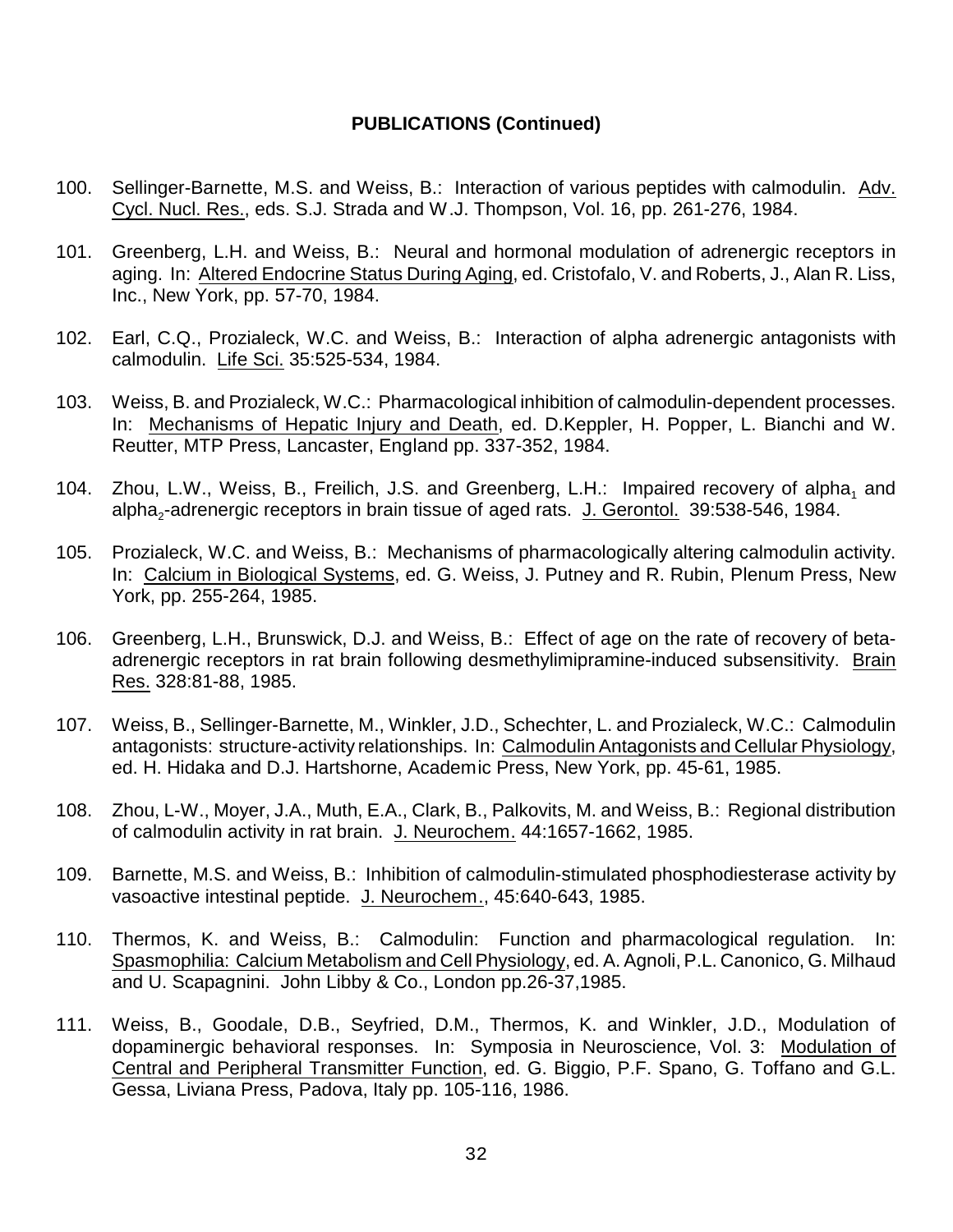- 112. Winkler, J.D. and Weiss, B.: Reversal of supersensitive apomorphine-induced rotational behavior in mice by continuous exposure to apomorphine. J. Pharmacol. Exptl. Therap., 238:242-247, 1986.
- 113. Winkler, J.D., Thermos, K. and Weiss, B.: Differential effects of fluphenazine-N-mustard on calmodulin activity and on  $D_1$  and  $D_2$  dopaminergic responses. Psychopharmacology, 92:285-291, 1987.
- 114. Prozialeck, W.C., Wallace, T.L. and Weiss, B.: Differential inhibition of calmodulin-sensitive phosphodiesterase and Ca<sup>++</sup> adenosine triphosphatase by chlorpromazine-linked calmodulin. J. Pharmacol. Exptl. Therap., 243:171-179, 1987.
- 115. Thermos, K., Winkler, J.D. and Weiss, B.: Comparison of the effects of fluphenazine-N-mustard on dopamine binding sites and on behavior induced by apomorphine in supersensitive mice. Neuropharmacology, 26:1473-1480, 1987.
- 116. Winkler, J.D., Callison, K., Cass, S. and Weiss, B.: Selective down-regulation of  $D_1$  dopamine mediated rotational behavior in supersensitive mice. Neuropharmacology, 27:439-442, 1988.
- 117. Goodale, D.B., Jacobi, A.G.M., Seyfried, D.M. and Weiss, B.: Selective protection from the inhibition by  $EEDQ$  of  $D_1$  and  $D_2$  dopamine agonist induced rotational behavior in mice. Pharmacol. Biochem. Behav., 40:457-462, 1988.
- 118. Cimino, M. and Weiss, B.: Characteristics of the binding of phenoxybenzamine to calmodulin. Biochem. Pharmacol., 37:2739-2745, 1988.
- 119. Weiss, B.: Modulation of adrenergic receptors during aging. Neurobiol. Aging, 9:61-62, 1988.
- 120. Weiss, B., Prozialeck, W.C. and Roberts-Lewis, J.M.: Development of selective inhibitors of calmodulin-dependent phosphodiesterase and adenylate cyclase; in Design of Enzyme Inhibitors as Drugs, ed. M. Sandler and H.J. Smith, Oxford University Press, New York, pp. 650-697, 1989.
- 121. Weiss, B., Cimino, M., Winkler, J.D. and Chen, J.F.: Behavioral, biochemical and molecular biological correlates of modulating dopaminergic responses. Neurochemical Pharmacology, - A Tribute to B. B. Brodie., ed. E. Costa, Raven Press, New York, pp 151-166, 1989.
- 122. Winkler, J.D. and Weiss, B.: Effect of continuous exposure to selective  $D_1$  and  $D_2$  dopaminergic agonists on rotational behavior in supersensitive mice. J. Pharmacol. Exptl. Therap., 249:507-516, 1989.
- 123. Cimino, M., Cattabeni, F. and Weiss, B.: In situ hybridization histochemistry as a tool to study gene expression and its regulation in the central nervous system. Pharmacol. Res., 21:67-77, 1989.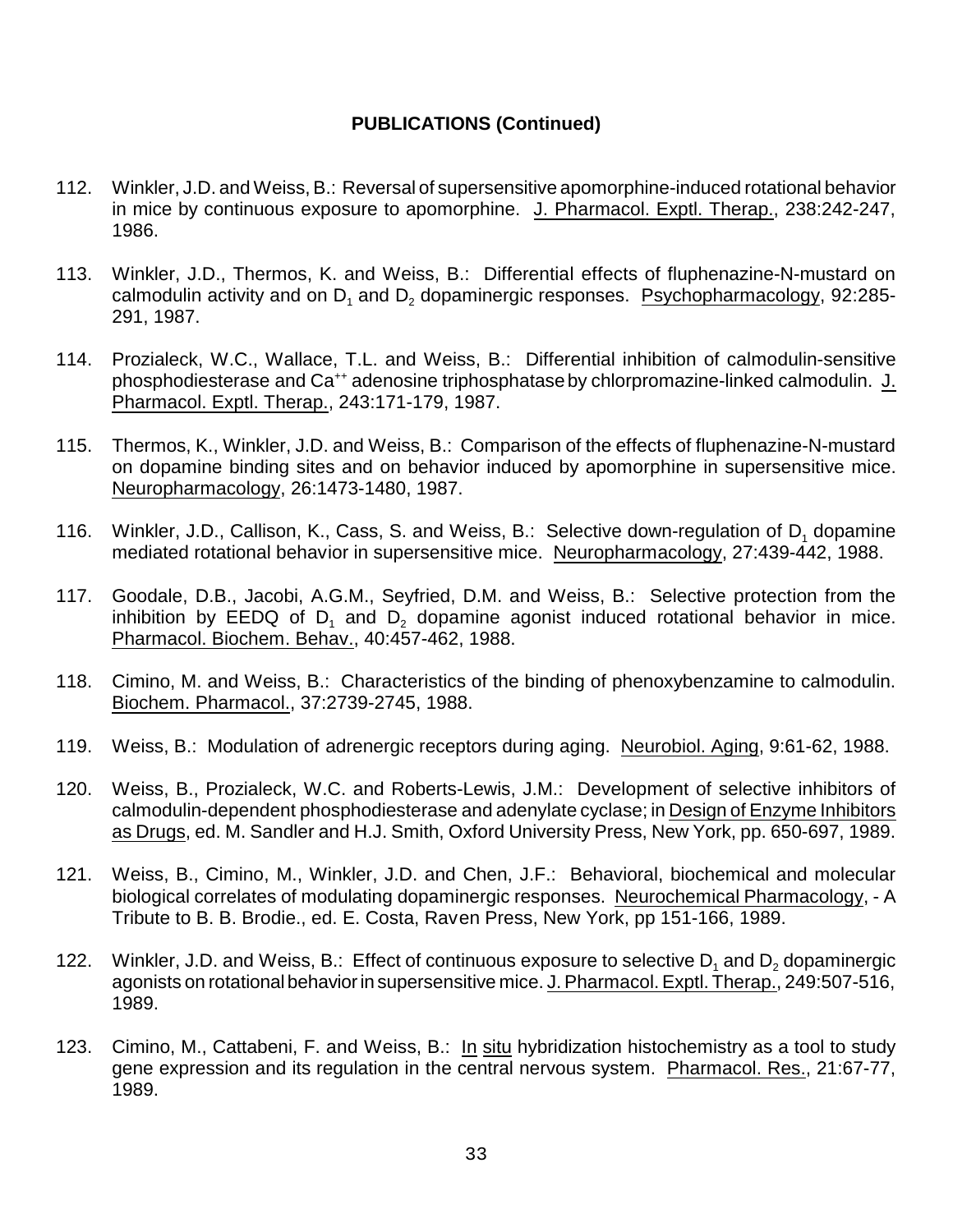- 124. Roberts-Lewis, J.M., Cimino, M., Krause, R.G., Tyrrell, D.F., Davis, L.G., Weiss, B. and Lewis, M.E.: Anatomical localization of calmodulin mRNA in the rat brain with cloned cDNA and synthetic oligonucleotide probes. Synapse 5:247-254, 1990.
- 125. Cimino, M., Chen, J.F. and Weiss, B.: Ontogenetic development of calmodulin mRNA in rat brain using in situ hybridization histochemistry. Develop. Brain Res. 54:43-49, 1990.
- 126. Weiss, B., Zhou, L.-W., Chen, J.F., Szele, F. and Bai, G.: Distribution and modulation of the  $D<sub>2</sub>$ dopamine receptor mRNA in mouse brain: molecular and behavioral correlates. Adv. Biosci., 77:9-25, 1990.
- 127. Zhang, S., Prozialeck, W. and Weiss, B.: Differential inhibition of calcium-dependent and calmodulin-dependent enzymes by drug calmodulin adducts. Mol.Pharmacol., 38: 698-704, 1990.
- 128. Chen, J.F., Qin, Z.-H., Szele, F., Bai, G. and Weiss, B.: Neuronal localization and modulation of the  $D<sub>2</sub>$  dopamine receptor mRNA in brain of normal mice and mice lesioned with 6hydroxydopamine. Neuropharmacology, 30:927-941, 1991.
- 129. Zhou, L.-W., Qin, Z.-H. and Weiss, B.: Downregulation of stereotyped behavior and production of latent locomotor behaviors in mice treated continuously with quinpirole. Neuropsychopharmacology, 4:47-55, 1991.
- 130. Cimino, M., Zoli, M. and Weiss, B.: Differential ontogenetic expression and regulation of proenkephalin and preprosomatostatin mRNAs in rat caudate-putamen as studied by in situ hybridization histochemistry. Develop. Brain Res., 60: 115-122, 1991.
- 131. Chen, J.F. and Weiss, B.: Ontogenetic expression of  $D_2$  dopamine receptor mRNA in rat corpus striatum. Develop. Brain Res., 63: 95-104, 1991.
- 132. Bai, G. and Weiss, B.: The increase of calmodulin in PC12 cells induced by NGF is caused by differential expression of multiple mRNAs for calmodulin. J. Cell Physiol.149:414-421, 1991.
- 133. Weiss, B., Chen, J.F, Zhang, S. and Zhou, L.-W.: Developmental and age-related changes in the D<sub>2</sub> dopamine receptor mRNA subtypes in rat brain. Neurochem. Internat., 20:49S-58S, 1992.
- 134. Bai, G., Nichols, R.A. and Weiss, B.: Cyclic AMP selectively up-regulates calmodulin genes I and II in PC12 cells. Biochim. Biophys. Acta., 1130:189-196, 1992.
- 135. Zhou, L.-W., Zhang, S.-P., Welsh, S., Connell, T.A. and Weiss, B.: Triazolam blocks the initial rotational effects of quinpirole but permits the later developing reduction of dopamine  $\mathsf{D}_2$ -mediated rotational behavior and dopamine D<sub>2</sub> receptors. Eur. J. Pharmacol., 218:219-227, 1992.
- 136. Zhou, L.-W., Zhang, S.-P., Connell, T.A. and Weiss, B.: Cholinergic lesions of mouse striatum induced by AF64A alter dopaminergic behavior and reduce  $D<sub>2</sub>$  dopamine receptors and  $D<sub>2</sub>$ dopamine receptor mRNA. Neurochem. Internat., 22:301-311, 1993.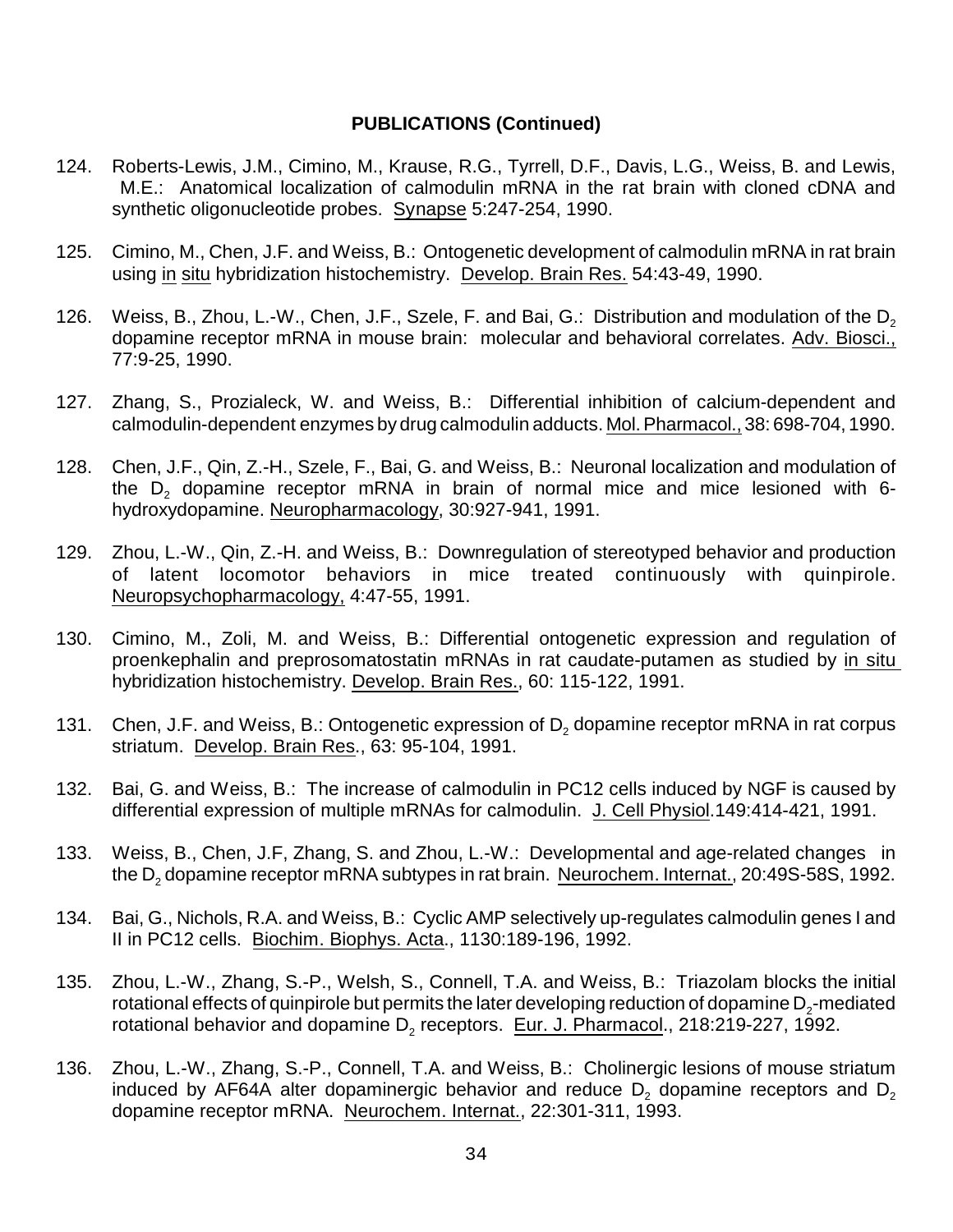- 137. Wang, H.-Y., Zhou, L.-W., Friedman, E. and Weiss, B.: Differential regulation of release of acetylcholine in the striatum in mice following continuous exposure to selective D1 and  $D<sub>2</sub>$ dopaminergic agonists. Neuropharmacology, 32:85-91, 1993.
- 138. Zhang, S.-P., Zhou, L.-W., Natsukari, N. and Weiss, B.: Continuously infusing quinpirole decreases Ca<sup>2+</sup>/calmodulin-dependent phosphorylation in mouse striatum. Neurochem. Internat., 23:361-372, 1993.
- 139. Chen, J.F., Aloyo, V.J. and Weiss, B.: Continuous treatment with the  $D<sub>2</sub>$  dopamine receptor agonist quinpirole decreases  $D_2$  dopamine receptors,  $D_2$  dopamine receptor messenger RNA and<br>proenkephalin messenger RNA, and increases mu opioid receptors in mouse striatum. messenger RNA, and increases mu opioid receptors in mouse striatum. Neuroscience, 54:669-680, 1993.
- 140. Zhou, L.-W., Zhang, S.-P., Connell, T.A. and Weiss, B.: AF64A lesions of mouse striatum result in ipsilateral rotations to  $D<sub>2</sub>$  dopamine agonists but contralateral rotations to muscarinic cholinergic agonists. J. Pharmacol. Exptl. Therap., 264:824-830, 1993.
- 141. Zhang, S.-P., Natsukari, N., Bai, G., Nichols, R.A. and Weiss, B.: Localization of the multiple calmodulin messenger RNAs in differentiated PC12 cells. Neuroscience, 55:571-582, 1993.
- 142. Chen, J.F. and Weiss, B.: Irreversible blockade of  $D<sub>2</sub>$  dopamine receptors by fluphenazine-Nmustard increases glutamic acid decarboxylase mRNA in rat striatum. Neurosci. Lett., 150:215- 218, 1993.
- 143. Weiss, B., Zhou, L.-W., Zhang, S.-P. and Qin, Z.-H.: Antisense oligodeoxynucleotide inhibits  $D_2$ dopamine receptor-mediated behavior and  $D_2$ messenger RNA. Neuroscience, 55:607-612, 1993.
- 144. Qin, Z.-H., Zhang, S.-P. and Weiss, B.: Dopaminergic and glutamatergic blocking drugs differentially regulate glutamic acid decarboxylase mRNA in mouse brain. Mol. Brain Res., 21:293-302, 1994.
- 145. Zhang, S.-P., Zhou, L.-W. and Weiss, B.: Oligodeoxynucleotide antisense to the D. dopamine receptor mRNA inhibits  $D_1$  dopamine receptor-mediated behaviors in normal mice and in mice lesioned with 6-hydroxydopamine. J. Pharmacol. Exptl. Therap., 271:1462-1470, 1994.
- 146. Qin, Z.-H., Chen, J.F. and Weiss, B.: Lesions of mouse striatum induced by 6-hydroxydopamine differentially alter the density, rate of synthesis and level of gene expression of  $D_1$  and  $D_2$ dopamine receptors. J. Neurochem., 62:411-420, 1994.
- 147. Zhou, L.-W., Zhang, S.-P., Qin, Z.-H. and Weiss, B.: In vivo administration of an oligodeoxynucleotide antisense to the  $D_2$  dopamine receptor mRNA inhibits  $D_2$  dopamine receptor-mediated behavior and the expression of  $D_2$  dopamine receptors in mouse striatum. J. Pharmacol. Exptl. Therap., 268:1015-1023, 1994.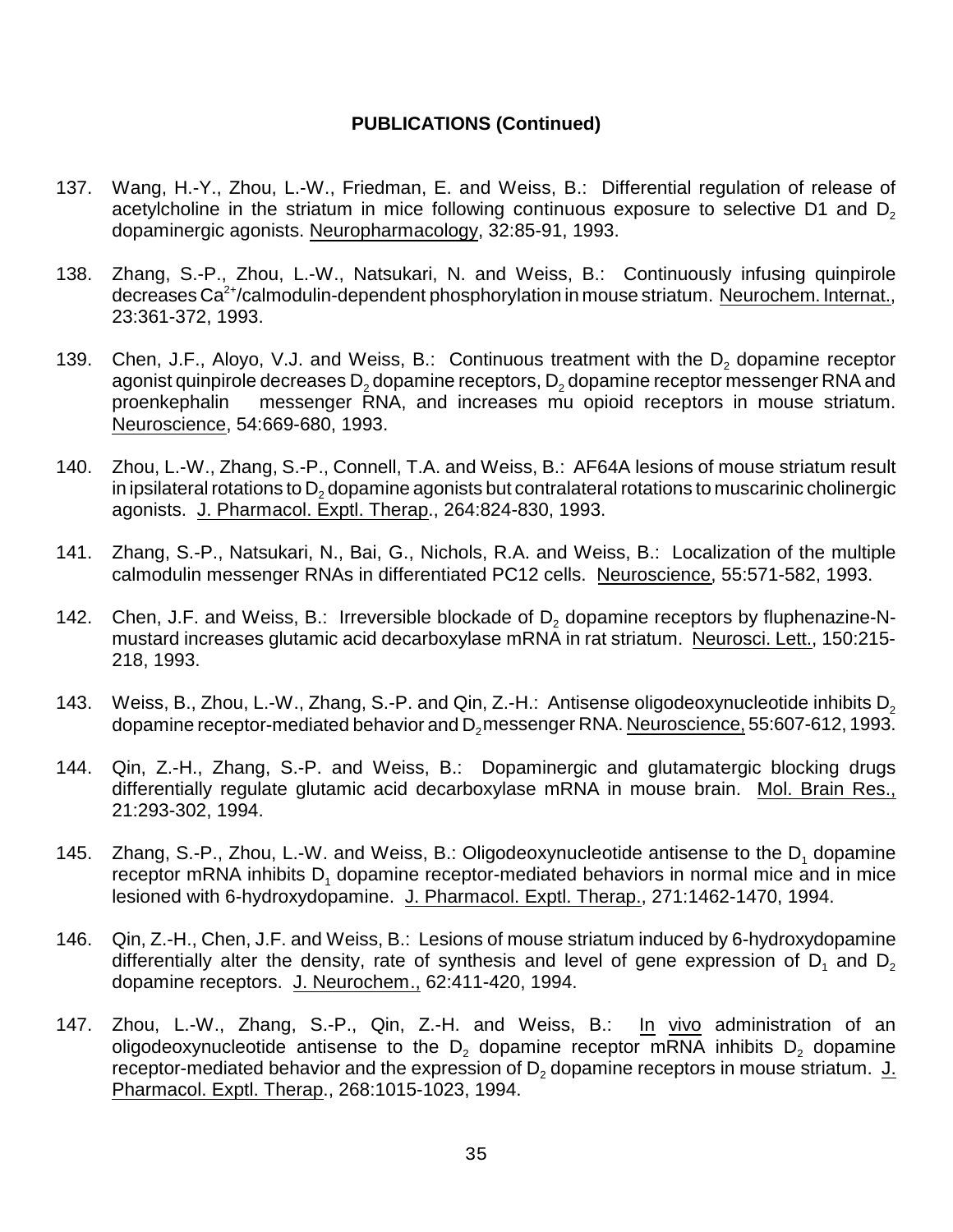- 148. Qin, Z.-H., Zhou, L.-W. and Weiss, B.:  $D_2$  dopamine receptor messenger RNA is altered to a greater extent by blockade of glutamate receptors than by blockade of dopamine receptors. Neuroscience, 60:97-114, 1994.
- 149. Chen, J.-F., Aloyo, V.A., Qin, Z.-H. and Weiss, B.: Irreversible blockade of  $D_2$  dopamine receptors by fluphenazine-N-mustard increases  $D_2$  dopamine receptor mRNA and proenkephalin mRNA and decreases  $D_1$  dopamine receptor mRNA and mu and delta opioid receptors in rat striatum. Neurochem. Internat., 25:355-366, 1994.
- 150.  $\,$  Qin, Z.-H. and Weiss, B.: Dopamine receptor blockade increases dopamine D<sub>2</sub> receptor and glutamic acid decarboxylase mRNAs in mouse substantia nigra. Eur. J. Pharmacol., 269:25-33, 1994.
- 151. Natsukari, N., Zhang, S.-P., Nichols, R. and Weiss, B.: Immunocytochemical localization of calmodulin in PC12 cells and its possible interaction with histones. Neurochem. Internat., 26:465- 476, 1995.
- 152. Zhang, S.-P., Connell, T.A., Price, T., Simpson, G.M., Zhou, L.-W., Weiss, B.: Continuous infusion of clozapine increases mu and delta opioid receptors and proenkephalin mRNA in mouse brain. Biol. Psychiat., 37:496-503, 1995.
- 153. Qin, Z.-H., Zhou, L.-W., Zhang, S.-P., Wang, Y. and Weiss, B.: D<sub>2</sub> dopamine receptor antisense oligodeoxynucleotide inhibits the synthesis of a functional pool of  $\mathsf{D}_2$  dopamine receptors.  $\sqrt{\text{Mol.}}$ Pharmacol., 48:730-737, 1995.
- 154. Weiss, B., Zhou, L-W. and Zhang, S.-P.: Dopamine antisense oligodeoxynucleotides as potential novel tools for studying drug abuse. In: Antisense Strategies for the Study of Receptor Mechanisms, eds. R.B. Raffa and F. Porreca, R.G. Landes Publ. Co., Georgetown, TX, pp. 71-91, 1996.
- 155. Zhou, L.-W., Zhang, S.-P. and Weiss, B.: Intrastriatal administration of an oligodeoxynucleotide antisense to the  $D_2$  dopamine receptor mRNA inhibits  $D_2$  dopamine receptor-mediated behavior and  $D<sub>2</sub>$  dopamine receptors in normal mice and in mice lesioned with 6-hydroxydopamine. Neurochem. Internat., 29:583-595, 1996.
- 156. Weiss, B., Zhou, L.-W. and Davidkova, G.: Pharmacological and molecular regulation of the expression of dopamine receptors. In: Pharmacological Regulation of Gene Expression in the Central Nervous System, ed. K.M. Merchant, CRC Press, Boca Raton, FL, pp. 175-196, 1996.
- 157. Davidkova, G., Zhang, S.-P., Nichols, R.A. and Weiss, B.: Reduced level of calmodulin in PC12 cells induced by stable expression of calmodulin antisense RNA inhibits cell growth and induces neurite outgrowth. Neuroscience, 75:1003-1019, 1996.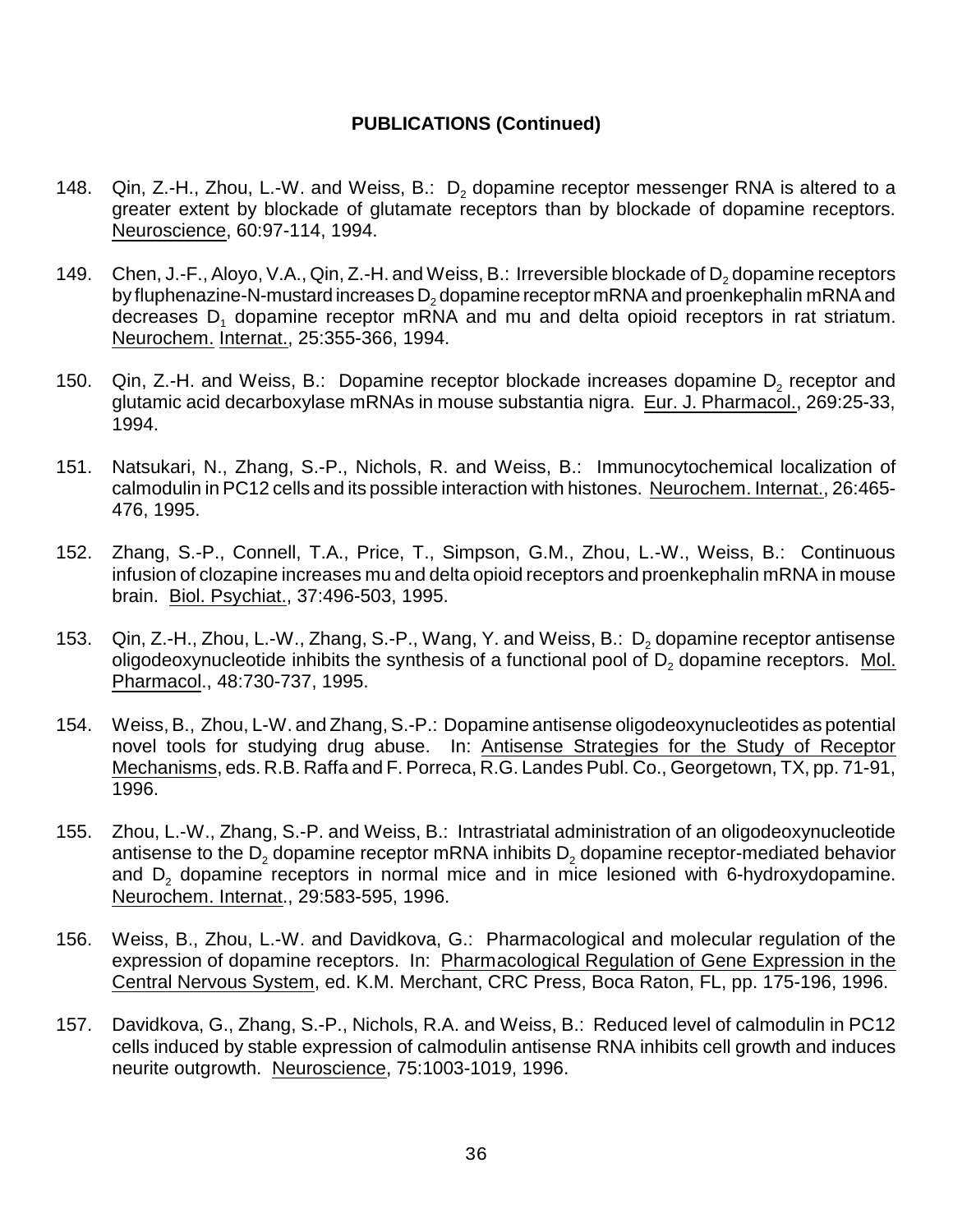- 158. Zhang, S.-P., Zhou, L.-W., Morabito, M., Lin, R.C.S. and Weiss, B.: Uptake and distribution of fluorescein-labeled D<sub>2</sub> dopamine receptor antisense oligodeoxynucleotide in mouse brain. J. Mol. Neurosci., 7:13-28, 1996.
- 159. Weiss, B.: Antisense oligodeoxynucleotides and antisense RNA expression vectors reveal a functional pool of neurotransmitter receptors. In: Antisense Strategies in the Neurosciences, INSERM, Atelier 83, Le Vesinet, 1996.
- 160. Hadjiconstantinou, M., Neff, N.H., Zhou, L.-W., and Weiss, B.: D<sub>2</sub> dopamine receptor antisense increases the activity and mRNA of tyrosine hydroxylase and aromatic L-amino acid decarboxylase in mouse brain. Neurosci. Lett., 217:105-108, 1996.
- 161. Weiss, B., Zhang, S.-P. and Zhou, L.-W.: Antisense strategies in dopamine receptor pharmacology. Life Sci., 60:433-455, 1997.
- 162. Weiss, B., Davidkova, G. and Zhang, S.-P.: Antisense strategies in neurobiology. Neurochem. Internat., 31:321-348, 1997.
- 163. Davidkova, G., Zhang, S.-P., Zhou, L.-W., Nichols, R.A. and Weiss, B.: Use of plasmid antisense RNA expression vectors in neurobiology. In: "Antisense Oligodeoxynucleotides and Antisense RNA: Novel Pharmacological and Therapeutic Agents", ed., B. Weiss, CRC Press, Boca Raton, FL, pp. 213-241, 1997.
- 164. Weiss, B. (ed.): Antisense Oligodeoxynucleotides and Antisense RNA : Novel Pharmacological and Therapeutic Agents, CRC Press, Boca Raton, FL, 1997.
- 165. Weiss, B., Davidkova, G., Zhou, L.-W., Zhang, S.-P. and Morabito, M.: Expression of a  $D<sub>2</sub>$ dopamine receptor antisense RNA in brain inhibits D<sub>2</sub>-mediated behaviors. <u>Neurochem. Internat.,</u> 31:571-580, 1997.
- 166. Hou, W.-F., Zhang, S.-.P., Davidkova, G., Nichols, R.A. and Weiss, B.: Effect of antisense oligodeoxynucleotides directed to individual calmodulin gene transcripts on the proliferation and differentiation of PC12 cells. Antisense Nucleic Acid Drug Develop., 8: 295-308,1998.
- 167. Davidkova, G., Zhang, S.-P., Zhou, L.-W., and Weiss, B.: Effects of dopamine receptor antisense RNA expression vectors in the nervous system, In: Modulating Gene Expression by Antisense Oligonucleotides to Understand Neural Functioning. McCarthy, M. M. (Ed.) Kluwer Academic Publishers, Norwell, Mass., pp.61-82 , 1998.
- 168. Davidkova, G. and Weiss, B.: Pharmacological inhibition of dopaminergic and other neurotransmitter receptors using antisense oligodeoxynucleotides. In: Handbook of Experimental Pharmacology: Antisense Research and Application, ed., S. Crooke, Springer-Verlag, Berlin, Germany. 131:263-308, 1998.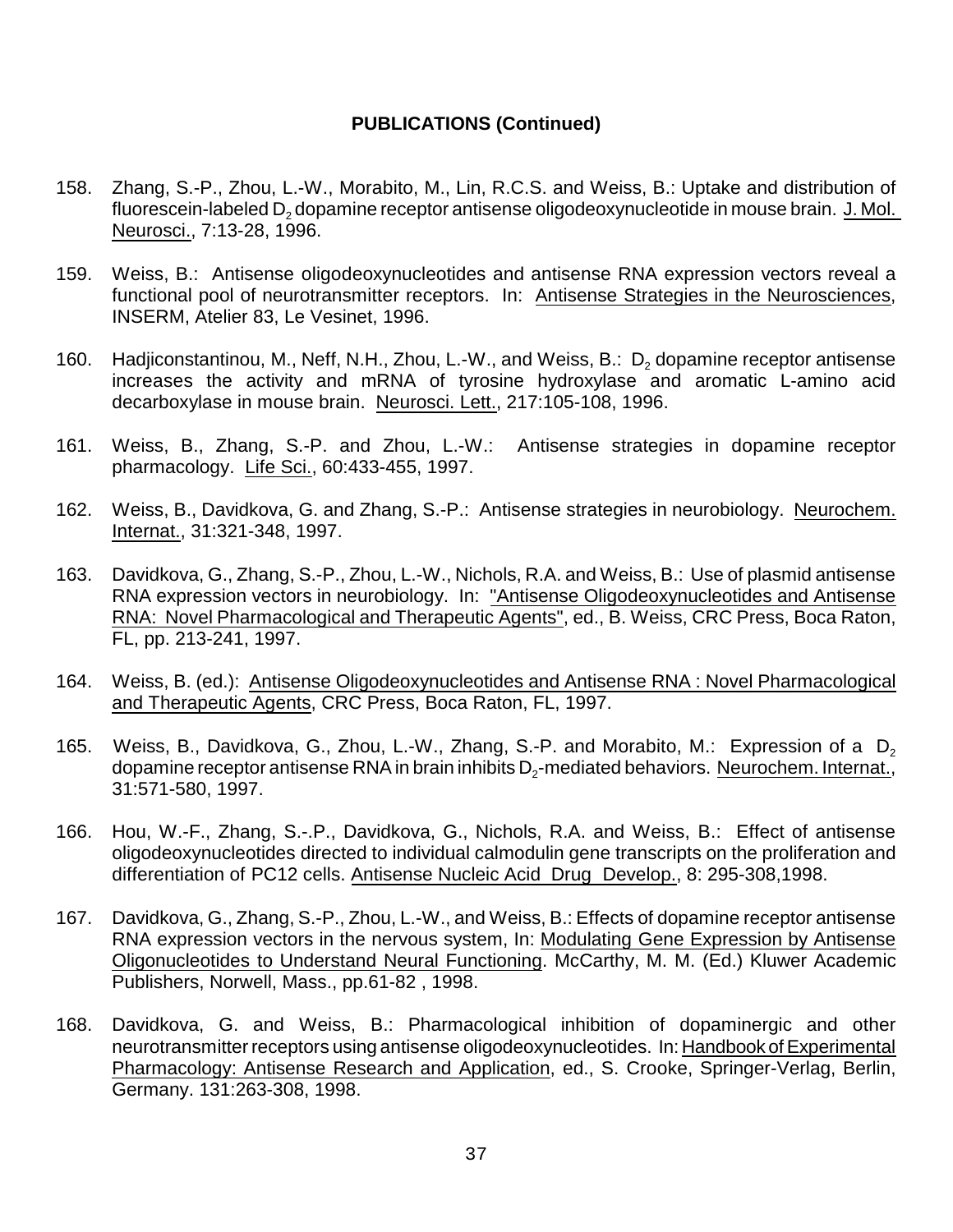- 169. Davidkova, G., Zhou, L.-W., Morabito, M., Zhang, S.-P., and Weiss, B.: D2 dopamine antisense RNA expression vector, unlike haloperidol, produces long-term inhibition of D2 dopaminemediated behaviors without causing upregulation of D2 dopamine receptors. J. Pharmacol. Exptl. Therap., 285:1187-1196, 1998.
- 170. Weiss, B. and Davidkova, G.: Cyclic Nucleotides. In: Encyclopedia of Neuroscience, eds. G. Adelman and B.H. Smith, Elsevier Science Publ., Amsterdam, pp. 503-506, 1999.
- 171. Weiss, B., Davidkova, G., and Zhou, L-W.: Antisense RNA gene therapy for studying and modulating biological processes. Cell. Mol. Life Sci. , 55:334-358, 1999.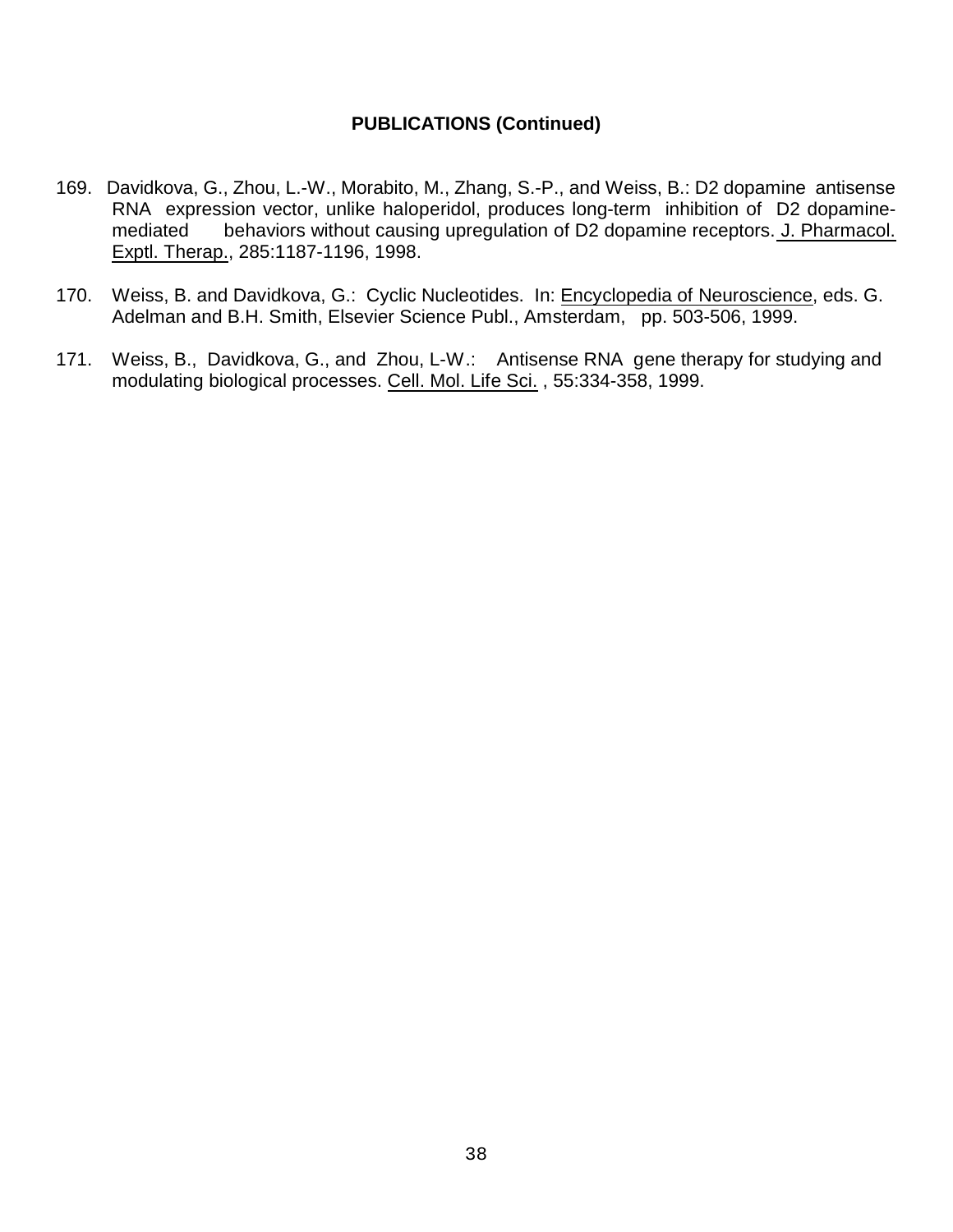#### **ABSTRACTS**

- 1. Weiss, B.: Metabolism of dopa-C<sup>14</sup> in the normal and alpha-methyldopa treated mouse. Fed. Proc. 22:540, 1963.
- 2. Weiss, B. and Maickel, R.P.: Pharmacological demonstration of sympathetic innervation of adipose tissue. Pharmacologist 6:172, 1964.
- 3. Maickel, R.P., Davies, J.I. and Weiss, B.: Cyclic 3',5'-AMP: An intermediate in the activation of adipose tissue lipolytic activity. Fed. Proc. 24-299, 1965.
- 4. Krishna, G., Weiss, B., Davies, J.I. and Hynie, S.: Mechanism of nicotinic acid inhibition of hormone-induced lipolysis. Fed. Proc. 25:719, 1966.
- 5. Weiss, B. and Costa, E.: Effects of denervation and environmental lighting on norepinephrineinduced activation of adenyl cyclase of rat pineal gland. Fed. Proc. 26:765, 1967.
- 6. Weiss, B. and Costa, E.: Postjunctional localization of adenyl cyclase activity in rat brain. 7th Intl. Cong. Biochem., August, 1967, Tokyo, Japan, Abstr. #J373, p. 1040.
- 7. Weiss, B.: Differences in the stimulatory effects of norepinephrine (NE) and sodium fluoride on adenyl cyclase (AC) of pineal gland and cerebellum. Fed Proc. 27:752, 1968.
- 8. Weiss, B. and Crayton, J.: Ovarian regulation of the norepinephrine-sensitive adenyl cyclase system of rat pineal gland. Fed. Proc. 28:615, 1970.
- 9. Ebadi, M.S., Weiss, B. and Costa, E.: A sensitive and specific method for assaying cyclic 3',5'- AMP in rat pineal gland. Fed. Proc. 29:263, 1970.
- 10. Ebadi, M.S., Weiss, B. and Costa, E.: Diurnal periodicity of cyclic 3',5'-adenosine monophosphate in rat pineal gland. Pharmacologist 12:290, 1970.
- 11. Weiss, B.: A rapid microassay of phosphodiesterase activity. Trans. Am. Soc. Neurochem. 2:117, 1971.
- 12. Weiss, B., Uzunov, P. Strada, S. and Lehne, R.: Postnatal ontogenesis of adenyl cyclase, phosphodiesterase and cyclic 3',5'-adenosine monophosphate in rat brain and pineal gland. 25th Intl. Cong. Physiol. Sci., Munich, Germany, p. 600, 1971.
- 13. Uzunov, P. and Weiss, B.: Inhibition by phenothiazine tranquilizers of the cyclic 3',5'-AMP system of rat brain. Fed. Proc. 30:330, 1971.
- 14. Guidotti, A., Weiss, B. and Costa, E: Effect of isoproterenol (ISP) on the concentration of cyclic 3',5'-AMP (cAMP) in mouse parotid gland. Pharmacologist 13:256,. 1971.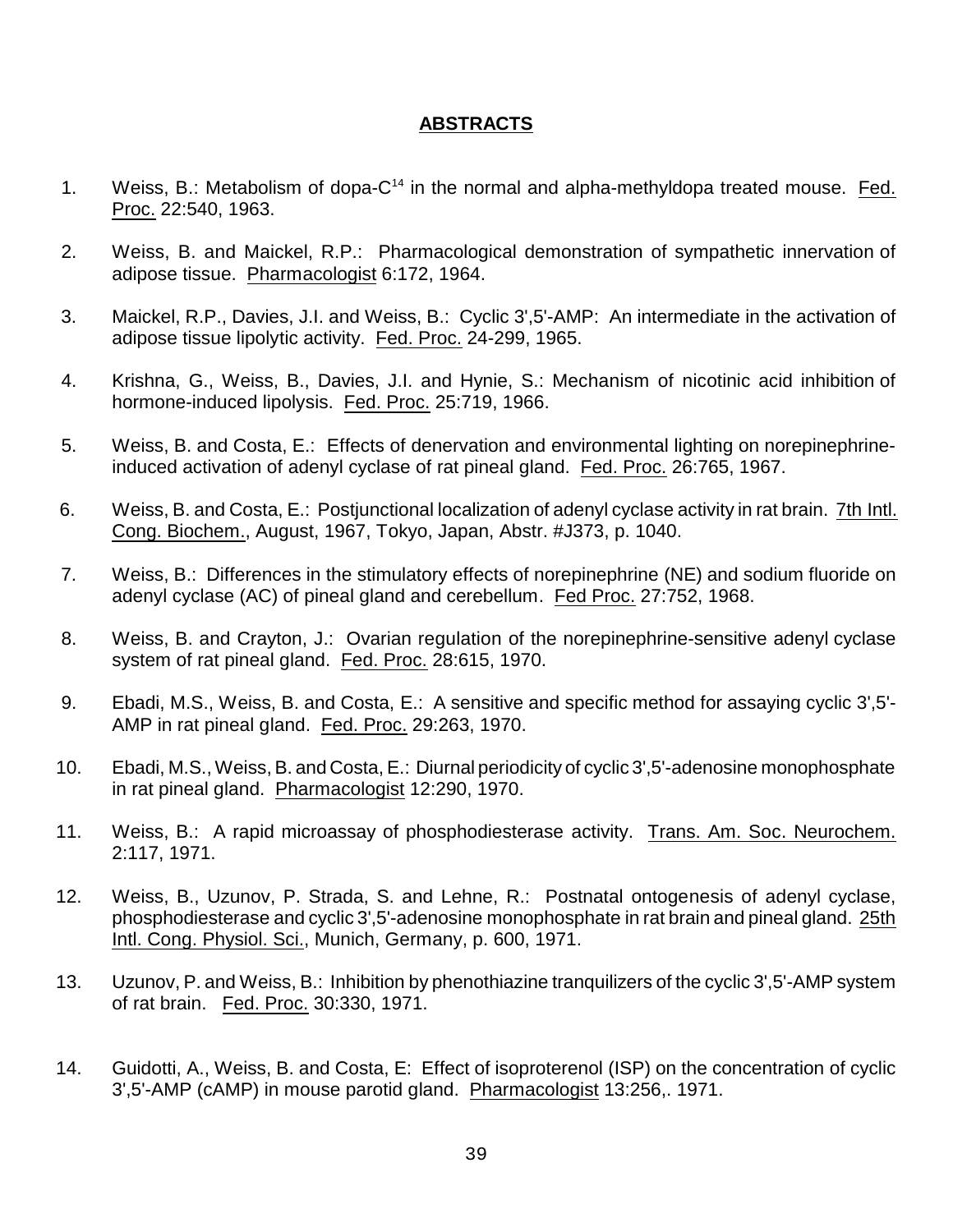- 15. Strada, S.J., Uzunov, P. and Weiss, B.: Increased sensitivity to norepinephrine (NE) of the cyclic 3',5'-AMP (cAMP) system of rat brain following 6-hydroxydopamine (6-HDM). Pharmacologist 13:257, 1971.
- 16. Uzunov, P. and Weiss, B.: Effect of psychotomimetic drugs on the cyclic 3',5'-AMP system of rat brain. Pharmacologist 13:257, 1971.
- 17. Uzunov, P. and Weiss, B.: Separation and characterization of multiple adenosine 3',5' monophosphate phosphodiesterase activities of rat brain. Fed. Proc. 31:514, 1972.
- 18. Uzunov, P., Shein, H.M. and Weiss, B.: Evidence for distinct forms of cyclic 3',5'-AMP phosphodiesterase in rat cerebellum and in cloned astrocytoma and neuroblastoma cells. 5th Intl. Cong. Pharmacol., San Francisco, Ca., p 239, 1972.
- 19. Strada, S.J. and Weiss, B.: Increased sensitivity of the cyclic 3',5'-AMP system of rat pineal gland induced by decreased sympathetic nerve activity. Soc. Neurosci., 1972.
- 20. Strada, S.J., Uzunov, P. and Weiss, B.: Distribution and ontogenetic development of multiple phosphodiesterase activities of rat brain. Fed. Proc., 30:514, 1972.
- 21. Weiss, B., Shein, H.M. and Uzunov, P.: Induction by norepinephrine of a specific form of cyclic 3',5'-AMP phosphodiesterase in cloned rat astrocytoma cells (C-2A). Fed. Proc., 32:679, 1973.
- 22. Fertel, R., Uzunov, P. and Weiss, B.: Selective activation and inhibition of the multiple forms of cyclic 3',5'-AMP phosphodiesterase of rat brain. Fed. Proc. 32:679, 1973.
- 23. Fertel, R. and Weiss, B: A selective microassay of guanosine 3',5'-monophosphate (cyclic GMP) phosphodiesterase activity. Pharmacologist 15:157, 1973.
- 24. Fertel, R. and Weiss, B.: Effects of drugs on the cyclic nucleotide phosphodiesterase of rat lung. Fed. Proc. 33:2033, 1974.
- 25. Greenberg, L.H., Conner, R.L. and Weiss, B.: Cyclic AMP phosphodiesterase activity of Tetrahymena pyriformis: Apparent induction by theophylline. Fed. Proc. 34, 1975.
- 26. Levin, R.M. and Weiss, B.: On the mechanism of the inhibition of brain cyclic AMP phosphodiesterase by psychotropic agents. Pharmacologist 17:233, 1975.
- 27. Hait, W.N. and Weiss, B.: Increased activity of cyclic AMP and cyclic GMP phosphodiesterase in lymphocytic leukemia. Clin. Res. 595A, 1975.
- 28. Hait, W.N. and Weiss, B.: Characteristics of cyclic nucleotide phosphodiesterase of normal and leukemic lymphocytes. Fed. Proc. 35:610,1976.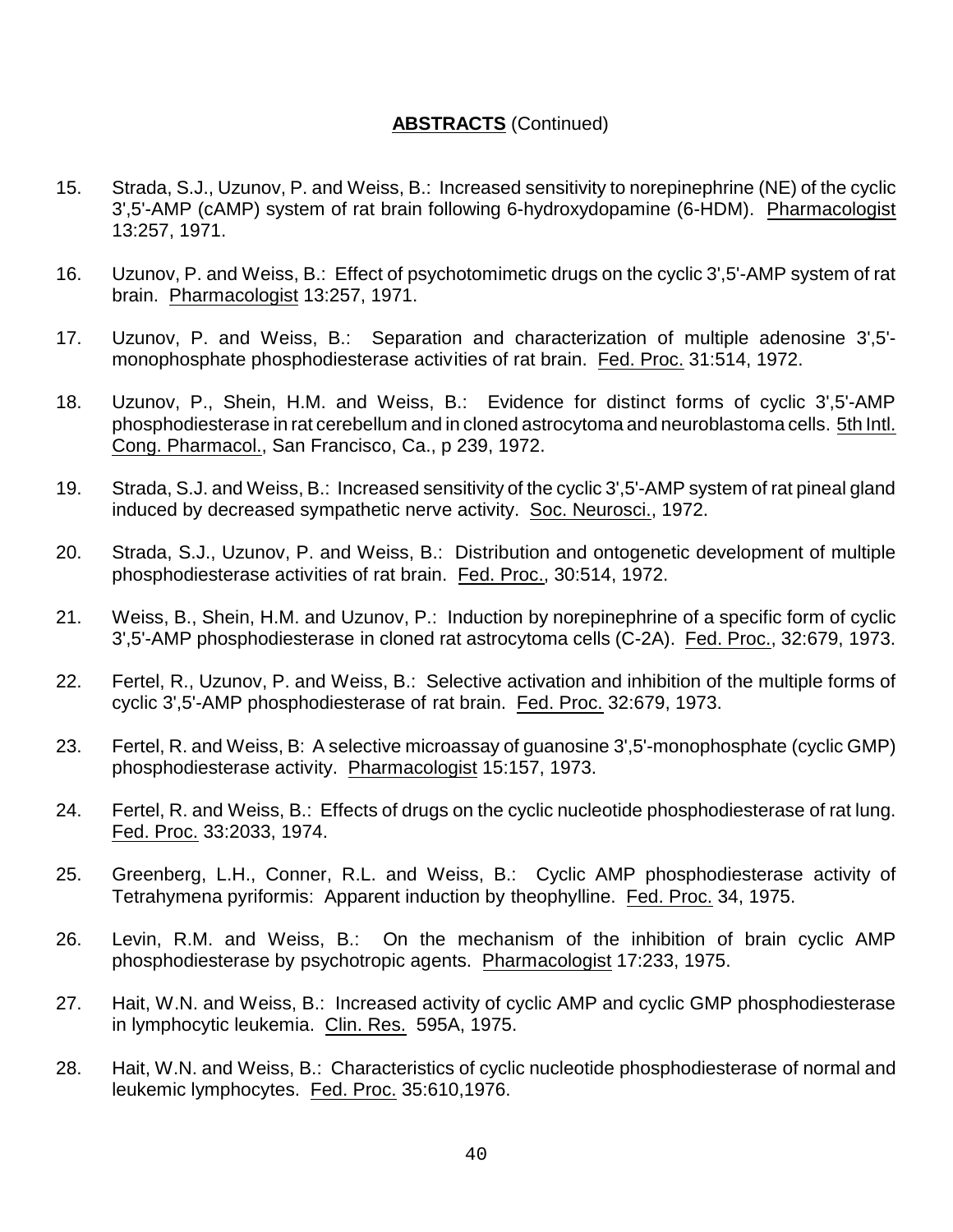- 29. Greenberg, L.H. and Weiss, B.: Activatable phosphodiesterases in various areas of rat brain. Am. Soc. Neurochem. 7:115, 1976.
- 30. Levin, R.M. and Weiss, B.: Binding of antipsychotic agents to the cyclic nucleotide activator. Fed. Proc. 36:619, 1977.
- 31. Levin, R.M. and Weiss, B.: Specificity of binding of antipsychotics to the activator of cyclic nucleotide phosphodiesterase. Pharmacologist 19:203, 1977.
- 32. Greenberg, L.H., Dix, R.K. and Weiss, B.: Age-related decrease in beta-adrenergic receptors in rat brain. Am. Ageing Assoc., New York, 1977.
- 33. Greenberg, L.H. and Weiss, B.: Effect of age on the ability of beta-adrenergic receptors of rat brain to develop sub- and supersensitivity. Fed. Proc. 37:878, 1978.
- 34. Cantor, E. and Weiss, B.: Post-natal development of the beta-adrenergic receptor and the calcium-dependent activator of adenylate cyclase and phosphodiesterase in rat pineal gland. Fed. Proc. 37:524, 1978.
- 35. Cantor, E. and Weiss, B.: Regional development of beta-adrenergic receptors in rat brain. Soc. Neurosci. 4, 1978.
- 36. Wallace, T.L., Levin, R.M. and Weiss, B.: Comparison of the properties of the multiple forms of cyclic AMP phosphodiesterase of rat brain and heart based on their sensitivity to chlorpromazine. Pharmacologist 20:232, 1978.
- 37. Levin, R.M. and Weiss, B.: Selective inhibition of an activable ATPase by trifluoperazine. Pharmacologist 20:195, 1978.
- 38. Greenberg, L.H. and Weiss, B.: Reserpine-induced increased in the density of beta-adrenergic receptors in aging rat brain. 7th Intl. Cong. Pharmacol. 2:863, 1978.
- 39. Winchurch, R.A., Hait, W. and Weiss, B.: Quantitative and qualitative differences in cyclic AMP phosphodiesterase of murine T and B lymphocytes. Am. Assoc. Immunol., 37:360, 1978.
- 40. Moyer, J.A., Frazer, A., Weiss, B., Greenberg, L.H. and Mendels, J.: Noradrenergic responsiveness in rat pineal gland after single or repeated administration of desmethylimipramine. Soc. Neurosci. 5:657, 1979.
- 41. Cantor, E.H., Greenberg, L.H. and Weiss, B.: Increased beta-adrenergic receptors in rat pineal gland after sympathectomy. Trans. Am. Soc. Neurochem. 10:22, 1979.
- 42. Cimino, M., Prozialeck, W. and Weiss, B.: Irreversible binding of trifluoperazine to calmodulin by photoaffinity labeling. Pharmacologist 21:240, 1979.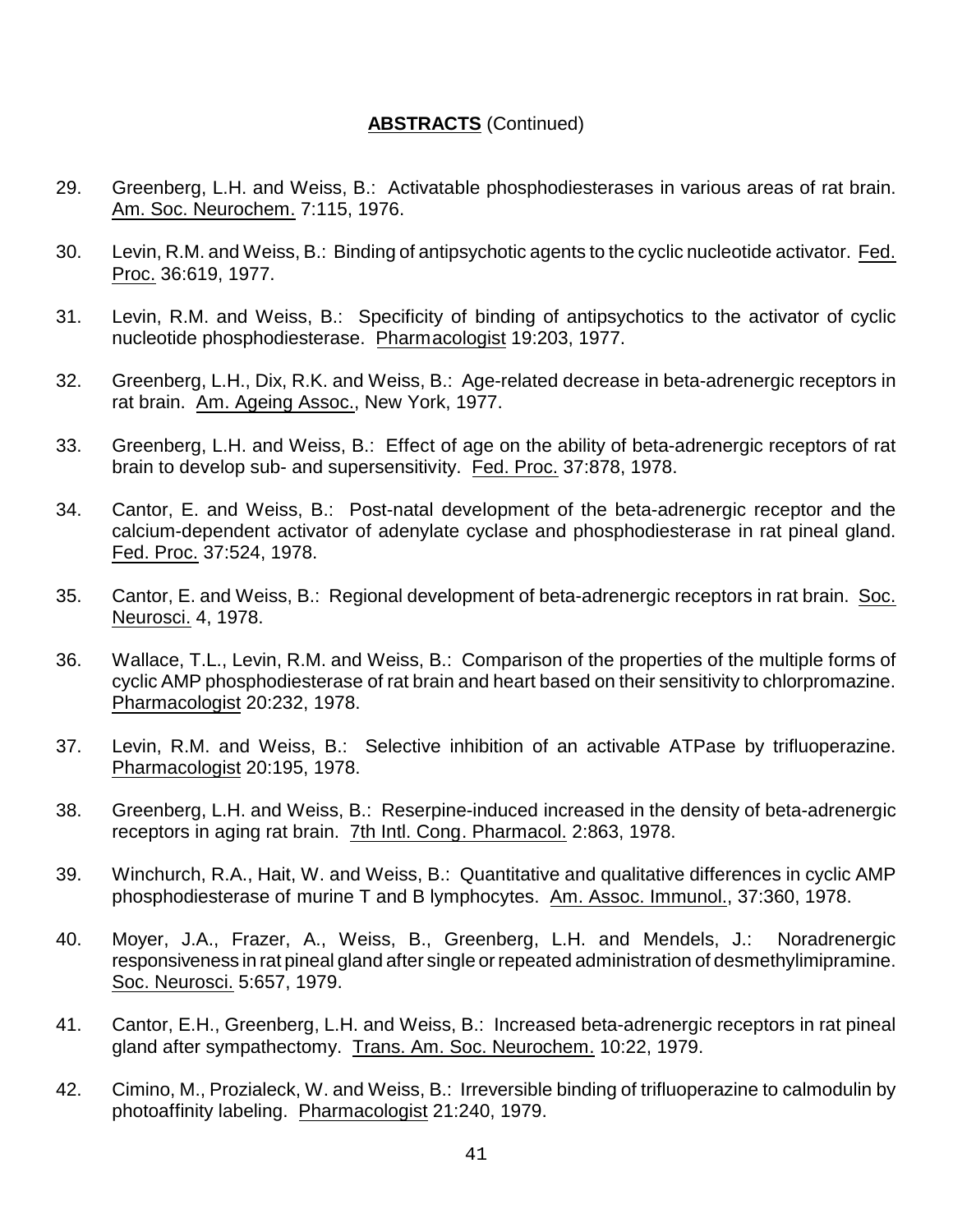- 43. Weiss, B., Greenberg, L.H. and Cantor, E.: Denervation supersensitivity and beta-adrenergic receptors as a function of age. Proc. lst Intl. Colloquium on Receptors, Capri, Italy, 1979.
- 44. Puglia, C., Powell, S. and Weiss, B.: Decreased ability of senescent rats to maintain body temperature during cold exposure. Fed. Proc. 39:509, 1980.
- 45. Heydorn, W.E., Weiss, B. and Frazer, A.: Electrical stimulation of the superior cervical ganglia increases the concentration of cyclic AMP of rat pineal gland. Soc. Neurosci. 6:845, 1980.
- 46. Clark, M.B. and Weiss, B.: Factors affecting the development of pineal beta-adrenergic receptors in culture. Soc. Neurosci. 6:597, 1980.
- 47. Barnette, M.S. and Weiss, B.: Effect of neuropeptides on calmodulin-induced activation of phosphodiesterase. Soc. Neurosci. 6:621, 1980.
- 48. Heydorn, W.E. and Weiss, B. and Frazer, A.: Effect of treatment with desmethylimipramine (DMI) on the rise of cyclic AMP in rat pineal gland following stimulation of its sympathetic input. Pharmacologist 22:298, 1980.
- 49. Weiss, B., Prozialeck, W., Cimino, M., Barnette, M.S. and Wallace, T.L.: Modification of calmodulin activity by antipsychotic drugs and polypeptides. N.Y. Acad. Sci., 1981.
- 50. Greenberg, L.H. and Weiss, B.: Changes in catecholamine receptors of rat brain during the estrus cycle. 8th Intl. Cong. Pharmacol., Tokyo, Japan, 1981.
- 51. Greenberg, L.H. and Weiss, B.: Estrogen reduces beta-adrenergic receptors of rat pineal gland and other brain areas. Fed. Proc. 40:260, 1981.
- 52. Weiss, B., Heydorn, W., Greenberg, L. and Frazer, A.: Modulation of the beta-adrenergic receptor-adenylate cyclase system following acute and repeated treatment with antidepressants. Intl. Symp. on Typical and Atypical Antidepressants, Taormina, Italy, 1981.
- 53. Greenberg, L.H. and Weiss, B.: Neuroendocrine control of catecholaminergic receptors. Proc. Intl. Symp. on Aging Brain and Ergot Alkaloids, Rome, Italy, pp. 18-19, 1981.
- 54. Wallace, T.L., Earl, C.Q., Habas, J.E. and Weiss, B.: Chlorpromazine binds to and inhibits calmodulin in rat brain. Soc. Neurosci. 7:104, 1981.
- 55. Prozialeck, W.C. and Weiss, B.: Inhibition of calmodulin by phenothiazines: structure-activity relationships. Fed. Proc. 41:1566, 1982.
- 56. Earl, C.Q., Prozialeck, W.C. and Weiss, B.: Inhibition of calmodulin activity by alpha-adrenergic antagonists. Fed. Proc. 41:1565, 1982.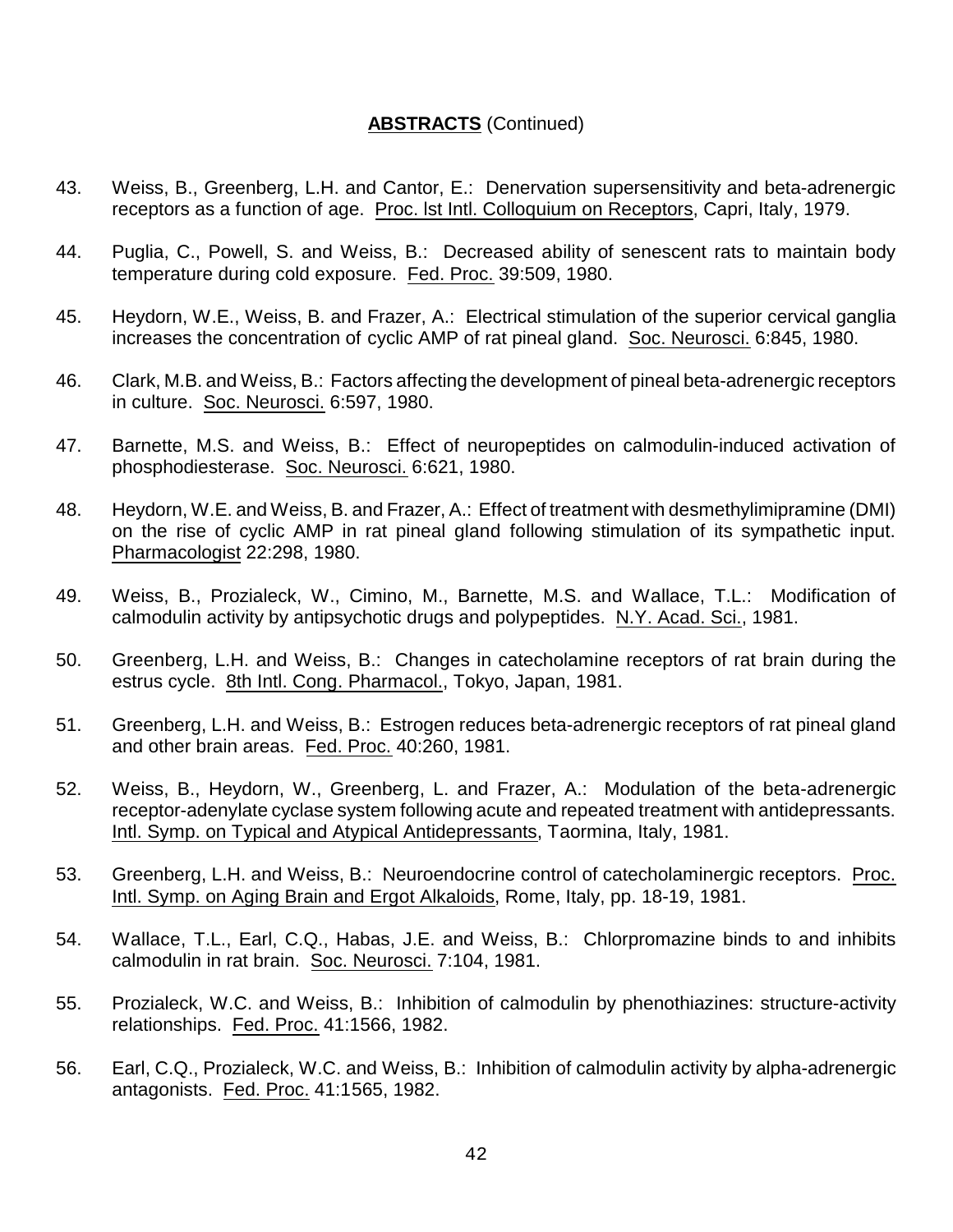- 57. Greenberg, L.H., Brunswick, D. and Weiss, B.: Impaired recovery of brain beta-adrenergic receptors in aged rats following desmethylimipramine-induced subsensitivity. Soc. Neurosci. 8:659, 1982.
- 58. Barnette, M.S. and Weiss, B.: Interaction of neuropeptides with calmodulin. ACNP Meeting, December, 1982.
- 59. Weiss, B., Earl, C.Q. and Prozialeck, W.C.: Pharmacological regulation of calmodulin activity. ACNP Meeting, December, 1982.
- 60. Weiss, B.: Calmodulin: Function and pharmacological regulation. Amer. Chem. Soc., 17th Middle Atlantic Regional Meeting, p. 141, April, 1983.
- 61. Zhou, L-W., Greenberg, L.H. and Weiss, B.: Impaired recovery of alpha<sub>1</sub>-adrenergic receptors in brain of aged rats. Fed. Proc., 42:381, 1983.
- 62. Prozialeck, W.C., Wallace, T.L. and Weiss, B.: Chlorpromazine-linked calmodulin: A novel calmodulin antagonist. Fed. Proc., 42:1087, 1983.
- 63. Hait, W.N., Cadman, E., Benz, C., Cole, J. and Weiss, B.: Inhibition of growth of L1210 leukemic cells by inhibitors of cyclic nucleotide phosphodiesterase (PDE) and calmodulin (CAL). Proc. Am. Assoc. Cancer Res. 25:50, 1983.
- 64. Barnette, M.S. and Weiss, B.: Inhibition of calmodulin activity by neuropeptides. Pharmacologist 25:183, 1983.
- 65. Zhou, L-W., Freilich, J.S., Weiss, B. and Greenberg, L.H.: Impaired recovery of alpha 1 and alpha 2-adrenergic receptors in brain of aged rats following their irreversible inhibition. Altered Endocrine Status During Aging, pp 201-202, 1984.
- 66. Weiss, B., Barnette, M.S. Paikowsky, S. and Kaiser, C.: Irreversible inhibition of calmodulin (CM) activity by fluphenazine-N-mustard (FNM). Fed. Proc., 43:765, 1984.
- 67. Weiss, B.: Calmodulin: function and pharmacological regulation. In: Calcium Metabolism and Nervous System, ed Canonico, P.L., April 28-29, 1984.
- 68. Thermos, K. and Weiss, B.: Irreversible interaction of fluphenazine (F) and Fluphenazine-Nmustard (FNM) with [<sup>3</sup>H]spiroperidol binding sites in vivo and in vitro. Fed. Proc. 44:1828, 1985.
- 69. Weiss, B., Goodale, D., Thermos, K. and Winkler, J.: Modulation of dopaminergic receptors. Fourth Capo Boi Conference on Neuroscience, pp 121-122, 1985.
- 70. Goodale, D.B., Jacobi, A.G. McN., Winkler, J.D. and Weiss, B.: Rapid stereotaxic injections into mouse striatum using a plastic mold. Soc. Neurosci. 11:772, 1985.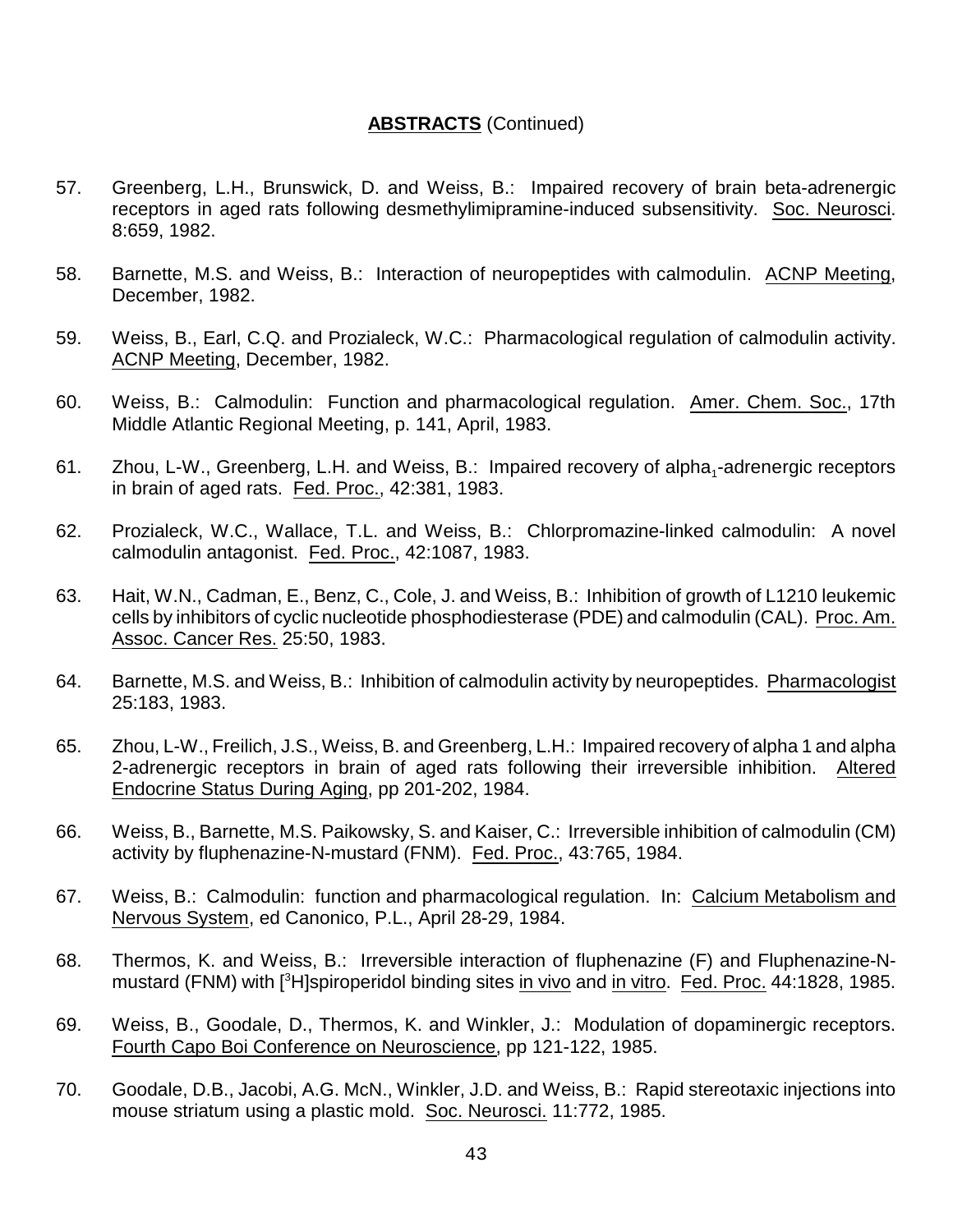- 71. Thermos, K., Winkler, J.D., Goodale, D.B. and Weiss, B.: Effects of an irreversible dopaminergic ligand, fluphenazine-N-mustard (FNM), on dopaminergic behavior in supersensitive mice. Soc. Neurosci. 11:923, 1985.
- 72. Winkler, J.D. and Weiss, B.: Reversal of supersensitive apomorphine-induced turning behavior in mice by continuous exposure to apomorphine. Abst. IV World Cong. Biol. Psychiatry, p 109, 1985.
- 73. Allen, D., Goldman, W. and Weiss, B.: Elevated phosphodiesterase activity in human CSF following acute aneurysmal subarachnoid hemorrhage: clinical significance and prognostic value. Congress Neurological Surgery, Honolulu, Hawaii, Sept., 1985.
- 74. Winkler, J.D. and Weiss, B.: Continuous exposure of mice to apomorphine reverses the supersensitive rotational behavior induced by dopaminergic agonists. Fed. Proc., 45:322, 1986.
- 75. Winkler, J.D. and Weiss, B.: Effect of continuous exposure to apomorphine in dopaminergically supersensitive mice on the binding of [<sup>3</sup>H]spiroperidol and the rotational behavior induced by dopaminergic agonists. Soc. Neurosci., 12:25, 1986.
- 76. Thermos, K., Prozialeck, W. and Weiss, B.: Isolation of sites in mouse striatum irreversibly labeled with fluphenazine-N-mustard (FNM) and apomorphine. Soc. Neurosci., 12:989, 1986.
- 77. Goodale, D.B., Jacobi, A.G.M., and Weiss, B.: Selective D-1 induced supersensitivity following multiple unilateral MPTP intrastriatal injections in mice. Soc. Neurosci., 12:193, 1986.
- 78. Roberts-Lewis, J.M., Baldino, F., Jr., Krause, R., Chesselet, M.-F., Weiss, B. and Lewis, M.E.: In situ hybridization histochemistry of calmodulin mRNA in rat brain. Soc. Neurosci., 12:1397, 1986.
- 79. Winkler, J.D., Thermos, K. and Weiss, B: Differential effects of the ireversible dopaminergic antagonist, fluphenazine-N-mustard, on  $D_1$  and  $D_2$  dopaminergic behavior and radioligand binding in supersensitive mice. 15th Congress Collegium Intl. Neuro-Psychopharmacol., San Juan, Puerto, Rico, 1986.
- 80. Roberts-Lewis, J.M., Krause, R., Weiss, B. and Lewis, M.E. Distribution of calmodulin mRNA in rat brain using in situ hybridization. Fed. Proc., 46:397, 1987.
- 81. Lewis, M.E., Tyrrell, D.F., Jr., Roberts-Lewis, J. M., Weiss, B., Manning, R.W. and Davis, L. G.: Isolation of cDNA clones encoding rat brain calmodulin. Soc. Neurosci., 13:560, 1987.
- 82. Winkler, J.D., Callison, K., Cass, S. Weiss, B.: Selective down regulation of D<sub>1</sub> dopaminergic mediated rotational behavior in supersensitive mice. Soc. Neurosci., 13:199, 1987.
- 83. Cimino, M., Callison, K. and Weiss, B.: Distribution of calmodulin mRNA in developing rat brain. Internat. J. Develop. Neurosci., Abs. p. 58, 1988.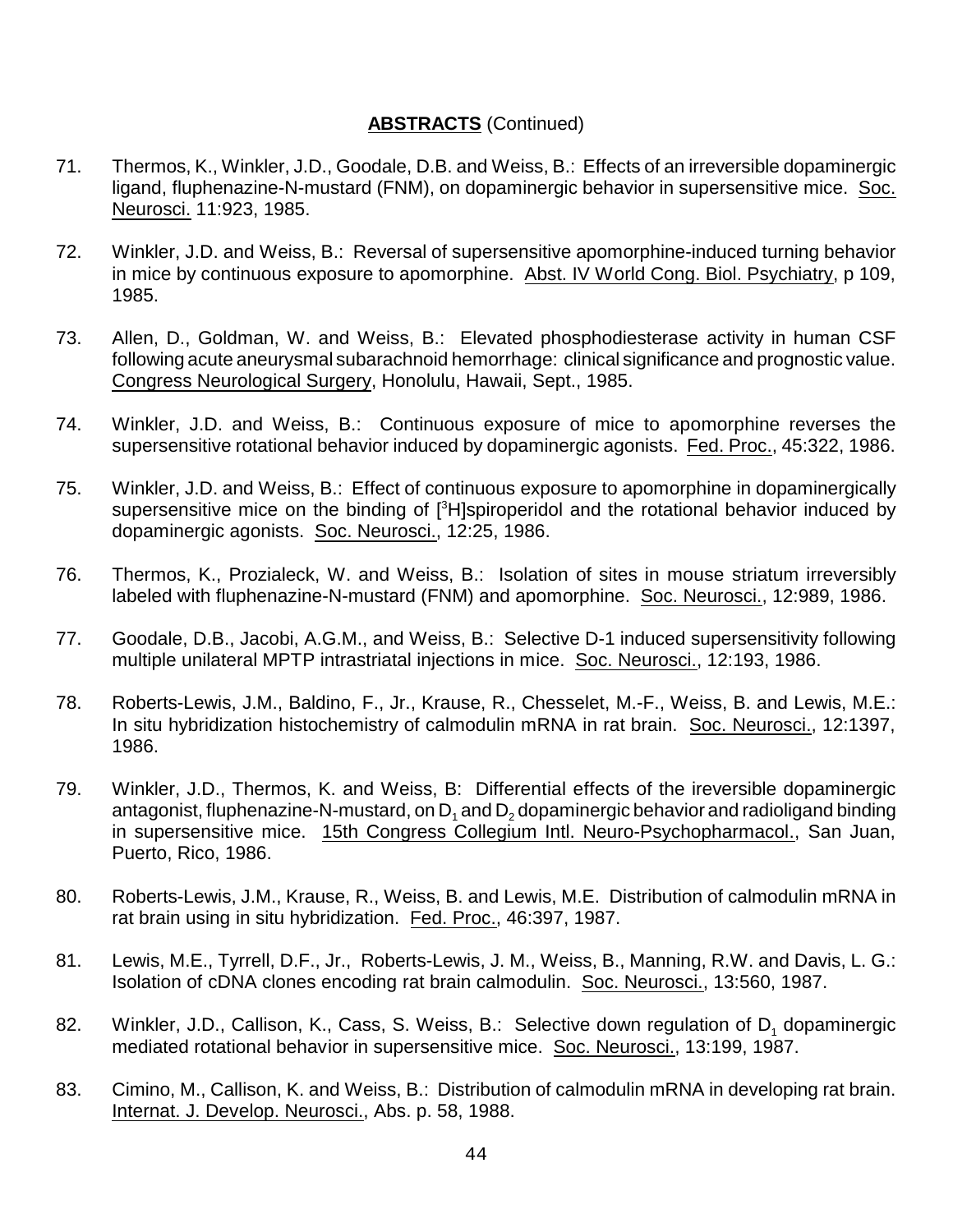- 84. Weiss, B., Cimino, M., Winkler, J., Callison, K. and Cass, S.: Behavioral, biochemical and molecular biological correlates of modulating dopaminergic responses. Neurochem. Pharmacol., pp. 43-45, 1988.
- 85. Cimino, M., Cattabeni, F. and Weiss, B.: Regulation of calmodulin, enkephalin and somatostatin mRNAs in developing rat brain using in situ hybridization hystochemistry. Soc. Ital. Neurosci., 1988.
- 86. Zhang, S.-P., Prozialeck, W. and Weiss, B.: Selective inhibition of calmodulin (CM) dependent enzymes by phenothiazine-CM adducts. Pharmacologist, A-89, 1988.
- 87. Cimino, M., Chen, F., and Weiss, B.: Comparative ontogenetic development of the mRNA's for calmodulin (CM), proenkephalin (ENK) and prosomatostatin (SS). Pharmacologist, A-23, 1988.
- 88. Weiss, B., Cimino., M., Roberts-Lewis, J. and Lewis, M.E.: Development and regulation of calmodulin mRNA in rat brain using in situ hybridization histochemistry. Molecular Neurobiology: Proc. First NIMH Conf., eds. S. Zalcman and R. Scheller, Santa Barbara, CA.,NIMH, p.347, 1989.
- 89. Chen, J.F., Cimino, M. and Weiss, B.: Comparative regional distribution in rat brain of the mRNAs for two calcium-binding proteins: Calmodulin and S-100 protein. FASEB J., 3:A602, 1989.
- 90. Zhou, L.-W., Milligan, C. and Weiss, B.: Down regulation of stereotypy and development of locomotor behavior following the continuous administration of the dopamine  $D<sub>2</sub>$  agonist quinpirole in mice. FASEB J., 3:A1045, 1989.
- 91. Bai, G., Chen, J.F. and Weiss, B.: Nerve growth factor (NGF) increases calmodulin (CaM) mRNA and CaM activity in PC12 cells. Soc. Neurosci., 15:501, 1989.
- 92. Szele, F., Chen, J.F., Bai, G. and Weiss, B.: Distribution of the  $D<sub>2</sub>$  dopamine receptor mRNA in mouse brain: In situ hybridization studies using a novel oligonucleotide probe. Soc. Neurosci., 15:500, 1989.
- 93. Weiss, B., Zhou, L.-W., Chen, J.F., Szele, F. and Bai, G.: Distribution and modulation of the D<sub>2</sub> dopamine receptor mRNA in mouse brain: Molecular and behavioral correlates. Sixth Capo Boi Conference on Neuroscience, 1989.
- 94. Zhou, L.-W., Zhang, S.-P., Welsh, S. and Weiss, B.: Triazolam blocks the behavior but not the down regulation of dopamine receptors induced by continuous exposure to quinpirole in 6 hydroxydopamine lesioned mice. FASEB J., 4:A458, 1990.
- 95. Bai, G. and Weiss, B.: Nerve growth factor (NGF) induces a differential increase in the multiple mRNA's for calmodulin in PC12 cells. Soc. Neurosci.,16:343, l990.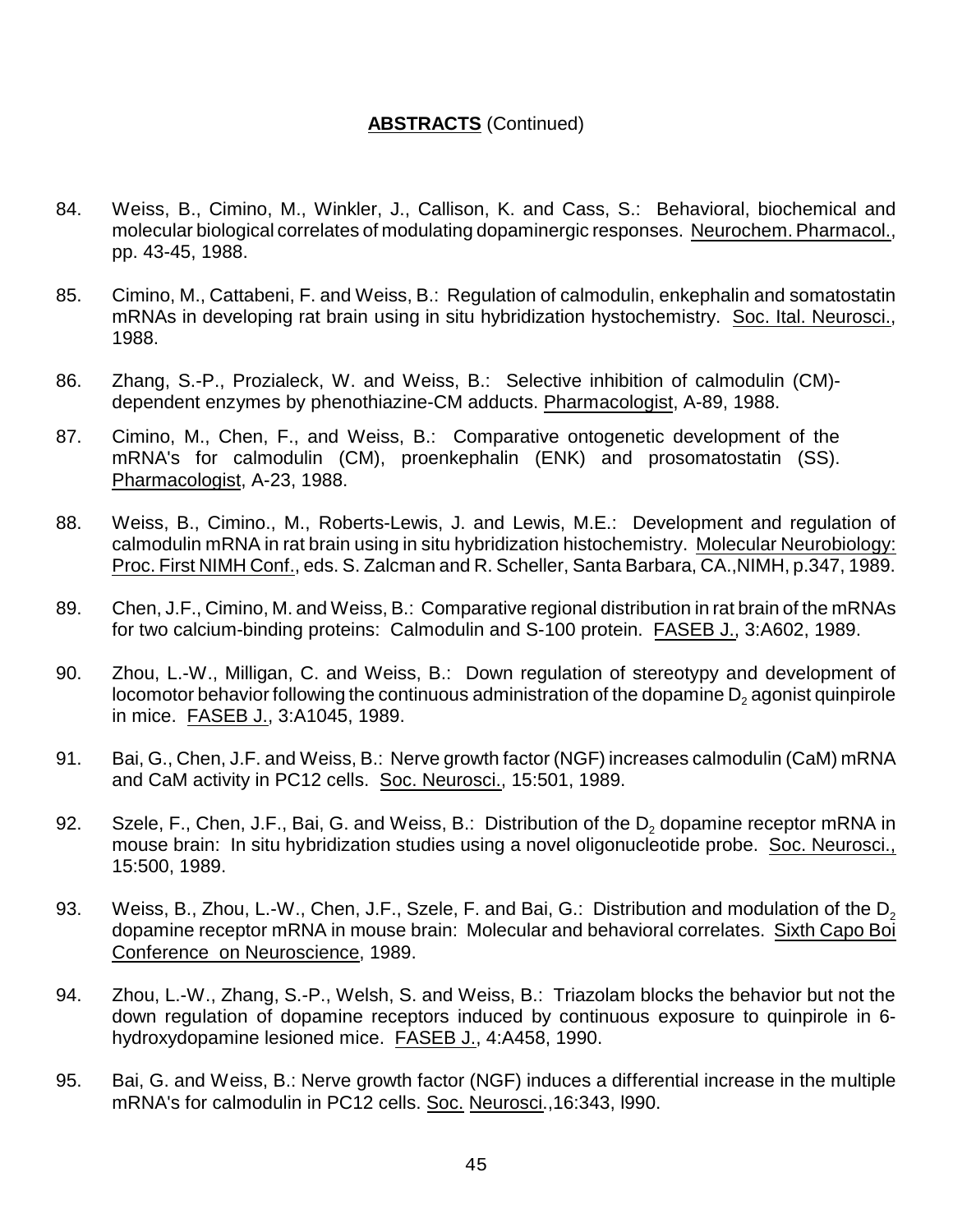- 96. Weiss, B., Chen, J.-F., Zhang, S.-P. and Zhou, L.-W.: Alterations in the mRNA's for the different subtypes of the  $D<sub>2</sub>$  dopamine receptor in rat brain during development and aging. In Dopamine Systems and their Regulation, Como, Italy, l990.
- 97. Zhou, L.-W., Zhang, S.-P., Welsh, S. and Weiss, B.: A novel model for reversing behavioral dopaminergic supersensitivity without producing an initial exacerbation of dopaminergic behavior. Am. Col. Neuropsychopharmacol. p.224, 1990.
- 98. Zhou, L.-W., Zhang, S.-P., Connell, T.A. and Weiss, B.: AF64A lesions of mouse striatum cause rotational behavior and a reduction in  $D_2$  dopamine receptors and  $D_2$  dopamine receptor mRNA. FASEB J., 5:A879,1991.
- 99. Bai, G., Nichols, R.A. and Weiss, B.: Cyclic AMP increases the expression of selective calmodulin genes in PC12 cells. FASEB J., 5:A450, 1991.
- 100. Chen, J.-F., Zhou, L.-W. and Weiss, B.: Selective down-regulation of  $D_2$  dopamine receptor mRNA in mouse striatum following continuous infusion with the  $D<sub>2</sub>$  dopamine agonist quinpirole. Soc. Neurosci., 17:917, 1991.
- 101. Zhou, L.-W., Zhang, S.-P., Connell, T.A. and Weiss, B.: Cholinergic dopaminergic interactions in mouse striatum: Molecular and behavioral correlates. Am. Col. Neuropsychopharmacol. p.199, 1991.
- 102. Zhang, S.-P., Natsukari, N., Nichols, R.A. and Weiss, B.: Localization of calmodulin (CaM) and the multiple CaM mRNAs in differentiated PC12 cells. Soc. Neurosci. 18:236, 1992.
- 103. Natsukari, N., Zhang, S.-P., Nichols, R.A. and Weiss, B.: Alteration in the levels of calmodulinbinding proteins during differentiation of PC12 cells. Soc. Neurosci., 18:236, 1992.
- 104. Chen, J.-F., Qin, Z.-H. and Weiss, B.: Irreversible blockade of dopamine receptors by fluphenazine-N-mustard increases  $D<sub>2</sub>$  dopamine receptor mRNA and proenkephalin mRNA in rat striatum. Soc. Neurosci., 18:398, 1992.
- 105.  $\,$  Qin, Z.-H., Chen, J.-F. and Weiss, B.: Denervation of mouse striatum decreases D<sub>1</sub> receptor mRNA and the rate of synthesis of D<sub>1</sub> receptors and increases D<sub>2</sub> receptor mRNA and the rate of synthesis of D<sub>2</sub> receptors. <u>Soc. Neurosci</u>., 18:1536, 1992.
- 106. Weiss, B., Zhang, S.-P., Natsukari, N. and Nichols, R.A.: Distribution and role of the multiple calmodulin mRNAs in differentiated PC12 cells using antisense oligodeoxynucleotides. INSERM/NIH Conference on "Antisense Oligonucleotides and Ribonucleases H," Abst. 38, Arcachon, France, 1992.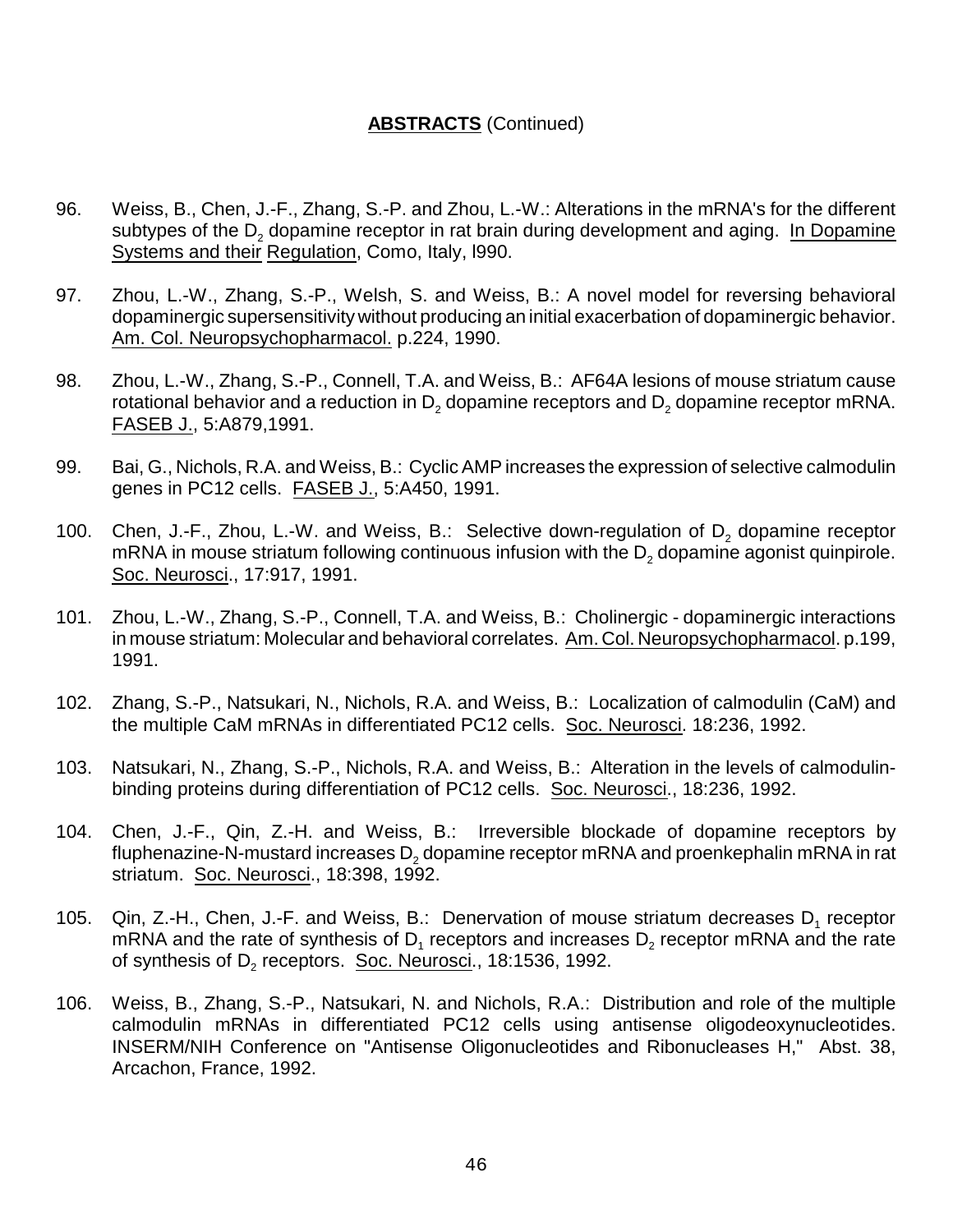- 107. Zhou, L.-W., Zhang, S.-P. and Weiss, B.: Administration of an oligodeoxynucleotide antisense to the  $D_2$  dopamine receptor mRNA inhibits the rotational behavior induced by the  $D_2$  dopamine receptor agonist quinpirole in 6-hydroxydopamine-lesioned mice. Am. Col. receptor agonist quinpirole in 6-hydroxydopamine-lesioned mice. Neuropsychopharmacol., 1992.
- 108. Qin, Z.-H., Zhou, L.-W. and Weiss, B:  $D<sub>2</sub>$  dopamine receptor mRNA is altered to a greater extent by blockade of glutamate receptors than by blockade of dopamine receptors in mouse brain. Soc. Neurosci., 19:498, 1993.
- 109. Zhang, S.-P., Qin, Z.-H. and Weiss, B.: Dopaminergic and glutamatergic blocking drugs differentially regulate glutamate acid decarboxylase (GAD) mRNA in mouse brain. Soc. Neurosci., 19:498, 1993.
- 110. Chen, J.-F., Zhang, S.-P., Connell, T.A., Zhou, L.-W. and Weiss, B.: Clozapine produces different effects from those of fluphenazine-N-mustard (FNM) on receptors and mRNAs associated with dopaminergic and opioid peptidergic systems of mouse brain. Soc. Neurosci., 19:1383, 1993.
- 111. Zhou, L.-W., Zhang, S.-P., Qin, Z.-H. and Weiss, B.: Antisense oligodeoxynucleotide administered in vivo inhibits  $D_2$  dopamine receptor-mediated behavior,  $D_2$  dopamine receptors and D<sub>2</sub> dopamine receptor mRNA in mouse striatum. Soc. Neurosci., 19:428, 1993.
- 112. Weiss, B., Zhou, L.-W. and Zhang, S.-P.: Antisense strategies for modulating dopaminergic behavior. Am. Psychol. Assn., 1994.
- 113. Weiss, B., Zhou, L.-W. and Zhang, S.-P.: Behavioral and molecular effects of dopamine receptor antisense oligodeoxynucleotides administered in vivo. Neuropsychopharmacology, 10:801S, 1994.
- 114. Weiss, B., Zhou, L.-W. and Zhang, S.-P.:  $D_1$  and  $D_2$  dopamine receptor antisense oligodeoxynucleotides alter dopaminergic behavior. Dopamine 94, Int'l Congress of Pharmacology, 1994.
- 115. Nichols, R.A., Zhang, S.-P. and Weiss, B.: Assessing the role of calmodulin in nerve cell differentiation using antisense oligodeoxynucleotides specific for calmodulin mRNA. Neuropsychopharmacology, 10:799S, 1994.
- 116. Zhou, L.-W., Zhang, S.-P. and Weiss, B.: Oligodeoxynucleotide antisense to  $D_1$  dopamine receptor mRNA inhibits D<sub>1</sub> receptor-mediated behaviors. Soc. Neurosci., 20:908, 1994.
- 117. Qin, Z.-H., Zhang, S.-P., Zhou, L.-W., Wang, Y. and Weiss, B.:  $D_2$  dopamine receptor antisense oligodeoxynucleotide inhibits the rate of synthesis of  $\mathsf{D}_2$  receptors and delays the restoration of  $D_2$  receptor-mediated behaviors in mice after irreversible inactivation of  $D_2$  receptors. Soc. Neurosci., 20:908, 1994.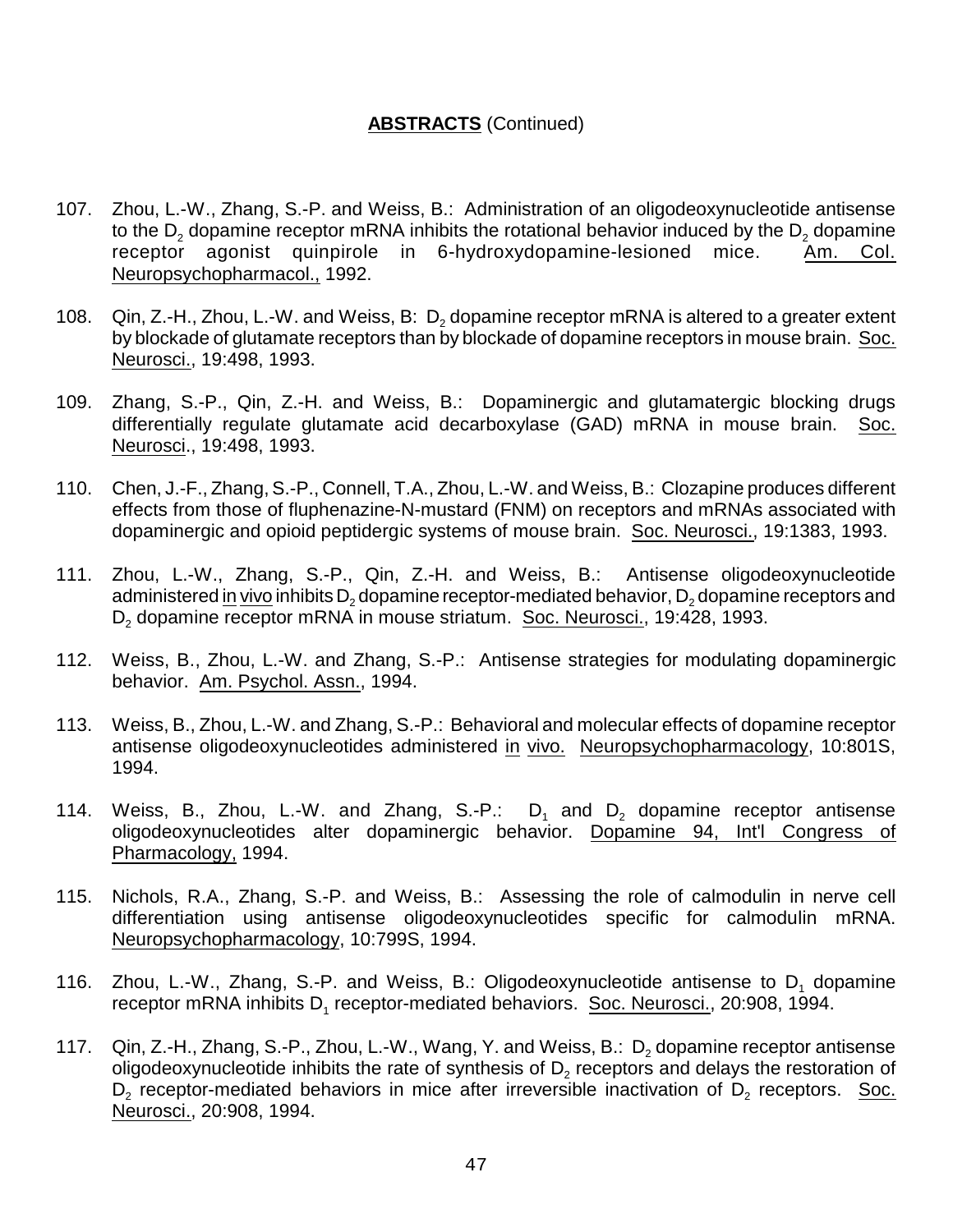- 118. Zhang, S.-P., Nichols, R.A. and Weiss, B.: Oligodeoxynucleotides antisense to calmodulin mRNAs inhibit proliferation and NGF-induced differentiation of PC12 cells. Soc. Neurosci., 20:1316, 1994.
- 119. Davidkova, G., Zhang, S.-P., Nichols, R. and Weiss, B.: Transfection of PC12 cells with calmodulin antisense and sense RNA alters their growth and differentiation. FASEB J., 9:A382, 1995.
- 120. Weiss, B., Zhou, L.-W. and Zhang, S.-P.: Antisense strategies in neurobiology: In Practical Approaches to the Regulation of Gene Expression. Univ. Oxford, 1995.
- 121. Davidkova, G., Zhang, S.-P., Nichols, R. and Weiss, B.: Altering calmodulin gene expression influences the proliferation and differentiation of PC12 cells. Internat. Conf. on "Therapeutic Oligonucleotides: From Cell to Man". Seillac, France, 1995.
- 122. Zhang, S.-P., Zhou, L.-W., Lin, R.C.S. and Weiss, B.: Uptake and distribution of fluoresceinlabeled  $D<sub>2</sub>$  dopamine receptor mRNA antisense oligodeoxynucleotide in mouse brain. Soc. Neurosci., 21:364, 1995.
- 123. Weiss, B., Davidkova, G., Zhou, L.-W., Zhang, S.P. and Morabito, M.: Expression vector encoding a  $D<sub>2</sub>$  dopamine receptor antisense RNA produces long-term inhibition of  $D<sub>2</sub>$  dopamine receptor-mediated behaviors in mice. College on Problems of Drug Dependence, p. 147, 1996.
- 124. Davidkova, G., Zhou, L.-W., Zhang, S.-P., Morabito, M. and Weiss, B.: Transfection of  $D_2$ dopamine receptor antisense RNA plasmid vector *in vitro* and *in vivo*. Soc. Neurosci., 22:1319, 1996.
- 125. Zhou, L.-W., Davidkova, G., Zhang, S.-P., Morabito, M. and Weiss, B.: Biochemical and behavioral effects of a D<sub>2</sub> dopamine receptor antisense RNA vector transfected in mouse brain. Soc. Neurosci., 22:1318, 1996.
- 126. Hou, W.-F., Zhang, S.-P., Davidkova, G., Nichols, R.A. and Weiss, B.: Antisense oligodeoxynucleotides directed to individual calmodulin gene transcripts inhibit the proliferation of PC12 cells. Soc. Neurosci., 22:1736, 1996.
- 127. Neff, N.H., Cho, S., Weiss, B. and Hadjiconstantinou, M.: Dopamine receptors and the regulation of tyrosine hydroxylase and aromatic L-amino acid decarboxylase. Soc. Neurosci., 22:1316, 1996.
- 128. Davidkova, G., Zhou, L.-W., Zhang, S.-P. and Weiss, B.: A plasmid vector producing  $D_2$ dopamine receptor antisense RNA inhibits  $\mathsf{D}_2$  receptor-mediated behaviors in mice. Am. Coll. Clin. Pharmacol., 1996.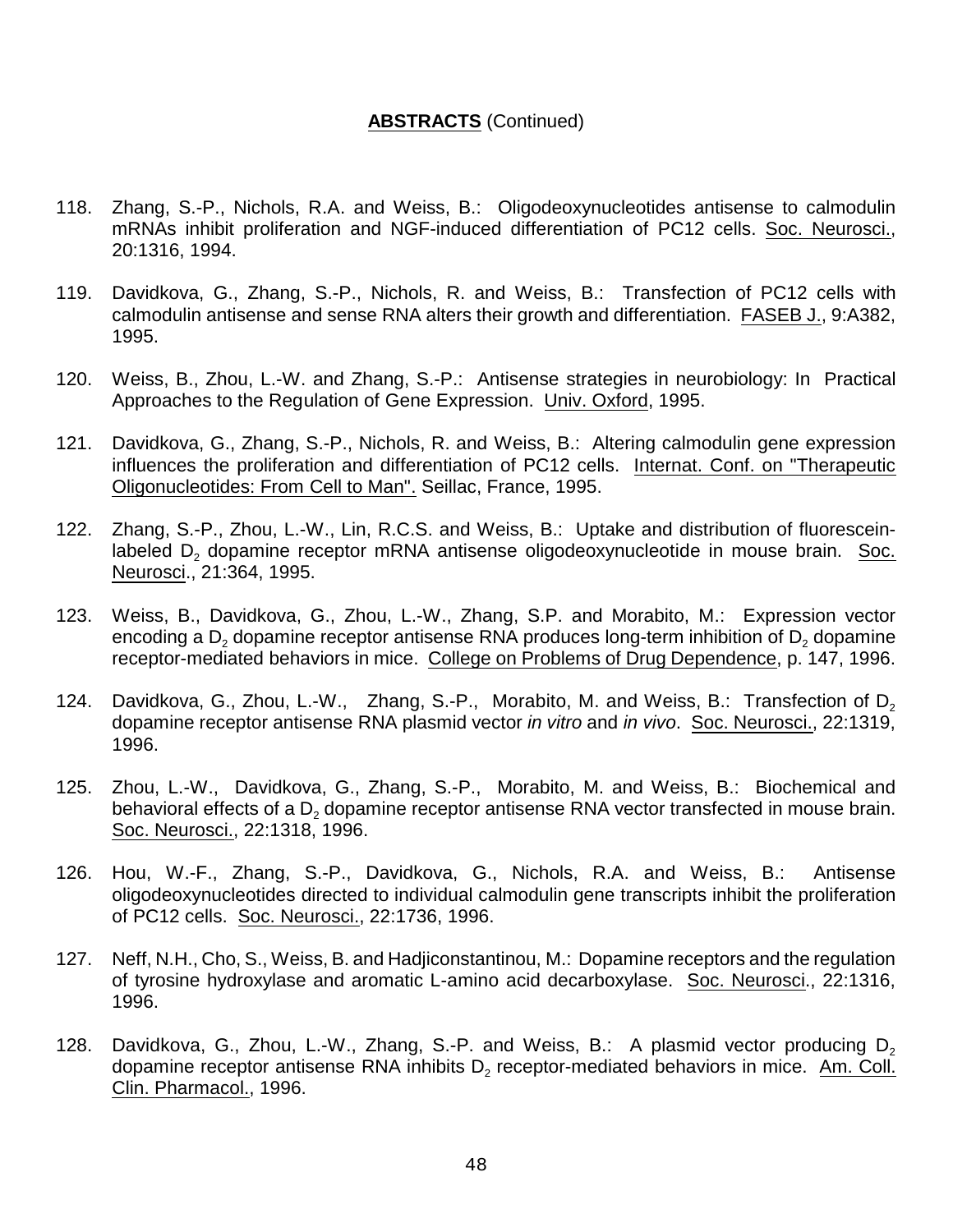- 129. Weiss, B., Zhou, L.-W., Davidkova, G., Zhang, S.-P., and Morabito, M.: D2 dopamine antisense RNA vector induces long-term inhibition of D2 dopamine receptor-mediated behaviors. Allegheny-Singer Conference. 1996.
- 130. Weiss, B., Davidkova, G., Zhang, S.-P. and Zhou, L.-W.: Gene antisense therapy of D<sub>2</sub> dopamine receptor-mediated neuropsychiatric disorders. In: Antisense Oligonucleotide Gene Knockout in the Nervous System--Practical Approaches to the Regulation of Gene Expression: Progress in Neuroscience. University of Oxford, Oxford,England. pp 7-8, 1997.
- 131. Davidkova, G., Zhou, L.-W., Morabito, M., Zhang, S.-P. and Weiss, B.: Duration, localization and antisense mechanism of a  $D<sub>2</sub>$  dopamine antisense RNA expression vector in mouse brain. Soc. Neurosci., 23: 1775, 1997.
- 132. Zhou, L.-W., Davidkova, G., Morabito, M., Zhang, S.-P. and Weiss, B.:  $D_2$  dopamine antisense  $\mathsf{RNA}\xspace$  expression vector, unlike haloperidol, produces long-term inhibition of  $\mathsf{D}_2\text{-}\mathsf{mediated}\xspace$  behaviors without causing upregulation of D<sub>2</sub> receptors in mice. Soc. Neurosci., 22: 1775, 1997.
- 133. Weiss, B., Zhou, L.-W., and Davidkova, G.: Antisense RNA generation vectors as novel tools to study and treat diseases. Fourth National Congress of Pharmacology: The Challenges in the Face of Pharmacology on the Verge of the 21st Century. Sofia, Bulgaria. p.19, 1997.
- 134. Weiss, B., Zhou, L.-W. and Davidkova, G.: Antisense RNA generating vector produces long-term inhibition of D<sub>2</sub> dopamine receptors. Am. Col. Neuropsychopharmacol. 36: 1997.

# **PUBLISHED WORKS RELATED TO HISTORICAL MEDALS**

Web site: [HISTORICAL AND COMMEMORATIVE MEDALS: Collection of Benjamin Weiss](http://www.historicalartmedals.com/) <http://www.historicalartmedals.com/>

Weiss, Benjamin, *Medallic History of Religious and Racial Intolerance: Medals As Instruments For Promoting Bigotry* Artwis.com, Kunstpedia Foundation 2008.

Weiss, Benjamin, *Badge of Intolerance*, The Numismatist, vol. 124, no. 5: 48-51, 2011.

Weiss, Benjamin, *Medallic History of the War of 1812: Consequences to the American Indian Nations*, Journal of the Medal Collectors of America (MCA Advisory), Vol.15, No. 5, Sept-Oct pp. 1-32, 2012.

Weiss, Benjamin, *Medallic History of the War of 1812: Catalyst for Destruction of the American Indian Nations* (e-book) Artwis.com, Kuntstpedia Foundation, The Netherlands, 2013.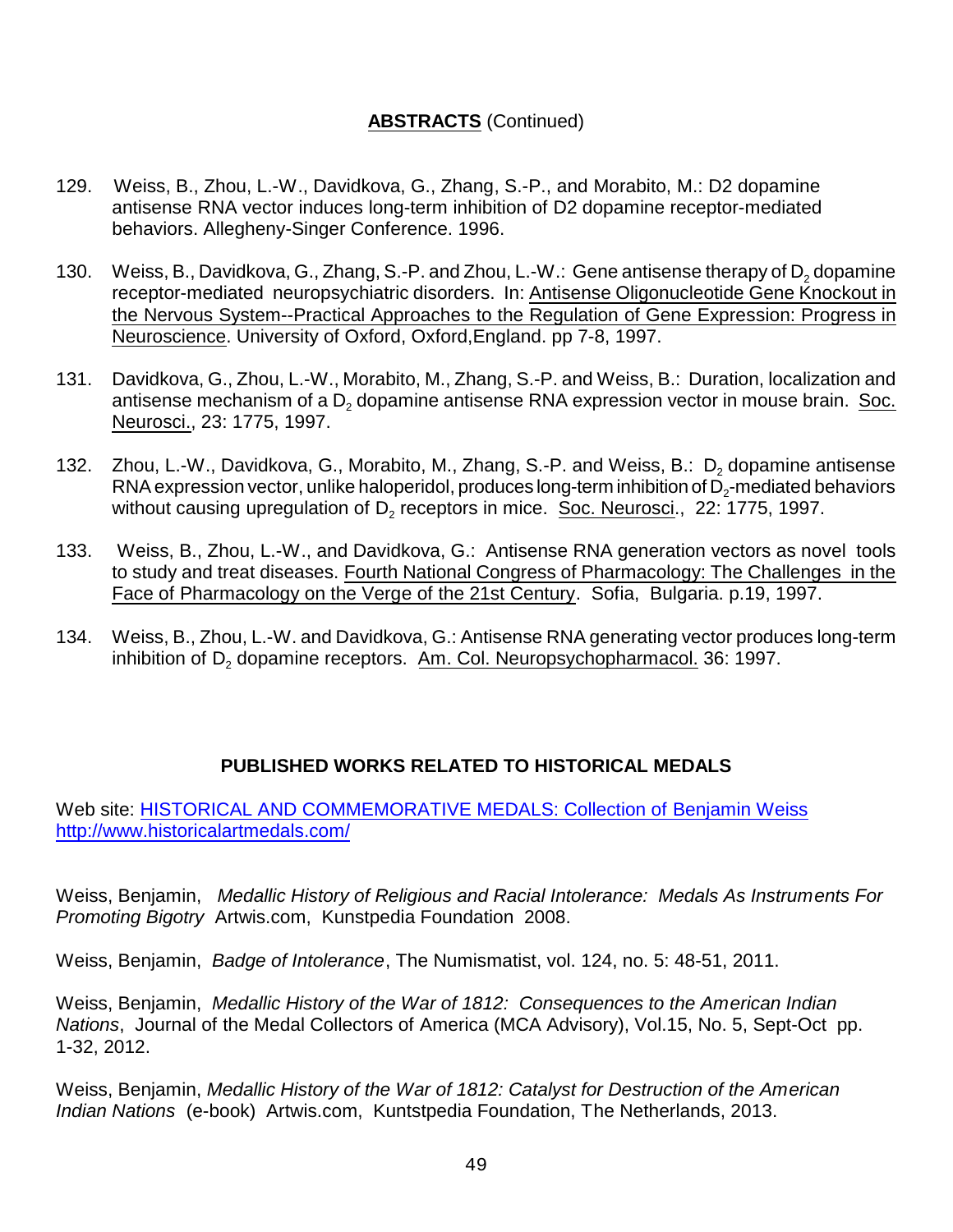Weiss, Benjamin, *Medallic History of Religious and Racial Intolerance: Medals As Instruments For Promoting Bigotry* Oral Presentation at Villanova University 2013.

Weiss, Benjamin, *Medals of the Glorious Revolution: The Influence of Catholic-Protestant Antagonism*, ANS Magazine, Vol. 13, Issue 1, pp. 6-23. American Numismatic Society, New York, 2014.

Weiss, Benjamin, *Anti-Semitic Bigotry: A Retrospective As Chronicled by Commemorative Medals*, (e-book) Artwis.com, Kunstpedia Foundation, The Netherlands, 2015.

Weiss, Benjamin*, Anti-Semitic Medals Through History: Anti-Semitic Bigotry as Chronicled by Historical Medals, Part I*. The Shekel: Journal of Israel and Jewish History and Numismatics, Vol. 48, No. 1, pp. 12-48, 2015.

Weiss, Benjamin, *Anti-Semitic Medals Through History: Anti-Semitic Bigotry as Chronicled by Historical Medals, Part II.* The Shekel: Journal of Israel and Jewish History and Numismatics, Vol. 48, No. 2, pp. 6-25, 2015.

Weiss, Benjamin, *Anti-Semitic Medals Through History: Anti-Semitic Bigotry as Chronicled by Historical Medals, Part III, Conclusion*. The Shekel: Journal of Israel and Jewish History and Numismatics, Vol. 48, No. 3, pp. 6-35, 2015.

Weiss, Benjamin, *Anti-Semitic Medals Through History: Anti-Semitic Bigotry as Chronicled by Historical Medals*, Jewish-American Hall of Fame, Jewish Museum in Cyberspace, 2015.

Weiss, Benjamin, *Medals as Instruments for Promoting Anti-Semitic Bigotry*, Artwis.com, Kunstpedia Foundation, The Netherlands, 2015.

Weiss, Benjamin, *How a German Became King of England: Part I: A Medallic History of Religious Conflicts in Britain*, Journal of the Medal Collectors of America (MCA Advisory), Vol.19, No. 2, pp. 12-26, 2016.

Weiss, Benjamin, *How a German Became King of England: Part II: Hanoverian Dynasty Incites Jacobite Rebellions*, Journal of the Medal Collectors of America (MCA Advisory), Vol.19, No. 3, pp. 8-19, 2016.

Weiss, Benjamin, *Medal Commemorating the Visit of Sultan Abdul Aziz to London, Revisited*, Journal of the Medal Collectors of America (MCA Advisory), Vol, 20, No. 2, pp.16-23, 2017.

## **Awards to Benjamin Weiss for contributions to medallic art:**

Ben & Sylvia Odesser Memorial Award, for Outstanding Contribution, Judaic Numismatics & Exonumia, 2016, awarded jointly by the Token and Medal Society and the American Israel Numismatic Association, Inc.